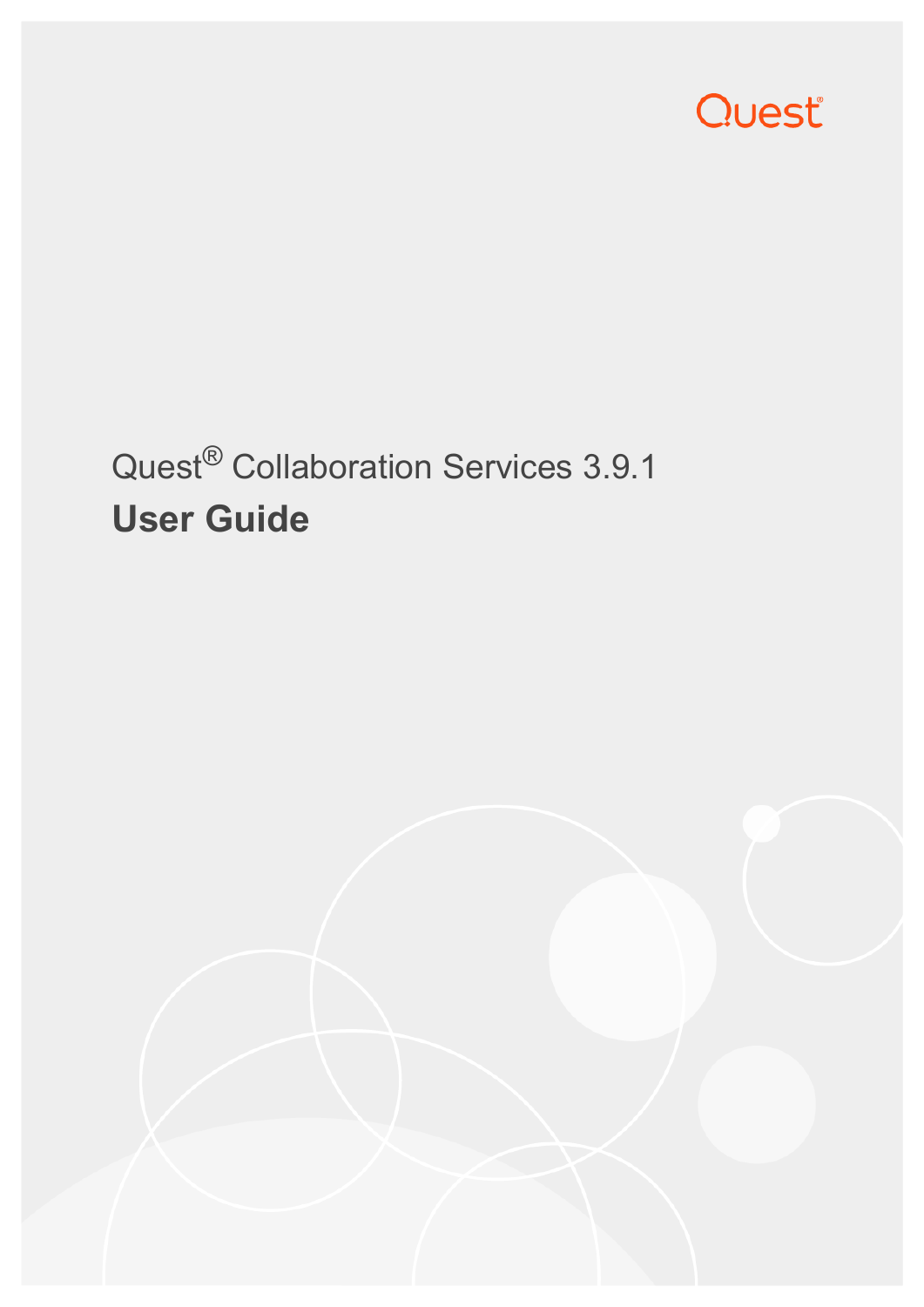#### **© 2020 Quest Software Inc.**

#### **ALL RIGHTS RESERVED.**

This guide contains proprietary information protected by copyright. The software described in this guide is furnished under a software license or nondisclosure agreement. This software may be used or copied only in accordance with the terms of the applicable agreement. No part of this guide may be reproduced or transmitted in any form or by any means, electronic or mechanical, including photocopying and recording for any purpose other than the purchaser's personal use without the written permission of Quest Software Inc.

The information in this document is provided in connection with Quest Software products. No license, express or implied, by estoppel or otherwise, to any intellectual property right is granted by this document or in connection with the sale of Quest<br>Software products. EXCEPT AS SET FORTH IN THE TERMS AND CONDITIONS AS SPECIFIED IN THE LICENSE<br>A EXPRESS, IMPLIED OR STATUTORY WARRANTY RELATING TO ITS PRODUCTS INCLUDING, BUT NOT LIMITED TO, THE IMPLIED WARRANTY OF MERCHANTABILITY, FITNESS FOR A PARTICULAR PURPOSE, OR NON-INFRINGEMENT. IN NO EVENT SHALL QUEST SOFTWARE BE LIABLE FOR ANY DIRECT, INDIRECT, CONSEQUENTIAL, PUNITIVE, SPECIAL OR INCIDENTAL DAMAGES (INCLUDING, WITHOUT LIMITATION, DAMAGES FOR LOSS OF PROFITS, BUSINESS<br>INTERRUPTION OR LOSS OF INFORMATION) ARISING OUT OF THE USE OR INABILITY TO USE THIS DOCUMENT, EVEN IF QUEST SOFTWARE HAS BEEN ADVISED OF THE POSSIBILITY OF SUCH DAMAGES. Quest Software makes no representations or warranties with respect to the accuracy or completeness of the contents of this document and reserves the right to make changes to specifications and product descriptions at any time without notice. Quest Software does not make any commitment to update the information contained in this document.

If you have any questions regarding your potential use of this material, contact:

Quest Software Inc. Attn: LEGAL Dept. 4 Polaris Way Aliso Viejo, CA 92656

Refer to our website [\(https://www.quest.com](https://www.quest.com)) for regional and international office information.

#### **Patents**

Quest Software is proud of our advanced technology. Patents and pending patents may apply to this product. For the most current information about applicable patents for this product, please visit our website at [https://www.quest.com/legal.](https://www.quest.com/legal)

#### **Trademarks**

Quest Software, Quest, and the Quest logo are trademarks and registered trademarks of Quest Software Inc. For a complete list of Quest marks, visit <https://www.quest.com/legal/trademark-information.aspx>. All other trademarks and registered trademarks are property of their respective owners.

#### **Legend**

- **WARNING: A WARNING icon indicates a potential for property damage, personal injury, or death.**
- **CAUTION: A CAUTION icon indicates potential damage to hardware or loss of data if instructions are not followed.** Ţ

**IMPORTANT**, **NOTE**, **TIP**, **MOBILE**, or **VIDEO:** An information icon indicates supporting information.î.

Collaboration Services User Guide Updated - May 2020 Software Version - 3.9.1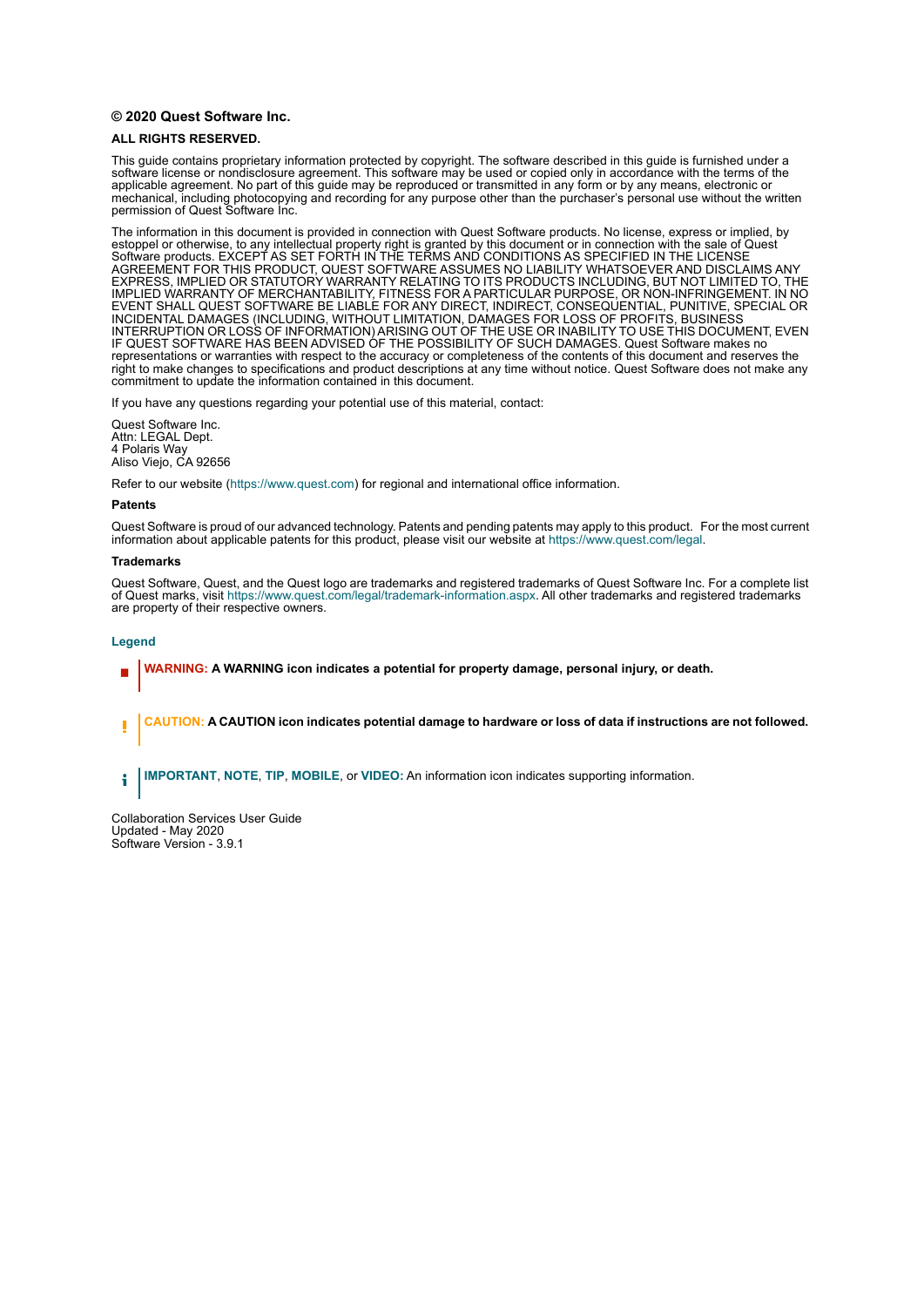## **Contents**

| Authorization through administrative groups and Internet Information Server (IIS)  6 |   |
|--------------------------------------------------------------------------------------|---|
|                                                                                      |   |
|                                                                                      |   |
|                                                                                      |   |
|                                                                                      |   |
|                                                                                      |   |
|                                                                                      |   |
|                                                                                      |   |
|                                                                                      |   |
|                                                                                      |   |
|                                                                                      |   |
|                                                                                      |   |
|                                                                                      |   |
|                                                                                      |   |
|                                                                                      |   |
|                                                                                      |   |
|                                                                                      |   |
|                                                                                      |   |
|                                                                                      |   |
|                                                                                      |   |
|                                                                                      |   |
|                                                                                      |   |
| Viewing collection settings and                                                      |   |
|                                                                                      |   |
| Advance security of stub objects                                                     |   |
|                                                                                      |   |
|                                                                                      |   |
|                                                                                      |   |
|                                                                                      |   |
|                                                                                      |   |
|                                                                                      |   |
|                                                                                      |   |
|                                                                                      |   |
|                                                                                      |   |
|                                                                                      |   |
|                                                                                      |   |
|                                                                                      |   |
|                                                                                      |   |
|                                                                                      |   |
| Collaboration Services 3.9.1 User Guide<br>Contents                                  | 3 |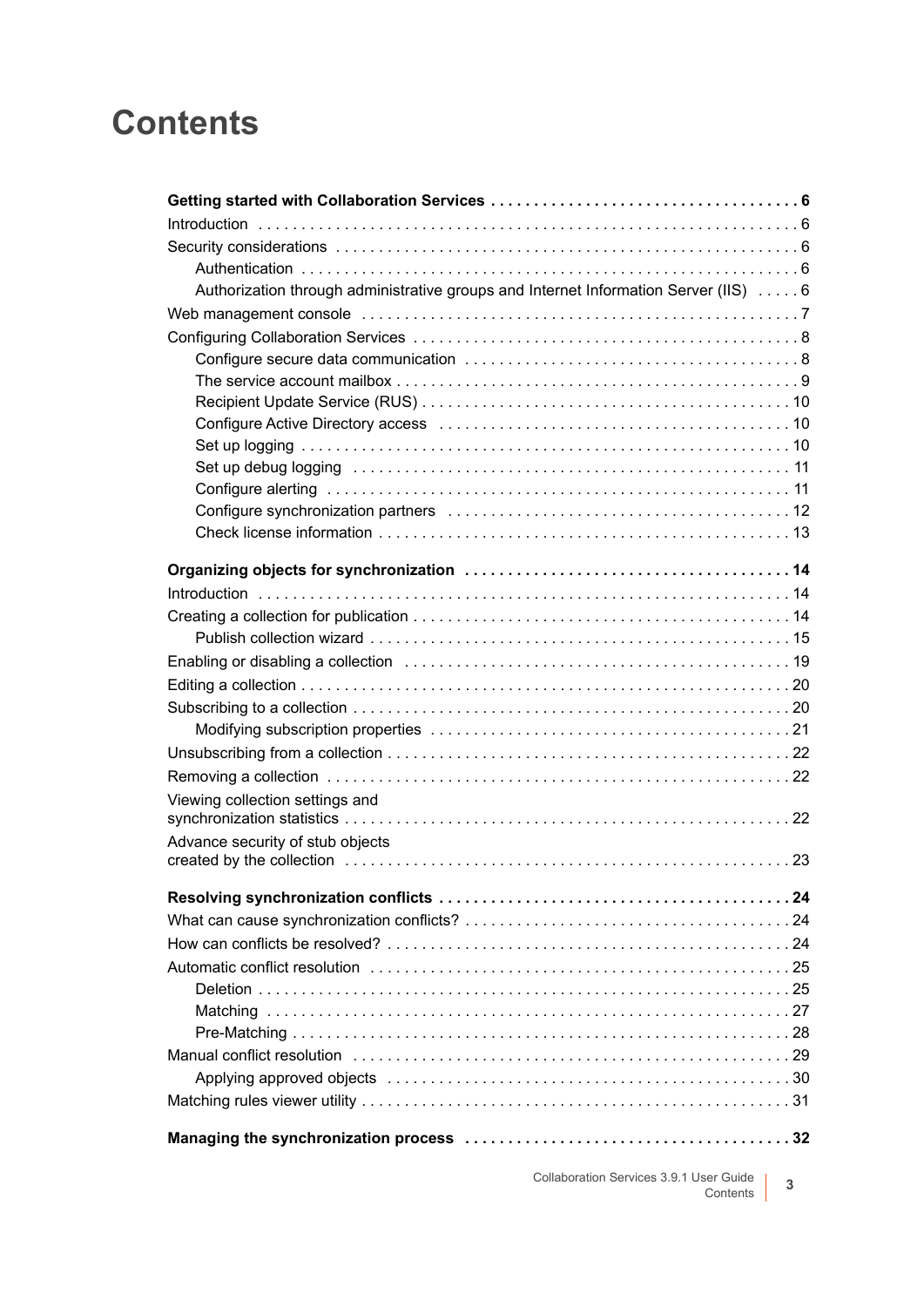| General settings (and all and all and all and all and all and all and all and all and all and all and all and a                                                                                                                |
|--------------------------------------------------------------------------------------------------------------------------------------------------------------------------------------------------------------------------------|
| Synchronization settings for Active                                                                                                                                                                                            |
|                                                                                                                                                                                                                                |
|                                                                                                                                                                                                                                |
|                                                                                                                                                                                                                                |
|                                                                                                                                                                                                                                |
|                                                                                                                                                                                                                                |
|                                                                                                                                                                                                                                |
|                                                                                                                                                                                                                                |
|                                                                                                                                                                                                                                |
|                                                                                                                                                                                                                                |
|                                                                                                                                                                                                                                |
|                                                                                                                                                                                                                                |
|                                                                                                                                                                                                                                |
|                                                                                                                                                                                                                                |
|                                                                                                                                                                                                                                |
|                                                                                                                                                                                                                                |
|                                                                                                                                                                                                                                |
|                                                                                                                                                                                                                                |
|                                                                                                                                                                                                                                |
|                                                                                                                                                                                                                                |
|                                                                                                                                                                                                                                |
| Resource usage (and according to the control of the control of the control of the control of the control of the control of the control of the control of the control of the control of the control of the control of the contr |
|                                                                                                                                                                                                                                |
|                                                                                                                                                                                                                                |
|                                                                                                                                                                                                                                |
|                                                                                                                                                                                                                                |
|                                                                                                                                                                                                                                |
|                                                                                                                                                                                                                                |
|                                                                                                                                                                                                                                |
|                                                                                                                                                                                                                                |
| How to re-deploy Collaboration Services                                                                                                                                                                                        |
|                                                                                                                                                                                                                                |
|                                                                                                                                                                                                                                |
|                                                                                                                                                                                                                                |
| Appendix A: Customizing the format of synchronized data 52                                                                                                                                                                     |
|                                                                                                                                                                                                                                |
|                                                                                                                                                                                                                                |
|                                                                                                                                                                                                                                |
|                                                                                                                                                                                                                                |
|                                                                                                                                                                                                                                |
|                                                                                                                                                                                                                                |
|                                                                                                                                                                                                                                |
|                                                                                                                                                                                                                                |
|                                                                                                                                                                                                                                |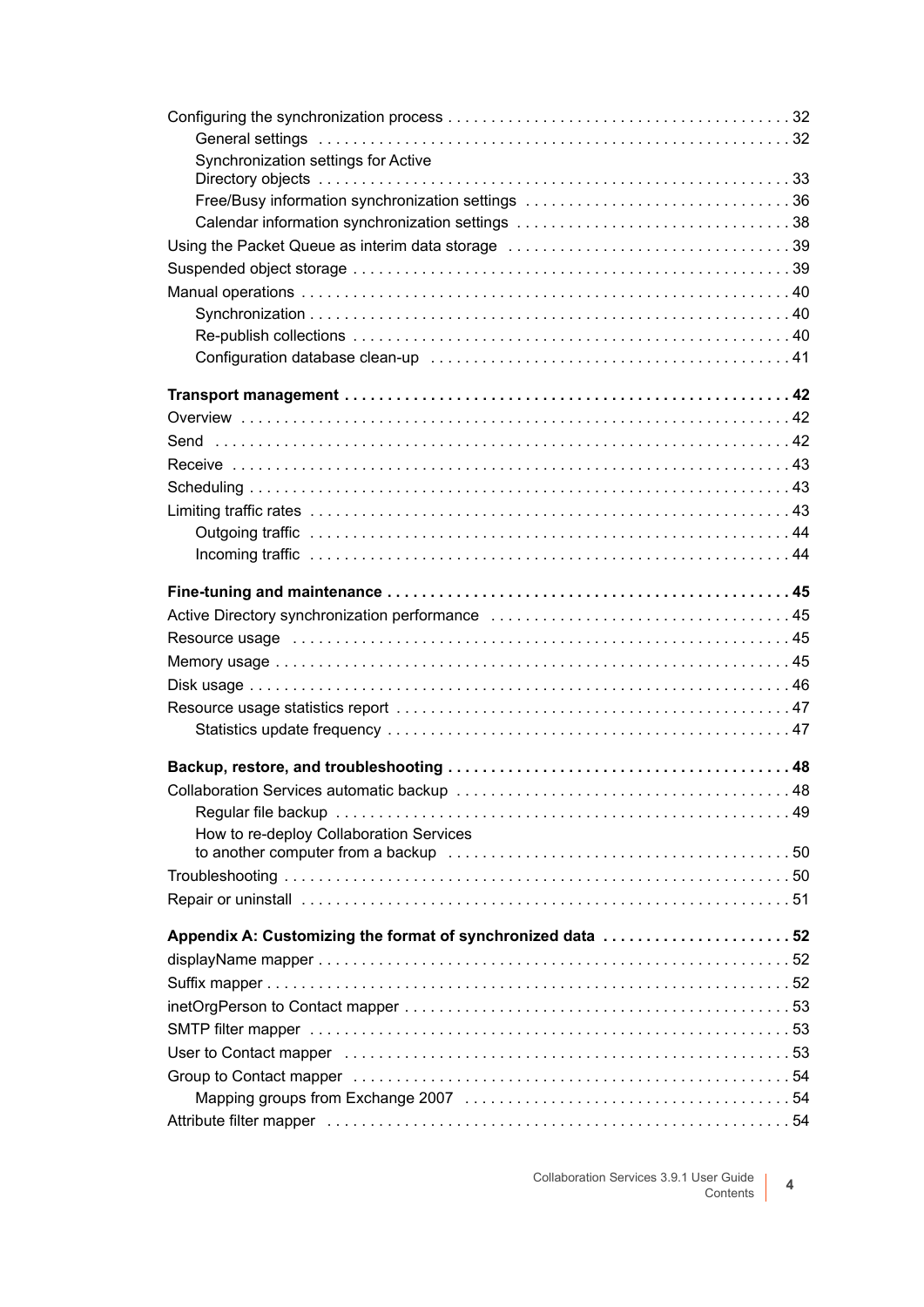5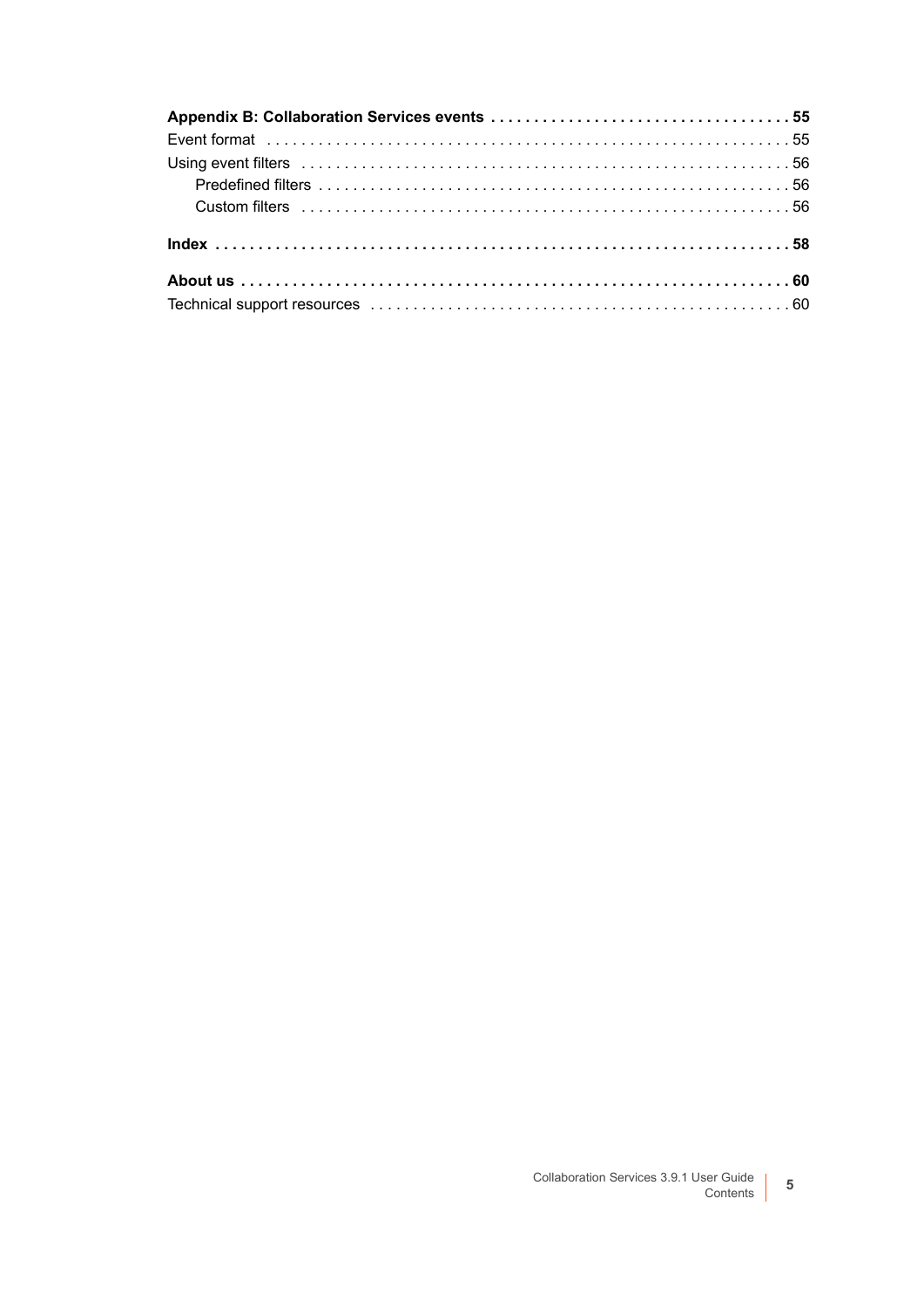# <span id="page-5-0"></span>**Getting started with Collaboration Services**

- **•** [Introduction](#page-5-1)
- **•** [Security considerations](#page-5-2)
- **•** [Web management console](#page-6-0)
- **•** [Configuring Collaboration Services](#page-7-0)

# <span id="page-5-1"></span>**Introduction**

Quest® Collaboration Services™ is a centralized collaboration application that enables you to organize collaboration between multiple forests. Collaboration Services securely synchronizes Active Directory and Exchange data (such as user objects, distribution lists, free/busy and calendar information) between isolated forests in a multi-forest/multi-org deployment of Active Directory.

Collaboration Services provides a consolidated view of all collaboration processes, gives easy access to object management functionality, and assists corporate IT administrators in synchronizing data between separated forests. It can also be used on a continuous basis to reduce the costs and complexities associated with managing a decentralized, multi-forest network.

It can be deployed in a single company (for example, between divisions and subsidiaries) as well as between separate companies (partners, consultants, and vendors). Collaboration Services allows for granular and selective data synchronization, including global address list (GAL), free/busy and calendar information in Exchange 2007, 2010, 2013, 2016 and 2019.

# <span id="page-5-2"></span>**Security considerations**

## <span id="page-5-3"></span>**Authentication**

The first security level for Quest Collaboration Services is authentication. The authentication type should be specified by an administrator according to the company's environment and policy.

## <span id="page-5-4"></span>**Authorization through administrative groups and Internet Information Server (IIS)**

The second security level is authorization through Collaboration Services administrative groups and IIS.

To restrict access to administration tasks, Collaboration Services automatically creates and uses two local groups on every Collaboration Services server: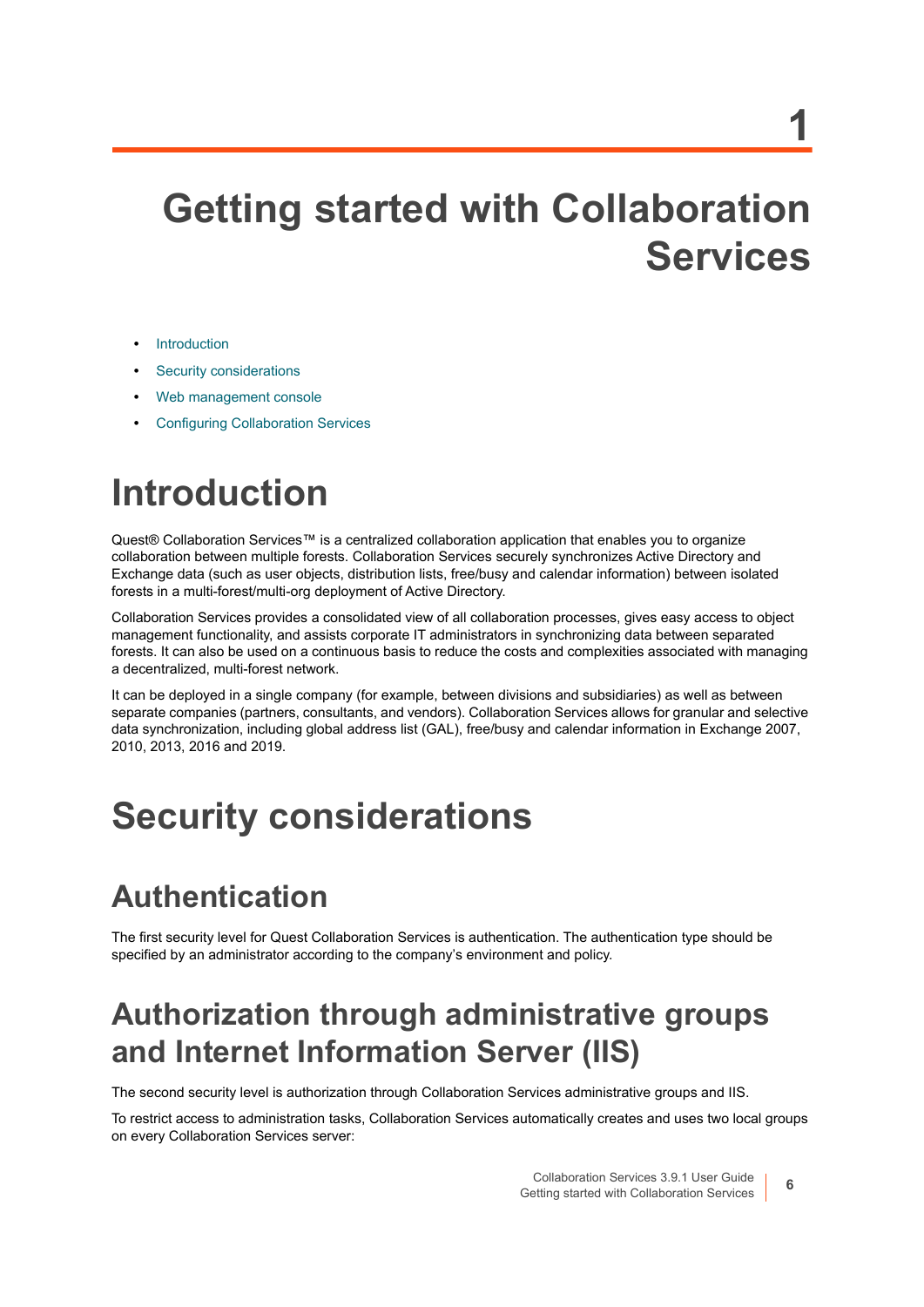**•** ACS Administrator

Members of this group have unrestricted access to the service configuration and can perform all service administration tasks.

**•** ACS Users

Members of this group can only view current service settings and statistics; they do not have permission to change any settings or to invoke re-publication.

When the service is installed on a member server or a workstation, local computer groups are created. The administrator can redefine group membership using the Computer Management tool.

If the service is installed on a domain controller, domain local groups are created. Users can be added to or removed from these groups using the Active Directory Users and Computers administrative tool.

<span id="page-6-1"></span>**NOTE:** Members of the local Administrators group on the Collaboration Services server are also implicitly ÷ allowed to perform all synchronization service administration tasks, even if they are not members of the Collaboration Services Administrators group.

# <span id="page-6-0"></span>**Web management console**

To perform administrative tasks, you need to connect to the Collaboration Services service using the web management console.

#### *To open the Collaboration Services web management console*

- **•** Select **Start | Programs | Quest Software | Collaboration Services** on the computer where the Collaboration Services service is installed.
- **NOTE:** For Windows Server 2012 and later versions, if you are not logged in as "Administrator", launch ÷ Internet Explorer with the option "Run as administrator".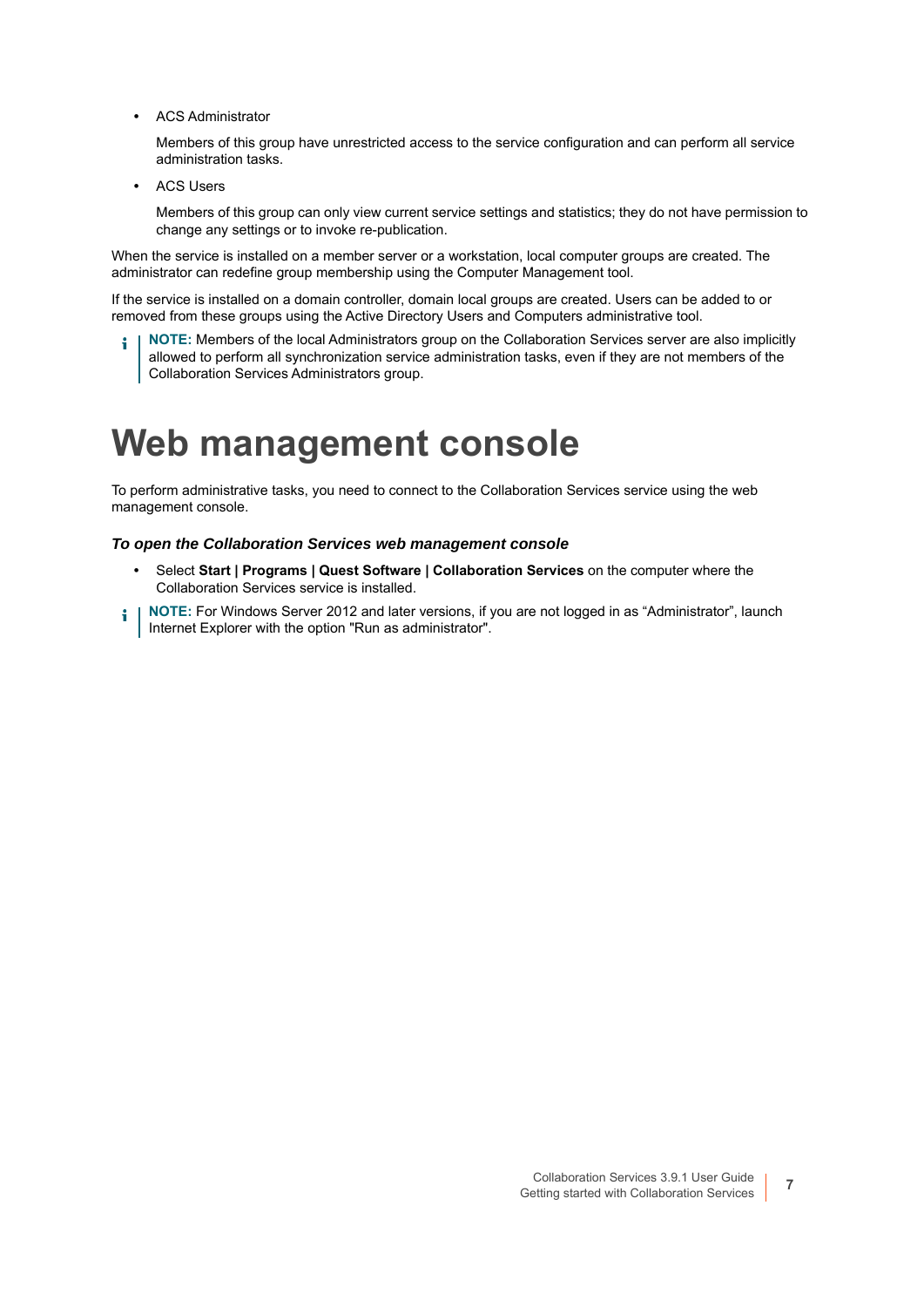**Figure 1. The web management console main window**

| Collaboration Services (HO Forest-Local) - Microsoft Internet Explorer                                                                         |                       |                                                               |                                                                                             | $-0x$               |
|------------------------------------------------------------------------------------------------------------------------------------------------|-----------------------|---------------------------------------------------------------|---------------------------------------------------------------------------------------------|---------------------|
| File Edit View Favorites Tools Help                                                                                                            |                       |                                                               |                                                                                             | 衞                   |
|                                                                                                                                                |                       |                                                               |                                                                                             |                     |
| ◎ Back → ◎ → ■ 2 → 2 → Search ☆ Favorites ※ ◎ ☆ → △ □                                                                                          |                       |                                                               |                                                                                             |                     |
| Address E:\Program Files\Quest Software\Collaboration Services\3.1.395.00\QCSLocal.html                                                        |                       |                                                               | $\bullet$ $\bullet$ Go                                                                      | Links <sup>33</sup> |
| Help<br>Action View                                                                                                                            | 医恩                    |                                                               |                                                                                             |                     |
| Management Tree<br>$\times$                                                                                                                    |                       |                                                               |                                                                                             | Ä                   |
| E X Collaboration Services (HQ Forest-Local)<br><b>Publication</b><br>New Collection<br>El Subscription<br><b>B C</b> Synchronization Partners |                       | <b>Collaboration Services HQ Forest</b><br>Publish collection |                                                                                             |                     |
| Non-Applied Objects<br>由<br>$\sqrt{4}$ Events (3 new)<br>œ.<br><b>E M</b> Resource Usage                                                       |                       | part in collaboration.                                        | Click to create a collection of objects you want to publish to another organizations taking |                     |
|                                                                                                                                                |                       | Subscribe to collection                                       |                                                                                             |                     |
|                                                                                                                                                |                       | colaboration.                                                 | Click to subscribe to collection of objects published by other organizations taking part in |                     |
|                                                                                                                                                | ElVersion Information |                                                               |                                                                                             |                     |
|                                                                                                                                                | Vendor                |                                                               | <b>Ouest Software</b>                                                                       |                     |
|                                                                                                                                                | Version               |                                                               | 3.1.395.00                                                                                  |                     |
|                                                                                                                                                | Contact               |                                                               | support@quest.com                                                                           |                     |
|                                                                                                                                                | Support information   |                                                               | http://questsupportlink.quest.com/<br>Phone: +1-949-754-8000 or +1-800-306-9329             |                     |
|                                                                                                                                                | Product updates       |                                                               | http://wm.quest.com/download                                                                |                     |
|                                                                                                                                                |                       | <b>ELicense Information</b>                                   |                                                                                             |                     |
|                                                                                                                                                | <b>ESettings</b>      |                                                               |                                                                                             |                     |
|                                                                                                                                                | EUpgrade              |                                                               |                                                                                             |                     |
|                                                                                                                                                |                       |                                                               |                                                                                             |                     |
|                                                                                                                                                |                       |                                                               |                                                                                             |                     |
|                                                                                                                                                |                       |                                                               |                                                                                             |                     |
|                                                                                                                                                |                       |                                                               |                                                                                             |                     |
|                                                                                                                                                |                       |                                                               |                                                                                             |                     |

# <span id="page-7-0"></span>**Configuring Collaboration Services**

The Configure Branches Wizard, which allows for registering branches in the collaboration structure, automatically displays when you first open the user interface at the HQ forest. For details, see [Configuring branch forests on](#page-11-1)  [page 12](#page-11-1).

All the branches and the HQ forest are called synchronization partners.

### <span id="page-7-1"></span>**Configure secure data communication**

Collaboration Services provides secure communication between forests by using data encryption and signing. Collaboration Services uses public key files. Each public key file contains the following:

- **•** Data encryption key
- **•** SMTP address of the service mailbox for one forest

During Collaboration Services setup, you specify the following:

- **•** File name and location where the HQ public key file should be saved
- **•** Password to protect the file

All messages from the HQ forest are encrypted using the encryption key in the HQ public key file.

The public key file of each branch forest is required for the administrator of the HQ forest to register the branch forests in the collaboration structure. The Export Key Wizard, which allows for exporting the branch public key, automatically appears when you first open the user interface in a branch.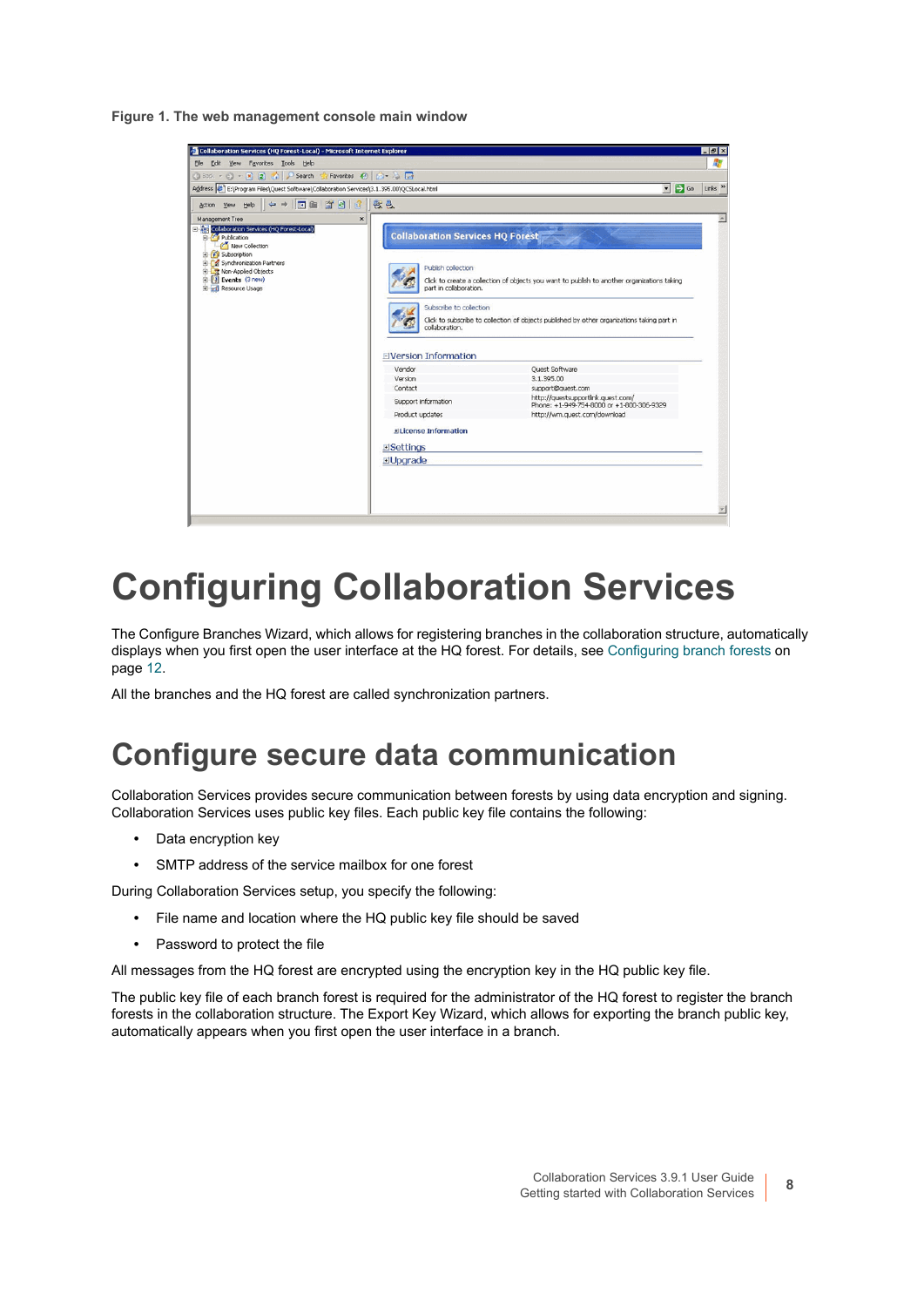#### *To change the settings for data encryption*

1 Right-click the **Collaboration Services** node in the tree, select **Properties**, and click **General**.

If for some security reason your encryption key cannot be used any longer, you should generate a new key by clicking the Generate New button.

- **NOTE:** After generating a new encryption key, you must generate a new public key file and distribute it to the ÷ other forests so they can update your forest's key using the Configure Branches or Configure HQ wizard. Until then, communication with other synchronization partners will not be possible.
- **NOTE:** The HQ public key file is not created immediately; rather, it is automatically generated and saved i upon setup completion, after the synchronization service is installed and started.

To export the existing public data encryption key to a public key file, click Export.

If running on Windows 2003 platform (or later), you can change the data encryption algorithm. By default, RC4 128-bit symmetric key encryption is used; you can choose to use an AES 256-bit encryption algorithm instead.

**NOTE:** All synchronization partners should use the same data encryption algorithm. If it is changed, then ÷. after all partners make the same change to the selection on this dialog box, all keys must be re-exported and re-registered, and then all collections must be re-published.

### <span id="page-8-0"></span>**The service account mailbox**

Instances of Collaboration Services installed in the HQ and branch forests communicate with each other using the Simple Mail Transfer Protocol (SMTP), which is a native protocol for Exchange. All communications between partners are performed through administrative mailboxes, one mailbox per forest. The data packets are compressed, grouped in regular email messages, and sent to other service account mailboxes.

**TIP:** The service account mailbox should be created before installing Collaboration Services. It is defined ÷. during the install procedure of Collaboration Services and should not be modified after unless necessary.

#### *To view the service account mailbox information*

1 Right-click the **Collaboration Services** node in the tree, select **Properties**, select **General**.

The name of Exchange server where the service mailbox resides is in Exchange server: field.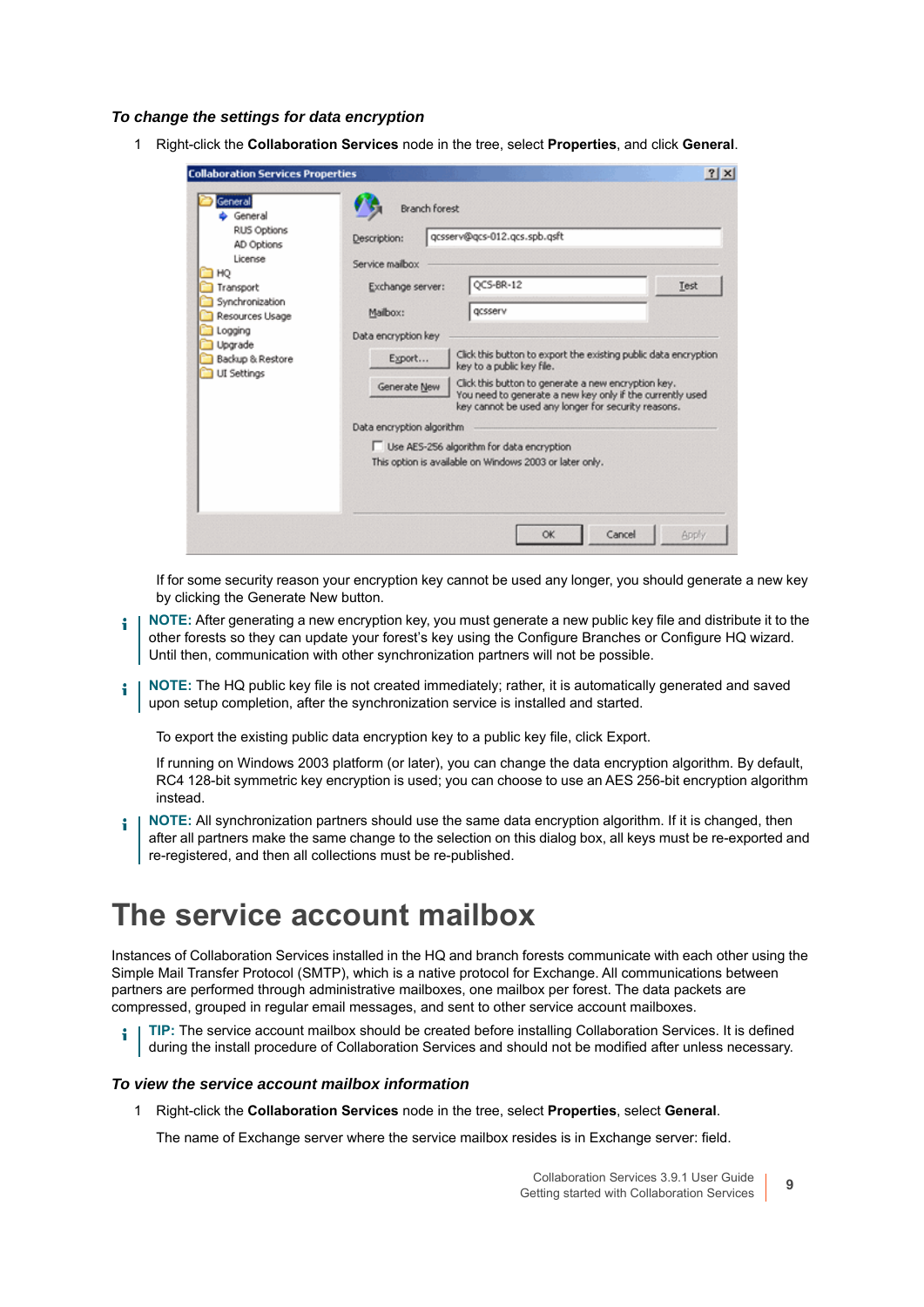The mailbox name used by the service account is in the Mailbox: field.

- 2 Click **Test** to find out whether the specified mailbox exists on the Exchange server and whether it can be accessed by Collaboration Services.
- **NOTE:** If you change the service mailbox, you must generate a new public key file and distribute it to the other forests so they can update your forest's key using the Configure Branches or Configure HQ wizard. Until then, communication with other synchronization partners will not be possible.

## <span id="page-9-0"></span>**Recipient Update Service (RUS)**

With Collaboration Services version 3.6 and later, the RUS is enabled by default if Exchange 2007 or higher is detected in the Exchange environment. If not selected, published objects will not appear in the Global Address List.

### <span id="page-9-1"></span>**Configure Active Directory access**

#### <span id="page-9-3"></span>*To configure Active Directory access settings*

1 Right-click the **Collaboration Services** node in the tree, select **Properties**, select **General**, and **AD Options**.

The General account is used to read and update Active Directory data. By default, the service account is used as the general account, but you can use a different account if you want.

- **NOTE:** The permissions required for that account are described in the Rights and Permissions section of the ÷ Quest Collaboration Services Deployment Guide. You can also find more information under Service Account Minimum Rights and Permissions in the Quest Collaboration Services Deployment Guide.
	- 2 Use the **Test** button to test whether the newly specified account has sufficient permissions.

By default, Collaboration Services uses any available domain controller (DC) to read or update Active Directory data. To optimize the traffic and reduce the load on mission-critical DCs, you can configure the service to connect only to a particular domain controller (for example, you can choose to set up a dedicated DC for Collaboration Services to use).

#### *For connection with a specific domain controller*

- 1 Select the **Use preferred domain controllers** check box.
- 2 Select the domain, then click **Load**.
- 3 In the list of DCs loaded, select the check box next to the DC the service should use.
- <span id="page-9-4"></span>**NOTE:** If the selected DC is down, Collaboration Services will not be able to access the Active Directory i data. A corresponding event will be logged to the event log in this case.

## <span id="page-9-2"></span>**Set up logging**

Collaboration Services service logs its activity to its own log, ACSAlerts.log, which is located in the ACSLOGS subfolder of the service installation directory, and (optionally) to the Windows System log.

#### *To write events to the System log*

- 1 In the management console, right-click **Collaboration Services** and select **Properties**.
- 2 Click **Logging | General**, and select whether to write events to the System log.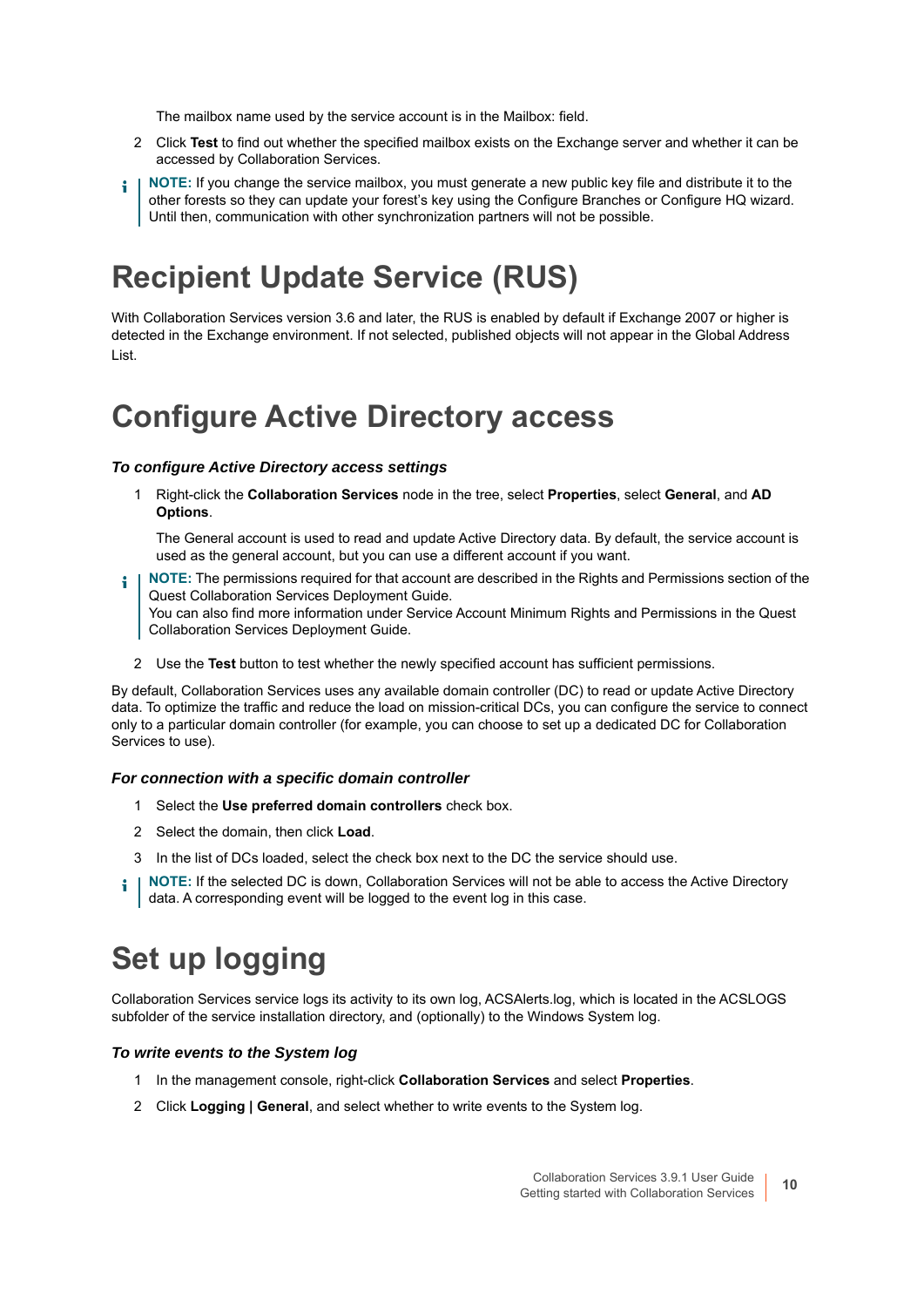- 3 Adjust the level of events to be logged.
- **NOTE:** By default, all events are logged. It is recommended not to lower this setting soon after installation of i Collaboration Services because log files are extremely helpful for troubleshooting. You can reduce the logging level after you are confident that the synchronization between partners is established correctly.

#### *To clear the ACSAlerts.log*

**•** Right-click **Collaboration Services** node in the tree, and use the corresponding shortcut menu command.

For Collaboration Services events details, see [Appendix B: Collaboration Services events on page 55.](#page-54-2)

## <span id="page-10-0"></span>**Set up debug logging**

Collaboration Services service has debug logging when additional information is needed or when a support call is placed. Once turned on, a large number of files are generated which contain data from all areas within Collaboration Services. The logs are located in the follwoing folder: \Quest Software\Collaboration Services\ACSLOGS\Debug.

The debug log setting will consume a lot of disk space. The logs are archived in the Archive folder found in the folder for the logs mentioned above. The logging will have an impact on the speed Collaboration Services processes both incoming and outgoing data.

#### *To enable debug logging*

- 1 In the management console, right-click **Collaboration Services** and select **Properties**.
- <span id="page-10-2"></span>2 Click **Logging | General**, and select the **Enable debug log** check box.

## <span id="page-10-1"></span>**Configure alerting**

To receive notifications about service activities, configure the required notification method on the Logging | Email tab, the Logging | Net send tab, or both. For example, you can configure email notifications to be sent when a specified percentage of free disk space is exceeded.

**Table 1. Alerting**

| <b>Notification method</b> | Used to                                                                                                  | <b>Configuration required</b>                                                                                                                                                |
|----------------------------|----------------------------------------------------------------------------------------------------------|------------------------------------------------------------------------------------------------------------------------------------------------------------------------------|
| email                      | Send events of the selected types<br>and notifications to the specified                                  | 1. Select the mailbox to which the<br>email messages will be sent.                                                                                                           |
|                            | email address.                                                                                           | 2. Select whether you wish to<br>receive Error and Warning<br>events, Information events, or<br>both.                                                                        |
|                            |                                                                                                          | 3. Specify the subject for the email<br>message.                                                                                                                             |
| Net Send                   | Send the events of the selected<br>types and notifications using net<br>send to the specified computers. | 1. Specify the NetBIOS names,<br>DNS names, or IP addresses of<br>the computers to which net send<br>should deliver messages.<br>Separate multiple entries by<br>semicolons. |
|                            |                                                                                                          | 2. Make sure the Messenger service<br>is running on the Collaboration<br>Services server and on the<br>recipient computer.                                                   |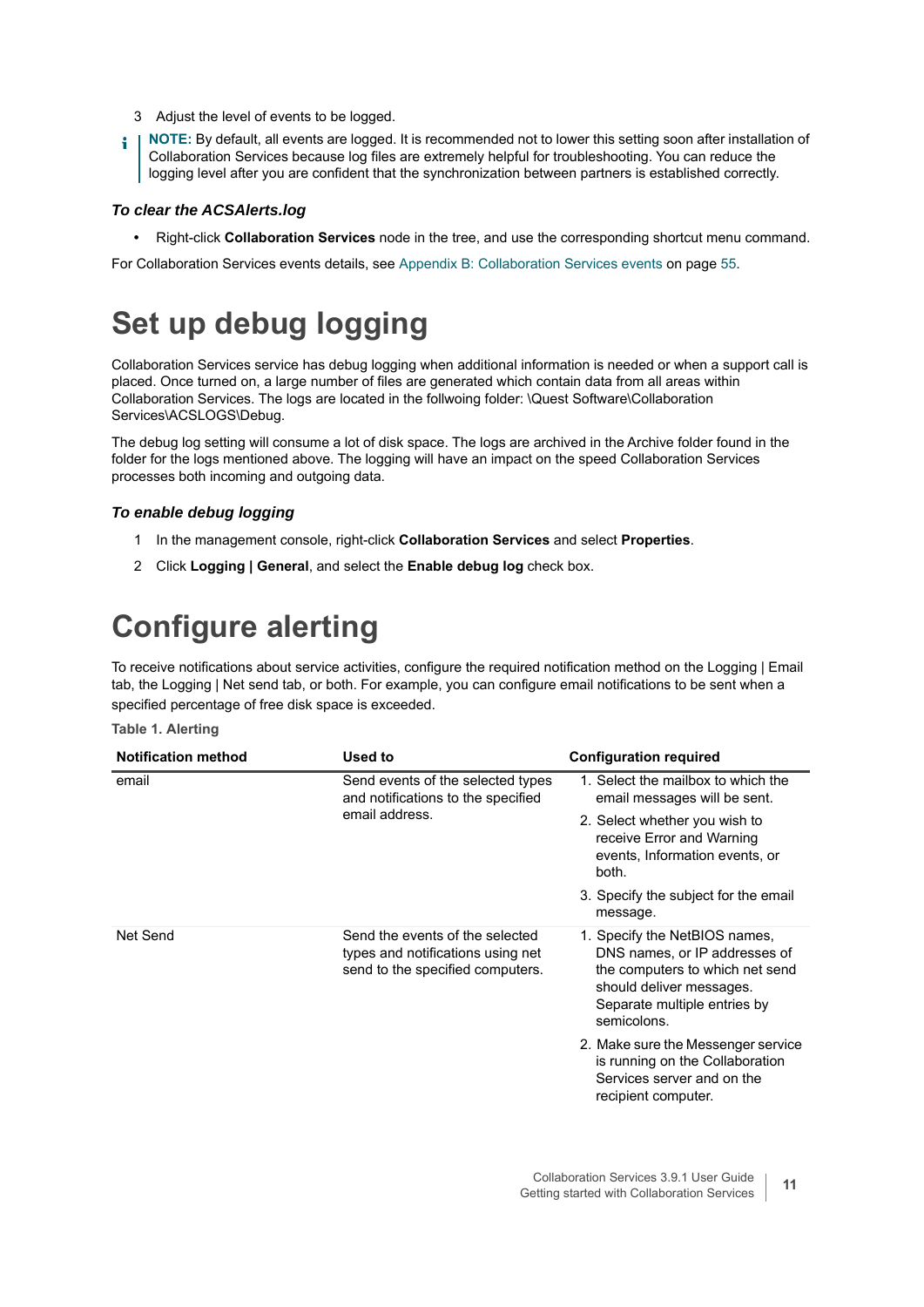## <span id="page-11-2"></span><span id="page-11-0"></span>**Configure synchronization partners**

Using the Synchronization partners node of the management tree, you can:

- **•** Configure new partners in the collaboration
- **•** Track current synchronization partners and their statistics
- **•** Manage the current collaboration structure and its forests

### <span id="page-11-1"></span>**Configuring branch forests**

The HQ forest administrator can manage the current collaboration structure in the following ways:

- **•** Add or remove branch forests
- **•** Include branch forests in the data synchronization process, or exclude them from it
- **•** Update the data encryption key (if it was changed by a branch) and provide an update for the appropriate public key file

#### *To manage the collaboration structure*

- 1 Select the **Synchronization Partners** node in the management tree.
- 2 Right-click and select **Configure**.

The Configure Branches Wizard is started.

On the Specify Branches step, you can add partners to or remove partners from the list of registered branch forests:

- 3 To add a partner, click **Add** and browse for the key file (.AKF) of the branch you need. Supply the authentication password and click **OK**.
- 4 To specify whether each branch is currently enabled (involved in synchronization), select the **Enabled** check box.

Clearing the box temporarily excludes the branch from collaboration. All statistics and configuration information related to the branch will be preserved until the branch is enabled again.

- **NOTE:** When you decide to re-enable the branch, be sure to request re-publication for all collections it is ÷ subscribed to; otherwise, all data included in updates sent during the time while the branch was disabled will be missing. The check box is not selected by default and should be left that way until the upgrade procedure is reviewed.
	- 5 To specify whether upgrade packets should be sent to each branch, use the **Send Upgrades** check box.
- **NOTE:** The check box is not selected by default and should be left that way until the upgrade procedure is reviewed.

For details about upgrading the product and about this option, refer to the Quest Collaboration Services Deployment Guide.

- **i** | NOTE: Upgrade packages will not be sent to a disabled branch.
	- 6 If any branch forest has changed its encryption key, you can update it by selecting the branch, clicking the **Update Key** button, and providing the appropriate public key file.
	- 7 To remove a branch from the collaboration structure, select it in the list and click **Remove**.
- **NOTE:** If you remove a branch, all statistics and settings related to it will be lost. If you want to temporarily exclude a branch forest from the collaboration, clear the Enable check box instead of removing the branch.

Alternatively, to add, edit, or remove synchronization partners, you can use the Branches page of the Collaboration Services Properties dialog box.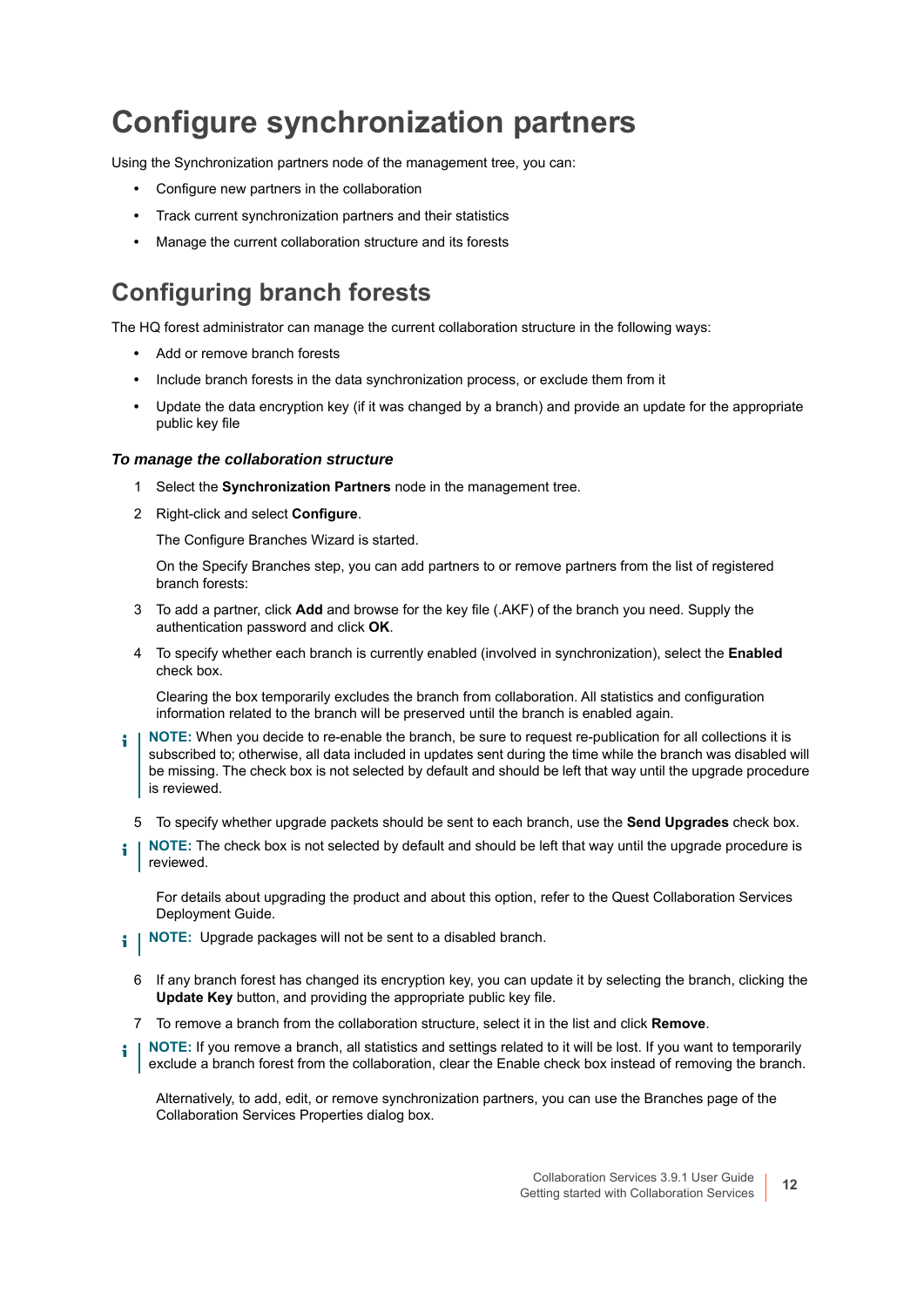### **Branch forest administrator activity**

Branch forest administrators can run the Configure HQ Wizard to edit, remove, or update HQ forest information.

Alternatively, the same settings can be changed using the HQ page of the Collaboration Services Properties dialog box.

### **Synchronization partner statistics**

Collaboration partners involved in collaboration are displayed under the Synchronization Partners node in the management tree; the statistics report is shown in the right pane.

- **•** To view statistics information for all collaboration partners, select the Synchronization Partners node of the management tree.
- **•** To view statistics for a particular branch forest, expand this node and select the forest you are interested in.

The following information is displayed in the statistics pane of the Collaboration Services web interface: **Table 2. Statistics**

| <b>Statistics section</b>   | Can be used for                                                                                                  | <b>Displays</b>                                                                                                                                                                    |
|-----------------------------|------------------------------------------------------------------------------------------------------------------|------------------------------------------------------------------------------------------------------------------------------------------------------------------------------------|
| Transport                   | Estimating transport service<br>performance                                                                      | Information about traffic bandwidth, current<br>branch forest quotas, history load, last<br>operation time, last operation result, last<br>operation status, and transport status. |
| Sent messages               | Estimating traffic size                                                                                          | Number and total size of service messages                                                                                                                                          |
| Received messages           |                                                                                                                  | sent and received per specified period of time.                                                                                                                                    |
| Quota                       | Verifying the bandwidth<br>load and setting optimal<br>transport options for the HQ<br>forest                    | Information about currently assigned quotas.                                                                                                                                       |
| Sent without acknowledgment | Tracking a potentially<br>problematic branch                                                                     | Number of messages for which no<br>acknowledgment has been received.                                                                                                               |
| Message queue load          | Check the transport layer of<br>the send queue. If the load<br>is high, the partner is slow<br>or not responding | The total size of files in "PacketHistory"<br>directory.                                                                                                                           |

### <span id="page-12-0"></span>**Check license information**

The License page allows you to view the data on the license currently being used by this forest. (You can also view this information about the license in the statistics pane when the Collaboration Services node of the management tree is selected.)

#### *To view the license data*

- 1 In the management console, right-click **Collaboration Services** and select **Properties**.
- 2 Click **General**, and select **License**.

#### *To change the license*

**•** Click **Browse** and select a new license file.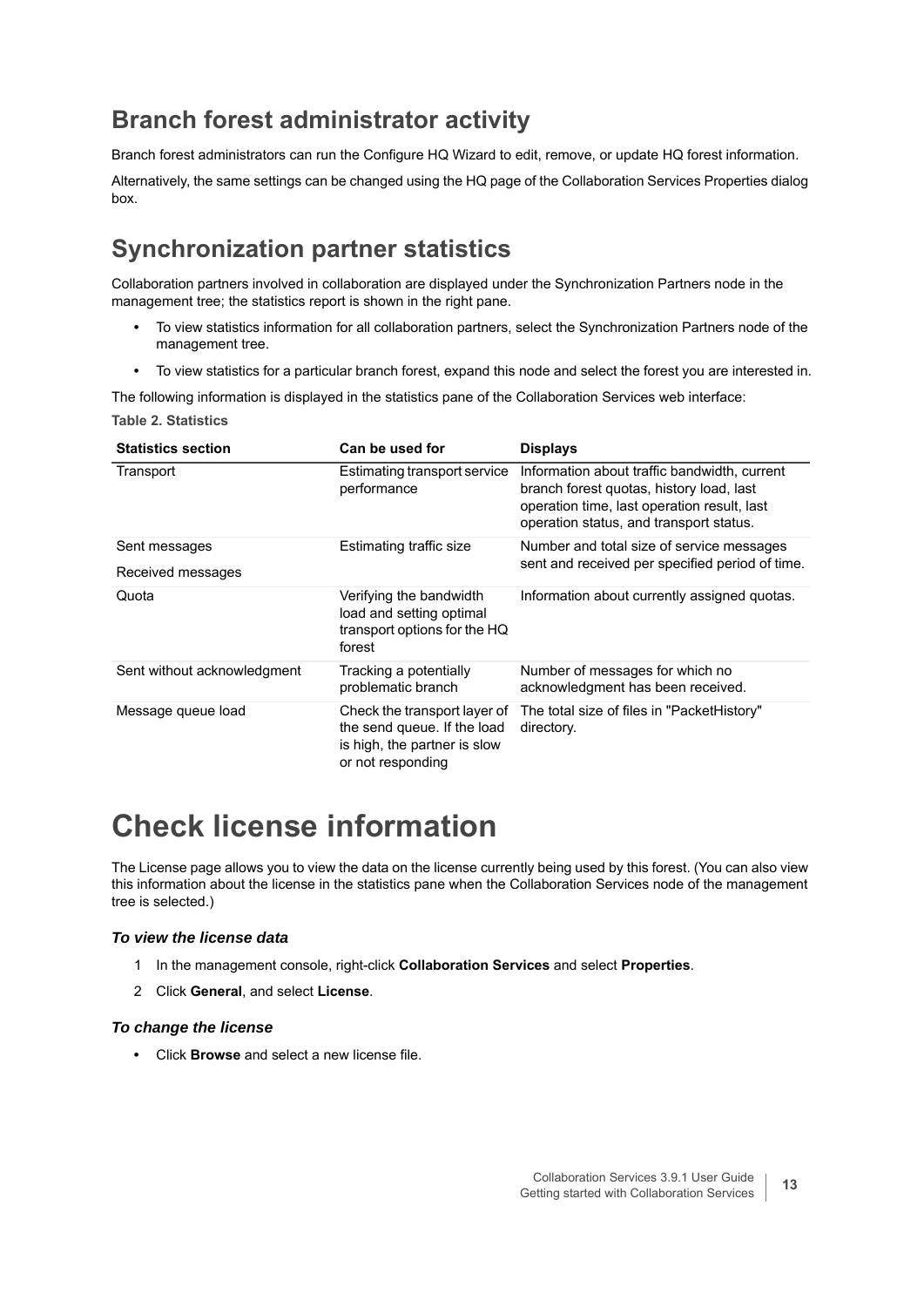# **Organizing objects for synchronization**

- <span id="page-13-0"></span>**•** [Introduction](#page-13-1)
- **•** [Creating a collection for publication](#page-13-2)
- **•** [Enabling or disabling a collection](#page-18-0)
- **•** [Editing a collection](#page-19-0)
- **•** [Subscribing to a collection](#page-19-1)
- **•** [Unsubscribing from a collection](#page-21-0)
- **•** [Removing a collection](#page-21-1)
- **•** [Viewing collection settings and synchronization statistics](#page-21-2)
- **•** [Advance security of stub objects created by the collection](#page-22-0)

# <span id="page-13-1"></span>**Introduction**

The administrator of each forest can select the objects and attributes to publish to other synchronization partners. The objects to be synchronized are grouped into collections—sets of objects and their attributes. Administrators can either define the objects to be synchronized on a per-container (organizational unit) basis, or explicitly add groups, users, and contacts to collections. This information then becomes available to other forests. Administrators of synchronization partners can see new collections of objects and can choose whether to subscribe to them.

Publication settings can vary for different collections of objects. For example, you might choose to publish the mobile phone numbers of administrators so they can be contacted in case of emergency, while keeping the mobile phone numbers of other users (such as top executives) unlisted outside the organization. Predefined "Minimum" and "All" sets of attributes to be published are provided, and administrators can create their own predefined sets (presets).

# <span id="page-13-3"></span><span id="page-13-2"></span>**Creating a collection for publication**

Collaboration Services offers numerous methods for organizing objects into collections. For example, you can do any combination of the following:

- **•** Publish a whole domain or some top-level OUs and exclude objects not to be published explicitly, through containers or using LDAP filters.
- **•** Create a group with users to be published, and publish just this group with the Synchronize members option enabled. Later, if you want to add additional users to the synchronization, you can join them to the group and they will be published automatically.
- **•** Select users and groups to be published explicitly.
- **•** Import a list of objects to be published from a plain text file.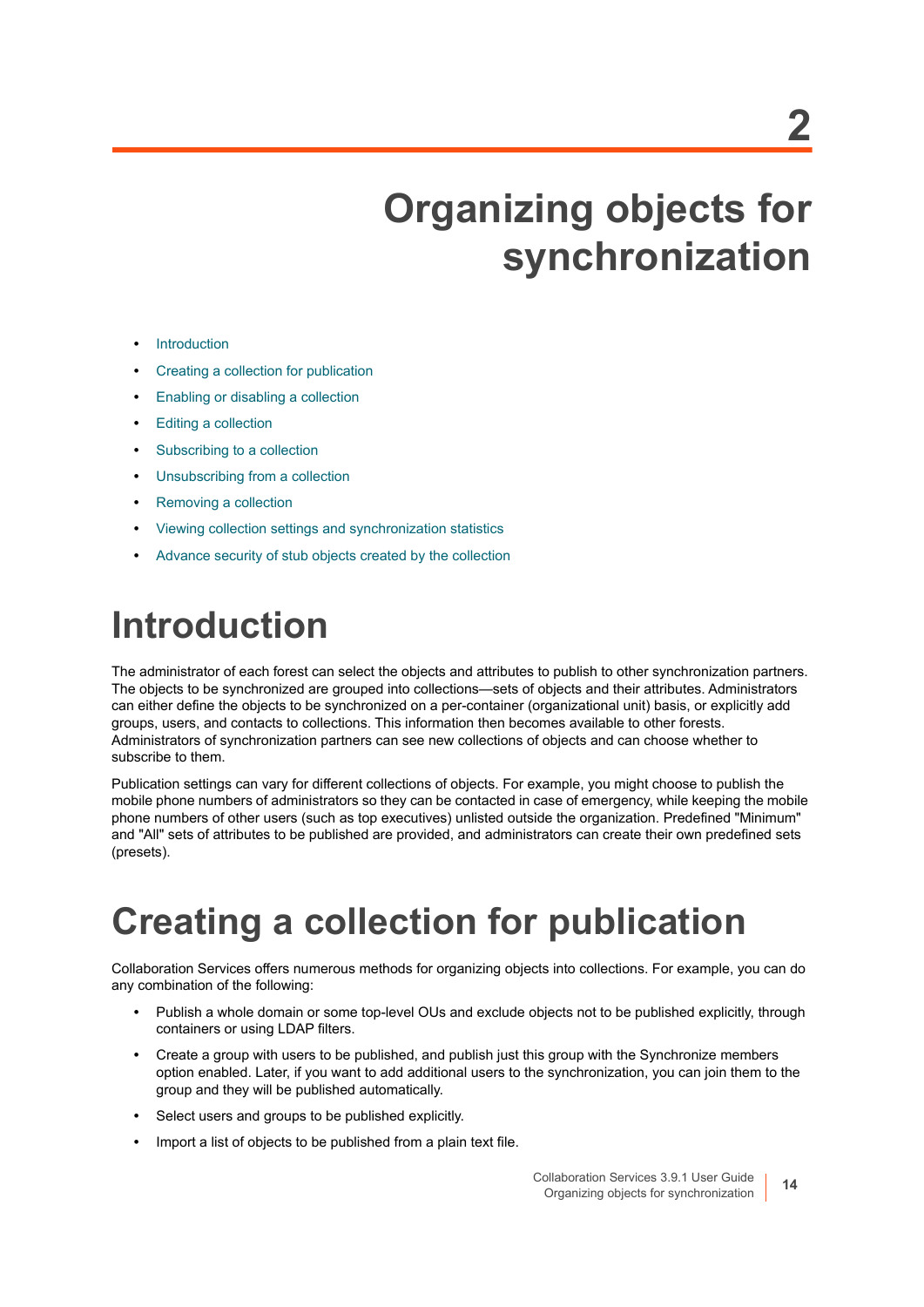## <span id="page-14-1"></span><span id="page-14-0"></span>**Publish collection wizard**

The Publish Collection Wizard helps you create a new collection of objects and publish it. As soon as a collection is published, the administrators of other branch forests (who have appropriate permissions) can subscribe to the collection.

#### *To run the wizard*

**•** Right-click the **Publication** node in the management tree and select **Publish Collection**.

### **Step 1: Specify collection name, description, and synchronization type**

In the first step of the wizard:

1 Specify the collection's name and description.

The name and description should be as informative as possible; this will be the only collection information available to the administrators of other forests until they subscribe to the collection.

- 2 Select what information will be published and synchronized:
	- **▪** Active Directory objects (for GAL synchronization)
	- **▪** Free/busy information
	- **▪** Calendar information
- **NOTE:** If you choose not to synchronize Active Directory objects with Collaboration Services, use some other directory object synchronization tool to synchronize Active Directory objects between forests, such as Microsoft Identity Integration Server (MIIS).

### **Step 2: Select objects to publish**

Select the objects you want to include in the collection. Consider that only mail-enabled or mailbox-enabled objects can be published.

You can populate a collection in the following ways:

- **•** Add a container; all objects in that container will be included in the collection.
- **•** Add objects (user, groups, and contacts).
- **•** Import a list of objects from a file. This file should list the distinguished names (DNs) of the objects, one DN per line.

#### *To add a container*

- 1 Click **Add Container**.
- 2 Click **Load** to retrieve the Active Directory containers tree.
- 3 Select the containers you need, and click **Add**.

#### *To add objects*

- 1 Click **Add Objects**.
- 2 To display the objects you need, use filtering:
	- **▪** Domain—displays objects of the selected domain only.
	- **▪** Additional filter—specifies an additional LDAP filter to reduce the scope of displayed objects. For example, to display only users from the list of Active Directory objects, specify the following LDAP filter: (objectClass=user).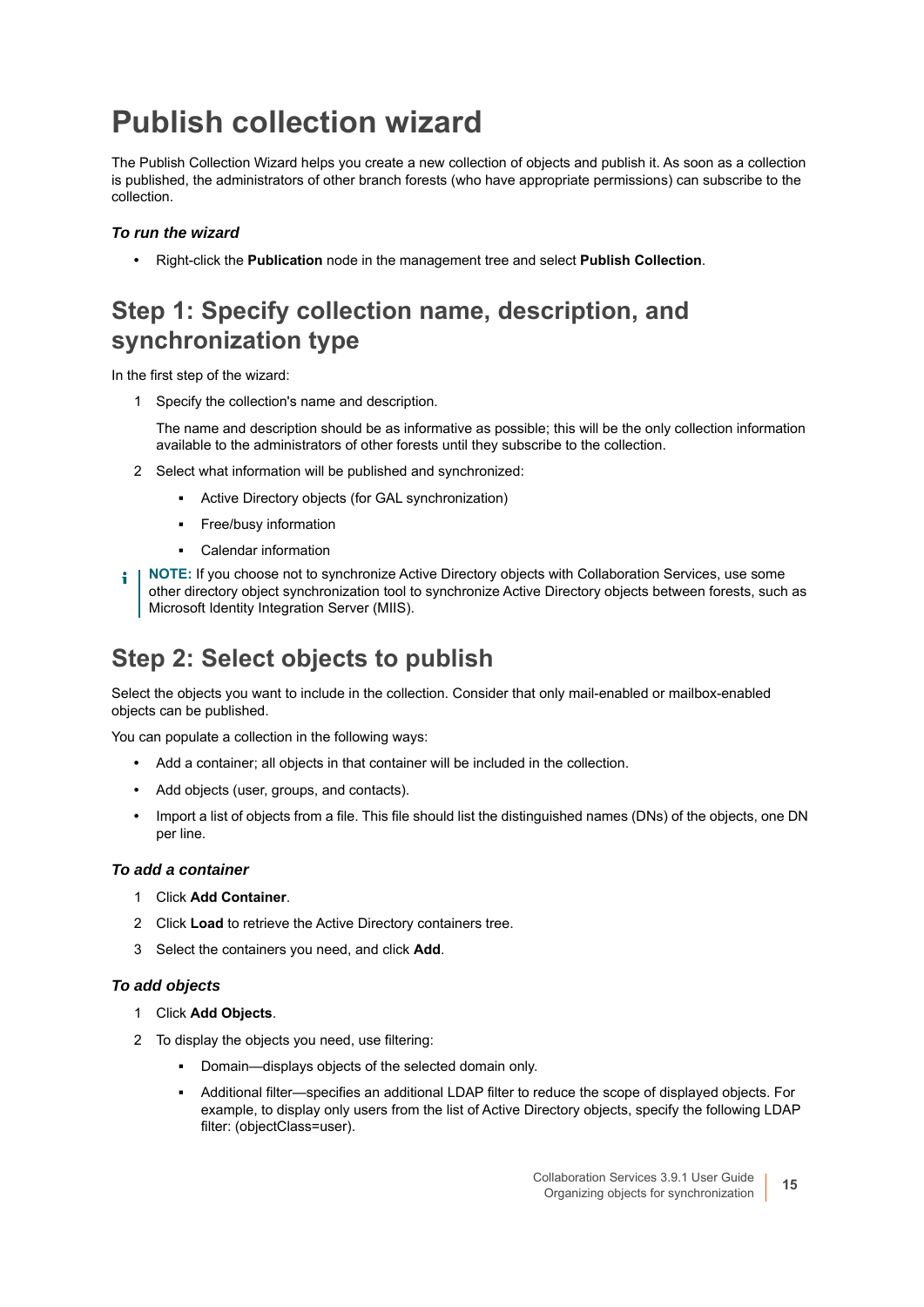- **▪** Maximum number of displayed objects—specifies the maximum number of objects to display.
- **NOTE:** If you add a group to a collection, group members are not synchronized automatically by default. If ÷ you want them to be synchronized, select the added group, click Settings, and then choose the Synchronize members option in the Settings dialog box.

Nested groups are not included in a collection. For example, suppose Group 2 is a member of Group 1. If Group 1 is included in the collection, Group 2 will not be published. To publish Group 2, you must include it in the collection explicitly.

#### **Configuring synchronization settings**

From the Select Objects dialog box, you can configure synchronization options by clicking Settings. For example, for Active Directory containers, you can select object classes to be synchronized.

It is recommended that you use this dialog box to configure synchronization of group members (they are not synchronized automatically by default).

#### *To synchronize group members*

**•** Select the group you have added, click **Settings**, and then choose the Synchronize members option.

| <b>Publish Collection Wizard</b> |                                                                                                                                                                   |        | ? X             |
|----------------------------------|-------------------------------------------------------------------------------------------------------------------------------------------------------------------|--------|-----------------|
| <b>Select Objects</b>            | Select which objects you want to be synchronized via containers or individually.<br>For each container, you can specify which object classes should be published. |        |                 |
| Selected objects:                |                                                                                                                                                                   |        |                 |
| Name                             | Distinguished Name                                                                                                                                                |        | Add Containers. |
| <b>Synchronization Settings</b>  |                                                                                                                                                                   | ? X    | Add Objects     |
|                                  | CN=Users, DC=gcs-012, DC=gcs, DC=spb, DC=gsft                                                                                                                     |        | Remove          |
| <b>De</b> Synchronized classes   |                                                                                                                                                                   |        | Settings        |
| V Contact<br>V User              |                                                                                                                                                                   |        | Export          |
| <b>V</b> Group                   |                                                                                                                                                                   |        | Import          |
| Synchronize members              | Synchronize without members                                                                                                                                       |        |                 |
| Contact<br>User                  |                                                                                                                                                                   |        |                 |
| Ouery-based DL                   |                                                                                                                                                                   |        |                 |
| Synchronize members              | Synchronize without members                                                                                                                                       | t >    | Cancel          |
| Contact                          |                                                                                                                                                                   |        |                 |
| User<br>Additional               |                                                                                                                                                                   |        |                 |
| Include objects in subcontainers |                                                                                                                                                                   |        |                 |
|                                  |                                                                                                                                                                   |        |                 |
|                                  | OK                                                                                                                                                                | Cancel |                 |

### **Step 3: Specify additional LDAP filters**

If you have added containers to be published, you may need to specify additional LDAP filters for each class of objects included in these containers.

**NOTE:** Creating LDAP filters is a fairly complex task that should be performed by advanced users only. ÷ LDAP filters must be RFC2254-compliant.

For example, to exclude from publication all users who either belong to the HR department of your company or are members of the HRGroup group, apply the following filter to the User class:

```
(!(|(department=HR)(memberOf=CN=HRGroup,OU=Groups, DC=acme,DC=com)))
```
### **Step 4: Exclude well-known objects**

Specify if any built-in accounts, containers, or single objects should be excluded from the collection.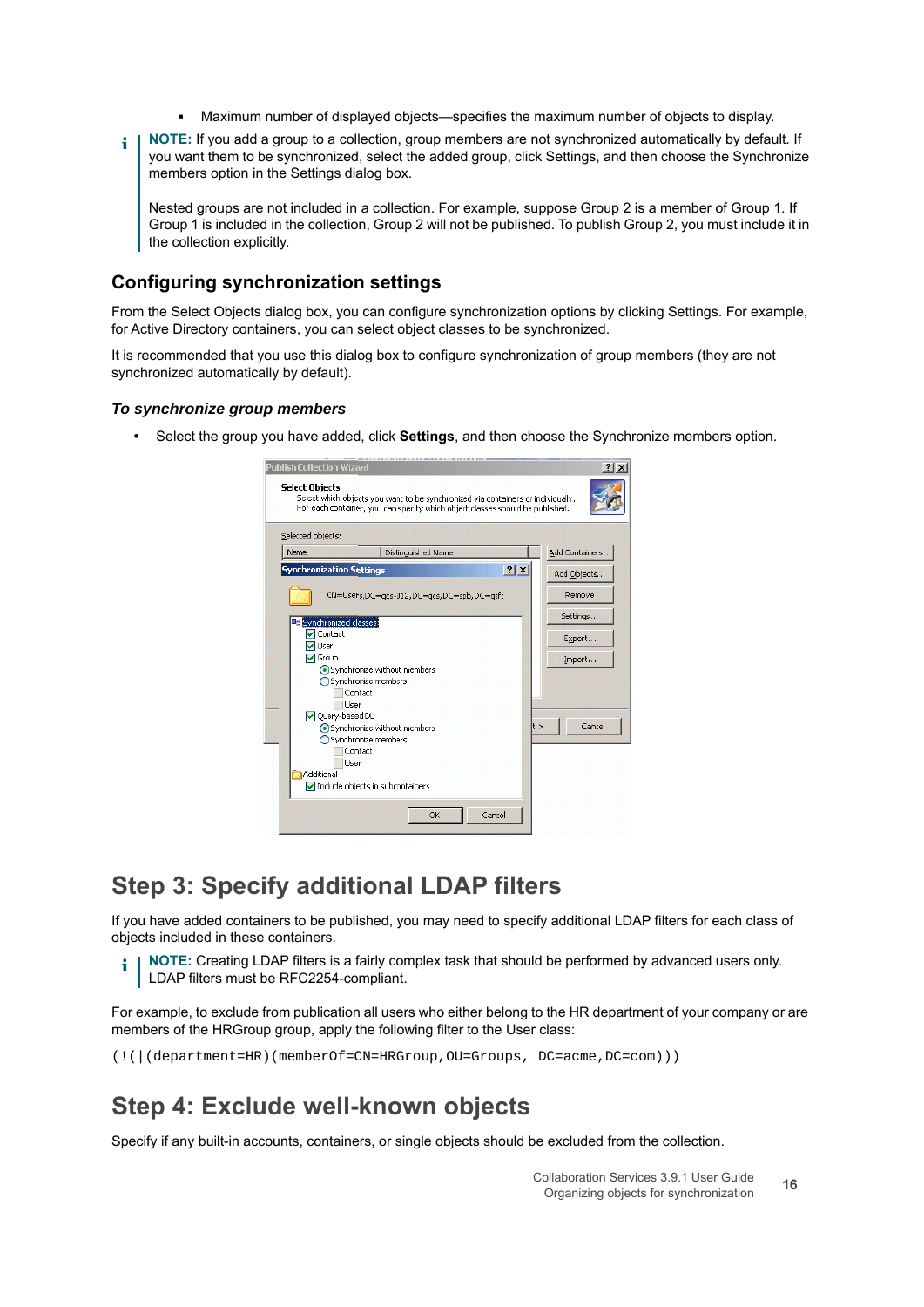- **•** To exclude built-in groups or accounts (such as Domain Admins and Guest), select Exclude well-known users and groups.
- **•** To exclude a container (and all objects inside), select the Exclude the following objects check box and click Add Containers. All objects in the containers you select will be excluded from the collection.
- **•** To exclude particular objects, click the Add Objects button, and select the objects from the list.

### **Step 5: Select object attributes to be synchronized**

Specify which attributes should be synchronized for each object class. You can do the following:

- **•** Select attributes manually from the list
- **•** Use predefined sets of attributes: All Attributes set or Minimum set
- **•** Save the set of selected attributes for the future use as a preset
- **•** The Minimum set includes the only attributes required to create a stub object in another forest.

#### *To see what attributes comprise the minimum set for a class*

- **•** Expand the node for that class and click **Minimum**.
- **NOTE:** All object attributes in the Minimum set are mandatory, so you are not allowed to clear the check i boxes next to them.

If any object attribute included in the Minimum set is not valid, the object cannot be published.

#### *To save a set of selected attributes*

**•** Click **Save Preset**. If you need to publish an object with the set of attributes saved as a preset, click the **Load Preset** button.

#### *To use an extended Active Directory schema*

- **•** Click **Add Attributes** and select the necessary attributes from the list.
- **NOTE:** To synchronize extended schema attributes to other forests, their schemas must be extended with î. the same attributes as well.

### **Step 6: Select calendar attributes**

On the Calendar Details page, specify which appointment attributes should be published and synchronized.

**i** | NOTE: This page is skipped if Calendar information was not selected on the Step 1 of the wizard.

By default, if the **Synchronize appointment details** check box is cleared, Collaboration Services publishes to other synchronization partners only the time to start and end the appointment.

Select the Synchronize appointment details check box to allow publication of the following additional parameters for each appointment:

- **•** Time zone
- **•** Location
- **•** Recurrence attributes
- **•** Appointment subject
- f. **NOTE:** The Location and Subject appointment details will become available in Free/Busy information.

If you select the Synchronize appointment details option, then the Reviewer permission will be set for the Calendar folder (for Default on the subscriber side), so any user from the subscribed organization will be able to view synchronized calendar details.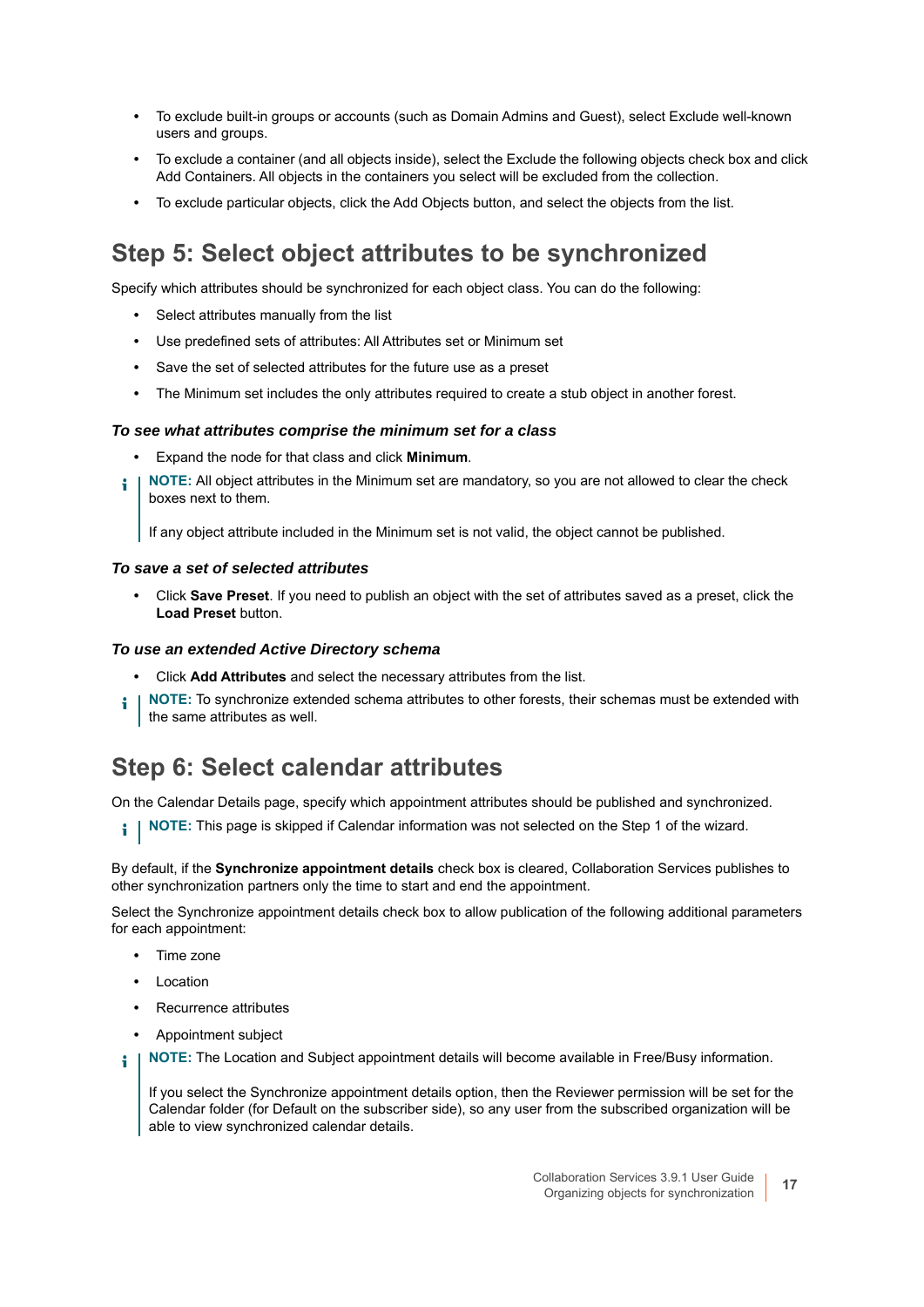### **Step 7: Apply mappers**

Sometimes the publishing or subscribing administrators might want to change the format or appearance of the data they publish or subscribe to. To do that, you can use mappers. A mapper is a plug-in component that changes the appearance of data that you publish or subscribe to. For example, a mapper can be used to set the Active Directory objects' attributes values to those specified in the .ini file.

In this step of the Publish Collection Wizard, you can apply mappers to the published objects.

For more information about what mappers are available, see [Appendix A: Customizing the format of synchronized](#page-51-3)  [data on page 52.](#page-51-3)

#### *To enable the option*

1 Select the **Apply mappers to synchronized objects** check box.

You can perform the following actions:

- a To add mappers, click **Add**. Select the mapper to be applied from the list of Available mappers and click **Add**. The mapper appears in the Selected mappers list. Repeat these actions to add more mappers if needed.
- b To organize the list of mappers use the Up and Down buttons.

**NOTE:** Make sure that frequently used mappers are at the top of the list because the topmost mappers are i processed by Collaboration Services first.

c You can edit properties of the added mappers or remove the mappers from the list.

### **Step 8: Allow for subscription and synchronization**

In this step you can:

- **•** Allow other synchronization partners to subscribe to the collection you are creating or prohibit partners from subscribing.
- **•** Specify whether synchronization of collection members should start immediately after the collection is published (after you finish the wizard).

#### *To allow or prohibit subscription*

- 1 Click the **Add** button.
- 2 Check or clear the **Allow** or **Deny** check box for a partner in the list.
- **NOTE:** Deny always overrides Allow. Thus, Deny selected for Everyone overrides all explicitly set Allow ÷ permissions.

Because the HQ forest operates as the service data packet distributor, it is allowed to subscribe to all collections in the collaboration structure by default.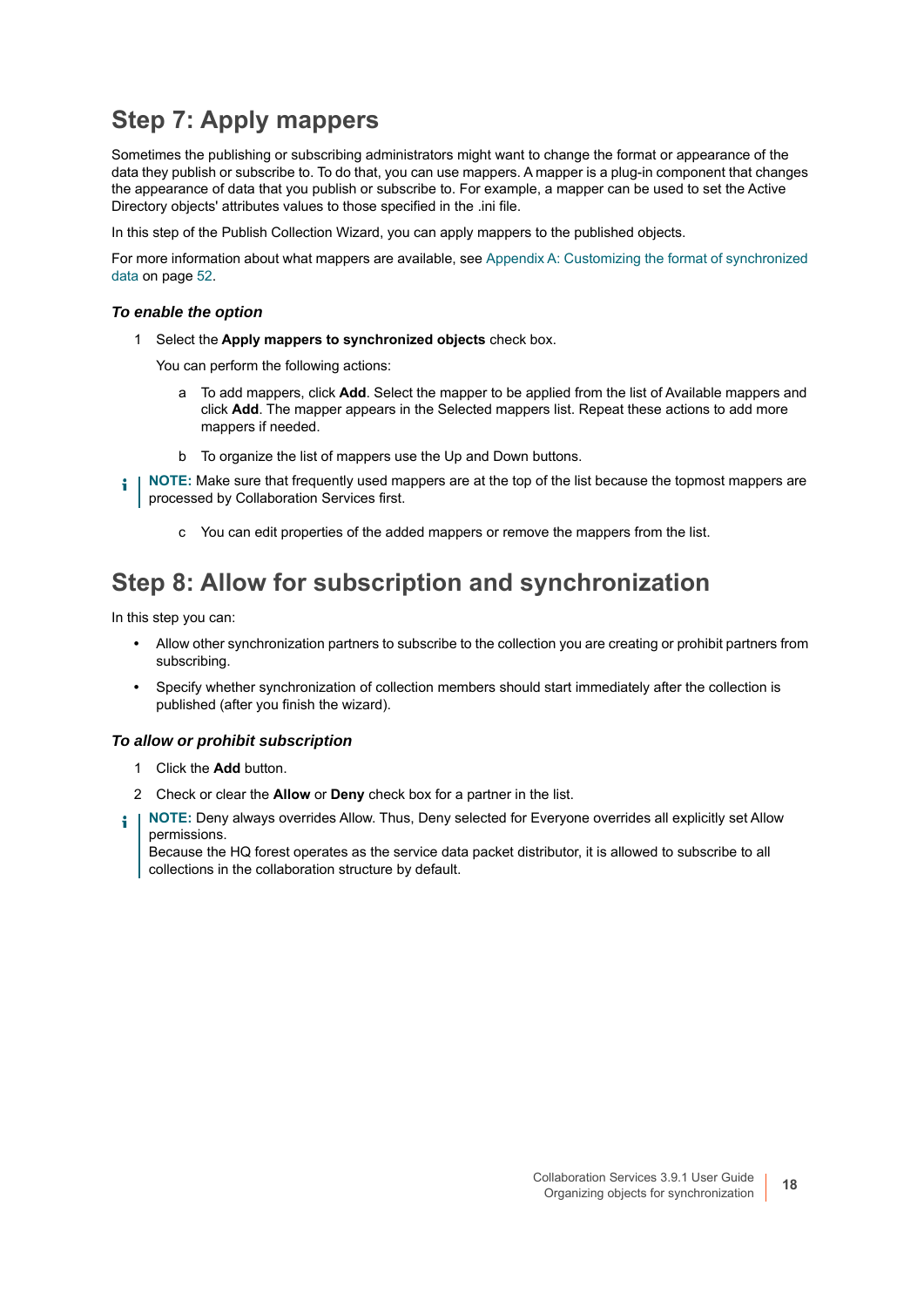| Partners:           |       |      |        |
|---------------------|-------|------|--------|
| Partner Description | Allow | Deny | Add    |
| <b>A</b> Everyone   | ☑     | п    | Remove |

If you do not want collection members to be involved in synchronization immediately after the collection is published, select the Collection is disabled check box. For details on enabling or disabling collections, see [Enabling or disabling a collection on page 19](#page-18-0).

### **Step 9: Apply settings**

Wait until the collection is created and its settings are saved to the configuration database.

Collaboration Services will notify allowed synchronization partners that the collection is available for subscription. As soon as a collection is published, the administrators of other branch forests who have appropriate permissions will be able to subscribe to the collection.

<span id="page-18-1"></span>**NOTE:** If a collection was created as enabled, then as soon as the synchronization partners subscribe to it, i the collection's data will start being synchronized to the other forests.

# <span id="page-18-2"></span><span id="page-18-0"></span>**Enabling or disabling a collection**

Enabling a collection means all objects included in it should be immediately synchronized by Collaboration Services. By default, a collection is created as enabled and synchronization starts right after the Publication Wizard is completed.

However, you may need to create a collection without enabling it (that is, synchronization does not start upon publication), and other branches subscribe to it as required in advance. Then on the day when the synchronization needs to be started, all you need to do is enable the collection.

#### *To enable a collection during creation*

**•** Ensure that the **Collection is disabled** check box on the Set Permissions step of the Publication Wizard is cleared.

#### *To enable an existing collection*

**•** Right-click it in the management tree and clear the **Disabled** check box.

#### *To disable a collection during creation*

**•** Select the **Collection is disabled** check box on the Set Permissions step of the Publication Wizard.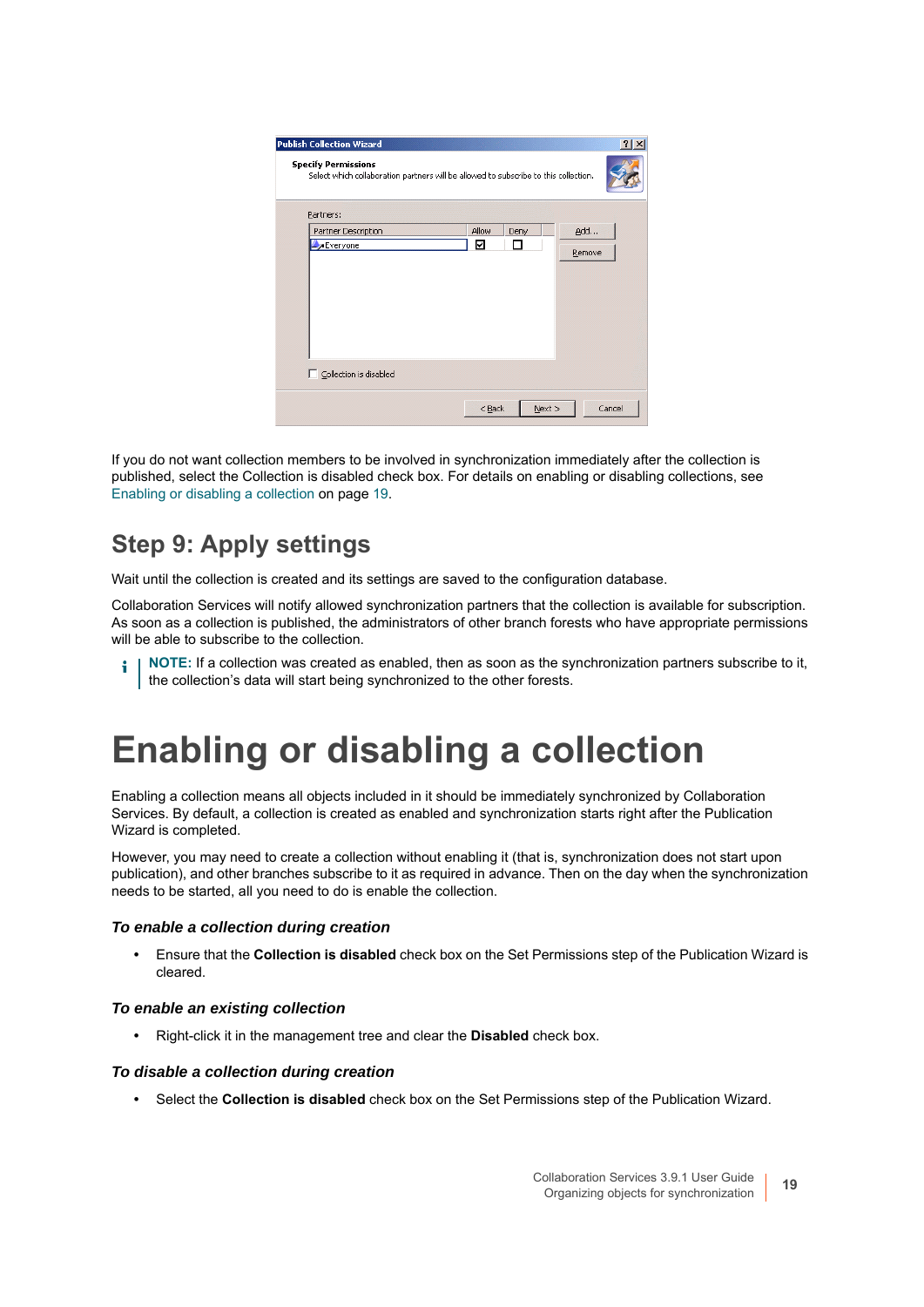#### *To disable an existing collection*

<span id="page-19-2"></span>**•** Select the **Disabled** check box on its shortcut menu.

# <span id="page-19-0"></span>**Editing a collection**

After a collection is published, you may need to add objects to it, remove objects from it, or change some of its properties.

#### *To update a collection*

**•** Run the Edit Collection Wizard by selecting the **Edit Collection** icon from collection's shortcut menu.

| Edit Collection |
|-----------------|

Its steps are similar to those of Publish Collection Wizard. For details, see [Publish collection wizard on](#page-14-0)  [page 15](#page-14-0).

#### *To access a collection's properties*

- **•** Right-click the collection and select **Properties**.
- **NOTE:** On the Advanced tab, you can select whether to Apply approved objects only. For details, refer to i [What can cause synchronization conflicts? on page 24.](#page-23-3)

After you edit a collection, the updates are automatically sent to the HQ forest and distributed to all branch subscribers; then the modified collection is automatically re-republished.

## <span id="page-19-3"></span><span id="page-19-1"></span>**Subscribing to a collection**

To receive collection data, synchronization partners need to subscribe to collections. As soon as a forest subscribes to a collection, the Collaboration Services instance creates the following items for each member of the collection in this forest:

- **•** Stub objects in the Collaboration Service OU created during the install. The stubs are configured to allow them to be published in the GAL. Any mail sent to these stubs will be redirected to the original object's email address.
- **•** Free/busy information.
- **•** Calendar information.

Use the Subscribe Wizard to subscribe to the collections published by the HQ and branch forests.

#### *To subscribe to a collection*

1 Select the **Subscription** node in the management tree, and select **Action | Subscribe**.

Alternatively, you can use the toolbar button or the Subscribe shortcut menu command to start the wizard.

- 2 Select the collection you want to subscribe to from the list.
- 3 You can change the format or appearance of the objects in a collection you have subscribed to by applying mappers.
- **NOTE:** Before applying a mapper to a collection you are subscribing to, check with the collection originator to make sure this mapper was not already applied to the collection. Applying the same mapper twice is not necessary, and sometimes it can lead to undesired results, such as a suffix being added twice.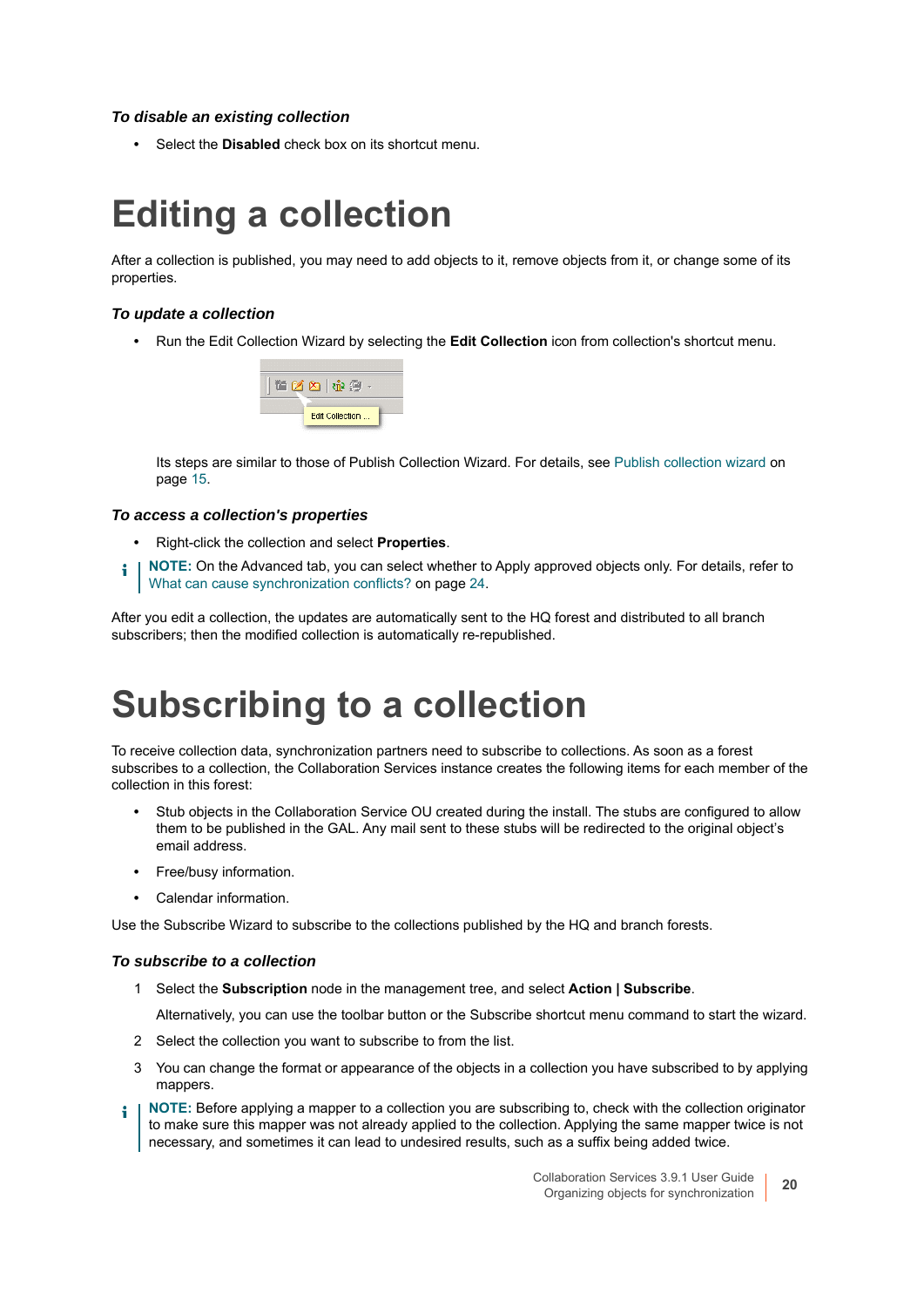- a Select the collection you need and click the **Properties** button.
- b Select the **Apply mappers to synchronized objects** check box.
- <span id="page-20-2"></span><span id="page-20-1"></span>c Click **Add** and select the mappers you want from the list of available mappers. For more information about mappers, see [Appendix A: Customizing the format of synchronized data on page 52](#page-51-3).
- 4 Wait for the wizard to apply your changes.
- 5 Review the summary log of the subscription process, and click **Finish**.

### <span id="page-20-0"></span>**Modifying subscription properties**

#### *To configure the collection to which you have subscribed*

- 1 Right-click the subscription and open its properties.
- 2 On the Mappers tab, configure the mappers you want to apply. For details, see [Appendix A: Customizing](#page-51-3)  [the format of synchronized data on page 52](#page-51-3).
- 3 On the Advanced tab, select whether to Apply approved objects only. For details, see [Manual conflict](#page-28-1)  [resolution on page 29](#page-28-1).
- 4 If you subscribe to a collection for calendar information synchronization, you should also select the **Always create mailbox** check box and specify the Exchange server and mailbox store that mailbox will be created on.

In this case, a mail-enabled object on the subscriber side will be created, and the Calendar information will be presented as the corresponding Free/Busy.

|         | <b>CALENDAR Properties</b>                               |  |
|---------|----------------------------------------------------------|--|
| Mappers | Advanced                                                 |  |
|         | Active Directory objects<br>Apply approved objects only! |  |
|         | Calendar information<br>Always create mailbox            |  |
|         | Create an Exchange mailbox<br>Server:                    |  |
|         | QCS-011/First Administrative Group/QCS-BR-11             |  |
|         | Mailbox Store:                                           |  |
|         | First Storage Group/Mailbox Store (QCS-BR-11)            |  |
|         |                                                          |  |
|         | Cancel<br>OK<br>Apply                                    |  |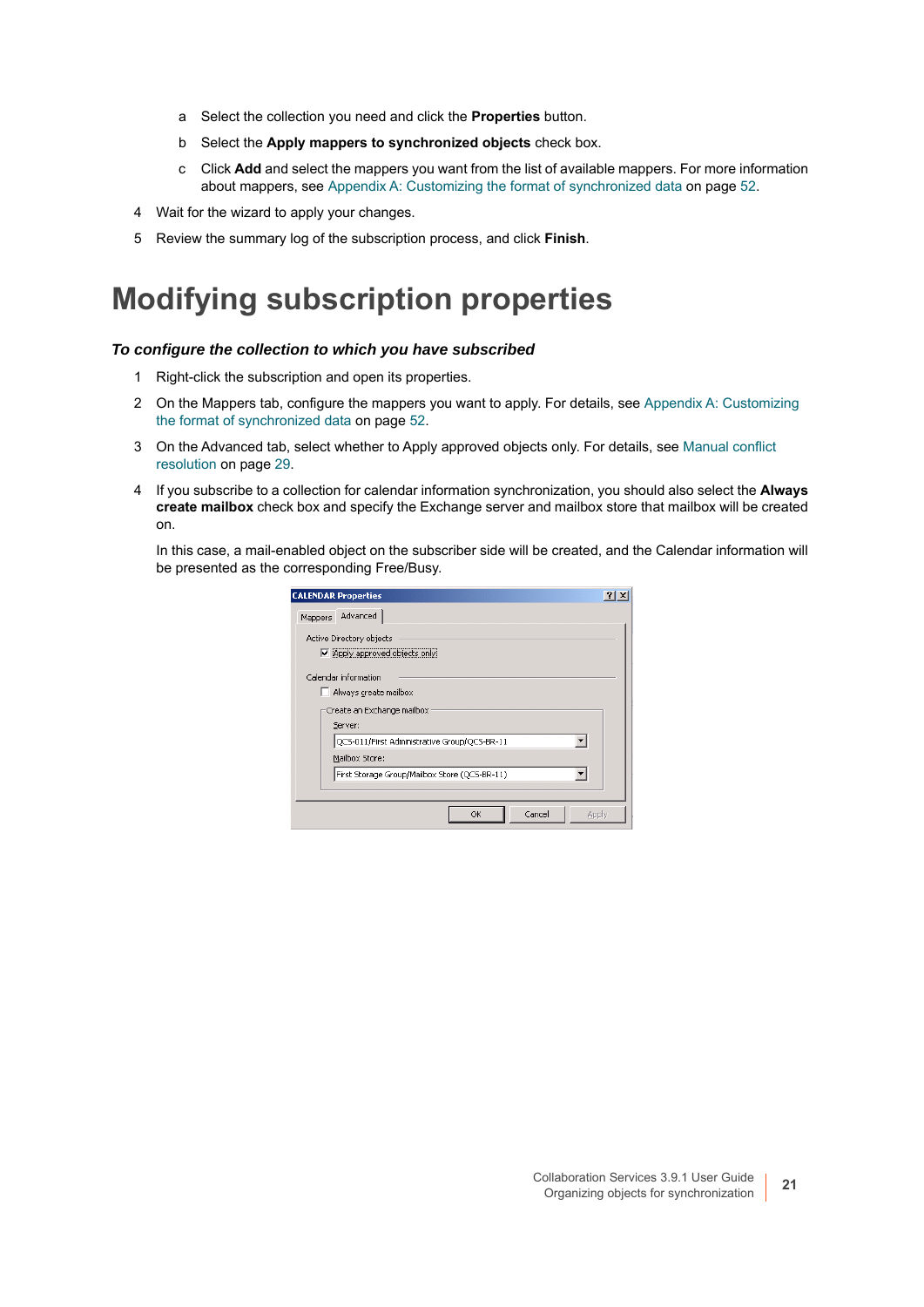# <span id="page-21-0"></span>**Unsubscribing from a collection**

**NOTE:** In Collaboration Services 3.6.1 and later the Always create mailbox check box is set by default for ÷ Calendar collection subscriptions. Note that the first Exchange server and the first mailbox store are selected automatically from the Exchange environment. If you do not want to use either of these then change them by selecting the drop down icon.

The Exchange server and Mailbox store can be changed later if needed. Once the server and store are changed, it may take up to 24 hours for the move to be completed by Collaboration Services.

#### <span id="page-21-4"></span>*To unsubscribe from a collection*

- **•** Select the **Collection** node in the management tree and select **Unsubscribe**.
- **NOTE:** If you unsubscribe from a collection, the stub objects created in your forest for that collection's ÷ members are hidden from the GAL in your forest. The stub objects are not deleted from the Active Director container they were created in. The stub objects will be automatically deleted after the time interval specified by the Retention time for removed objects parameter. The default period is 30 days.

#### *To change the retention period for these objects*

- 1 In the management console, right-click **Collaboration Services** and select **Properties**.
- 2 Select the **Synchronization | Active Directory | General** page.
- 3 Modify the Retention time for removed objects parameter.
- **TIP:** By configuring the Retention time for removed objects parameter, you can delay deleting the stubs for a å specified number of days; this will help improve overall collaboration performance and decrease the load on the production environment because if the object is added to another collection during this period, the stub objects will be re-used.

# <span id="page-21-1"></span>**Removing a collection**

#### *To remove a collection you published*

- <span id="page-21-3"></span>**•** Right-click the collection name in the management tree and select **Remove**.
- **i** | NOTE: A collection can be removed only by its publisher.

When a collection is removed by publisher, the following is performed:

- 1 All subscribing partners get a notification.
- 2 The stub objects created by Collaboration Services are immediately removed from the Global Address List in all subscribing forests.
- <span id="page-21-5"></span>3 The stub objects are not deleted from the Active Director container they were created in. The stub objects will be automatically deleted after the time interval specified by the Retention time for removed objects parameter. The default period is 30 days.

# <span id="page-21-2"></span>**Viewing collection settings and synchronization statistics**

The collection settings and synchronization statistics are displayed in the right pane when you select a collection in the management tree. To see the overall statistics for all collections currently published or subscribed to by your forest, select the Publication or Subscription nodes.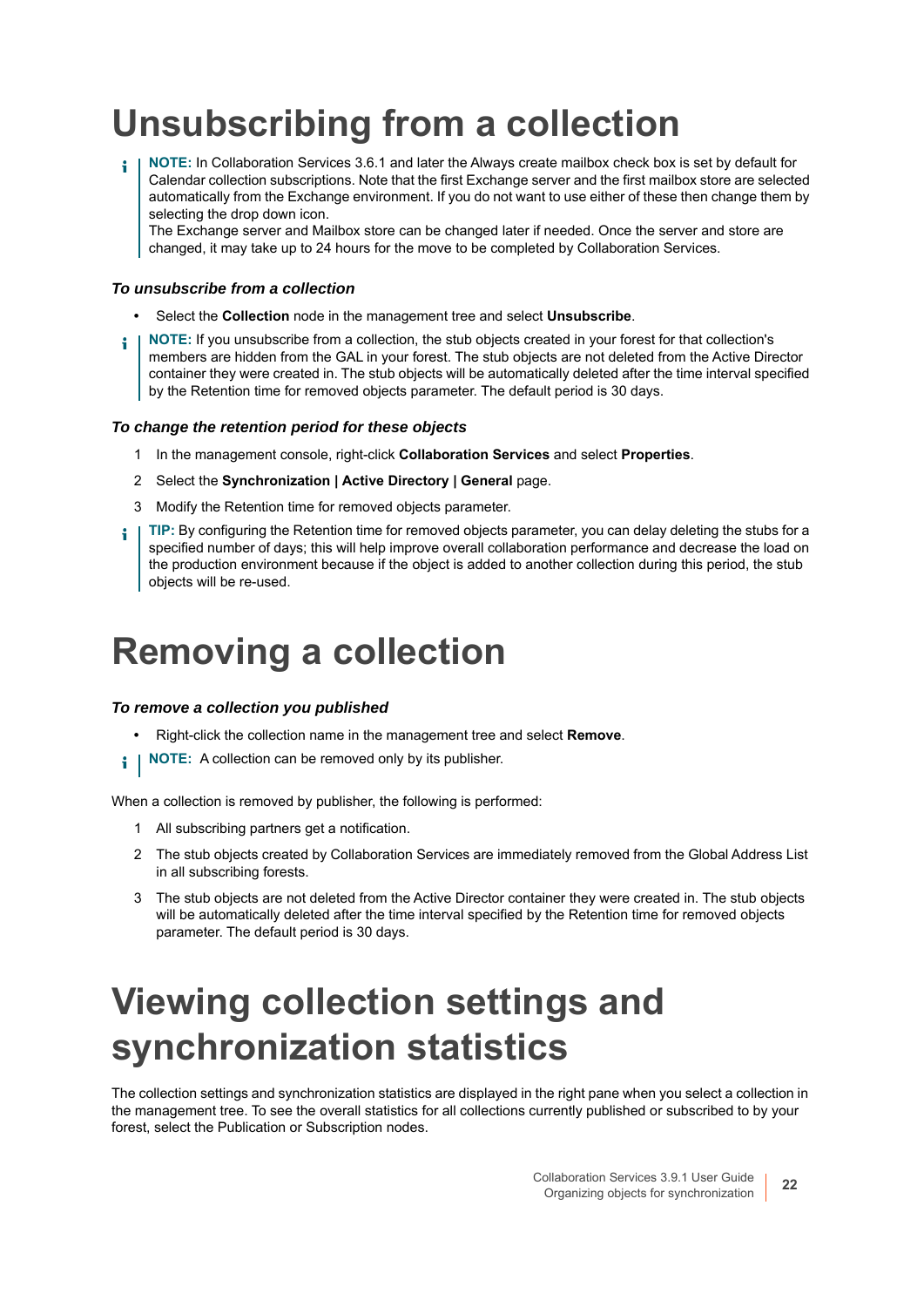The report shows, in particular:

- **•** General information about the collection: collection name, description, publisher, creation date.
- **•** Collection membership information: number of objects included in the collection and membership scan statistics.
- **•** Statistics on Active Directory objects synchronization (if it is configured for the collection): the number of objects added, modified or deleted per week, month, or year; synchronization status and state; and the date and time of the last synchronization.
- **•** Statistics on Calendar and Free/busy information synchronization (if it is configured for the collection): the number of objects for which this information was synchronized, the number of updates sent, the synchronization status and state, and the date and time of the last synchronization. For more details on synchronization, see [Managing the synchronization process on page 32.](#page-31-3)

# <span id="page-22-0"></span>**Advance security of stub objects created by the collection**

By default, Collaboration Services creates stub objects with the Password Not Required (PASSWD\_NOTREQD) option enabled. This may violate your organization's security policy and may cause audit software to report a password issue. To resolve this, you will need to update the attribute. In addition, the password should be set to a random value so that the stubs cannot be used to exploit the environment through unauthorized access.

- **•** Default setting: userAccountControl attribute is set to 546 (0x222): NORMAL\_ACCOUNT = 512; ACCOUNTDISABLE = 2; PASSWD\_NOTREQD = 32
- **•** Updated setting: userAccountControl attribute set to 514 (0x202): NORMAL\_ACCOUNT = 512; ACCOUNTDISABLE = 2

In Collaboration Services, you can use a registry key to clear the PASSWD\_NOTREQD option and set a random password for each stub object as it is created. If the stub already exists, it will clear the option and set the password on the next republish of the collection.

#### *To enable the random generation of a password*

- **•** Create a string value, REG\_SZ, called StubAccountPassword in the registry under HKLM\SOFTWARE\Wow6432Node\Aelita\AelitaCollaborationServices
	- $-$  OR  $-$

HKLM\SOFTWARE\Aelita\AelitaCollaborationServices for 32 bit systems

The StubAccountPassword should comply with the password complexity policy. Collaboration Services will add a random string and digits to it and generate a password. For example, Z1f9j7Yab\$!.

As a best practice, the password template:

- **•** should not contain common names or number combinations.
- **•** should not contain meaningful word that will fail the password policy.
- **•** can contain rules such as; Cannot include firstname, lastname, birthday, and/or userID.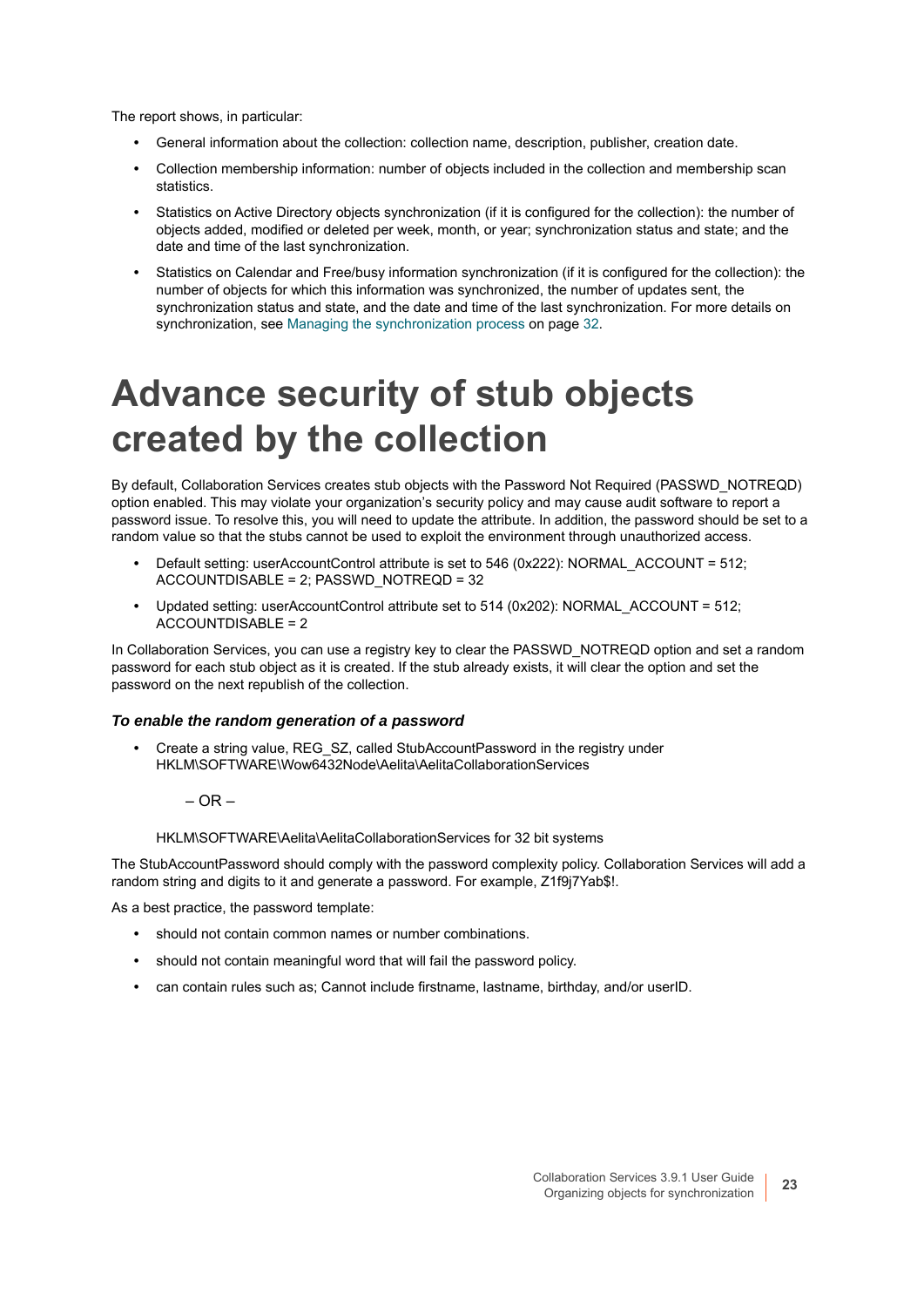# <span id="page-23-0"></span>**Resolving synchronization conflicts**

- **•** [What can cause synchronization conflicts?](#page-23-1)
- **•** [How can conflicts be resolved?](#page-23-2)
- **•** [Automatic conflict resolution](#page-24-0)
- **•** [Manual conflict resolution](#page-28-0)
- <span id="page-23-4"></span>**•** [Matching rules viewer utility](#page-30-0)

# <span id="page-23-3"></span><span id="page-23-1"></span>**What can cause synchronization conflicts?**

A conflict occurs when two or more objects from different forests have the same email address. Most conflicts are due to manually-created contacts pointing to users in other forests.

While creating a stub object in the target forest, Collaboration Services populates the proxyAddresses attribute and the mail attribute of the stub with the appropriate attribute values of the corresponding source object. However, if existing contacts or other objects already have their properties populated with the same values, a valid stub object cannot be created.

Therefore, before creating a stub, Collaboration Services checks whether any of the proxy addresses or mail attributes of the existing forest objects are already populated with the same values as the attribute planned for a stub object. If a conflict is detected, Collaboration Services cannot create a stub object until the conflict is resolved.

**NOTE:** Collaboration Services is not capable of automatically resolving conflicts when there is more than one conflicting object; resolving conflicts involving more objects requires administrator intervention. Information about every conflict found during synchronization is recorded in the Collaboration Services log.

## <span id="page-23-2"></span>**How can conflicts be resolved?**

There are several different ways to resolve a conflict, object deletion, object matching, and pre-matching.

**•** Object Deletion

<span id="page-23-6"></span><span id="page-23-5"></span>The recommended method of resolving conflicts is to delete the conflicting object and create a stub object that inherits deleted object's properties. This is the simplest way to resolve conflicts, and it is the only option available for resolving conflicts between objects of different classes (for example, user and contact).

**•** Object Matching

If both the conflicting object and the published object are of the same class (for example, both are users), then you can choose to match the published object into the existing one. In this case, the existing object is used as a stub for the time of synchronization. One significant difference between such a "temp stub"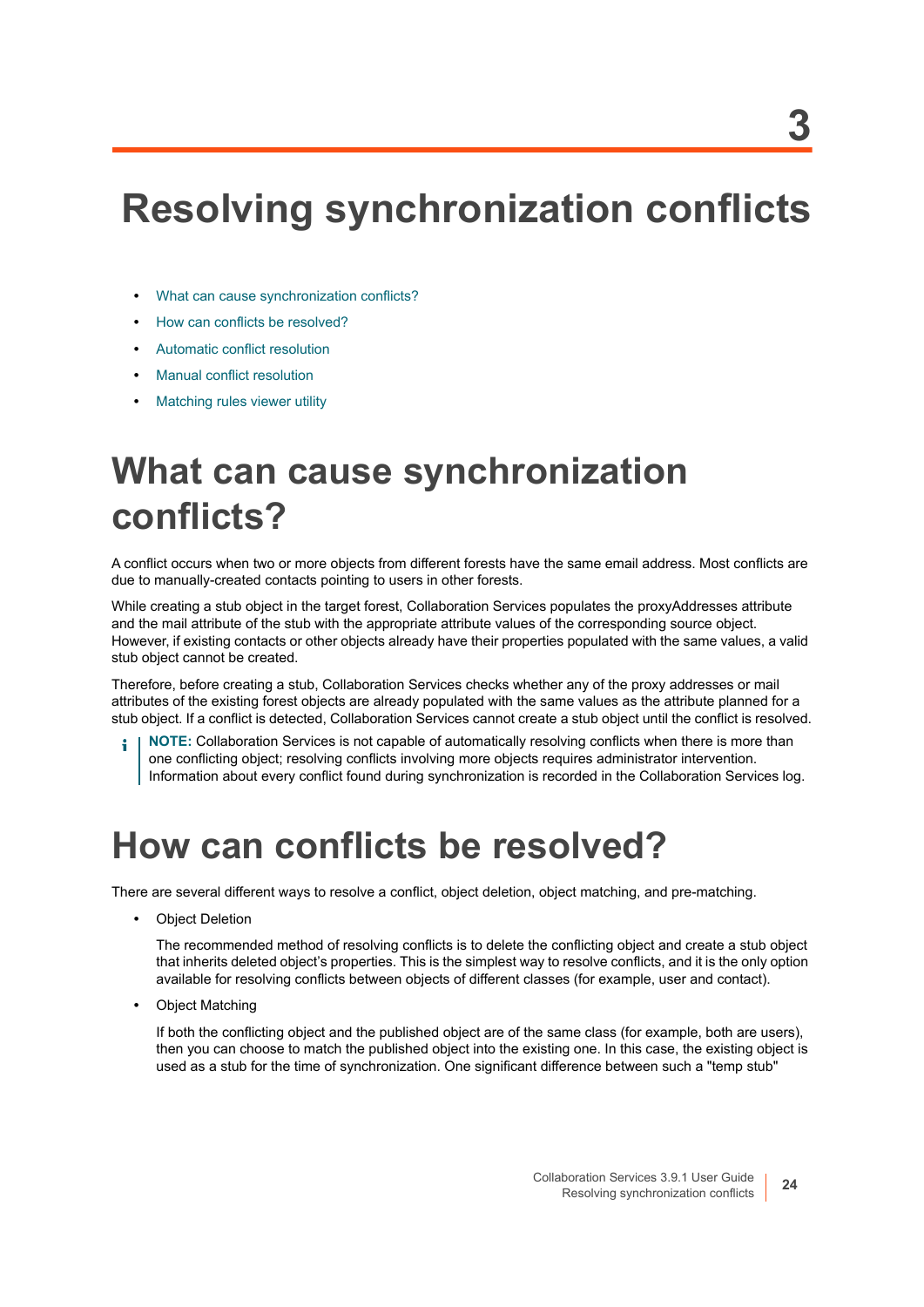object and a regular stub object is that the user object's account state remains unchanged. For example, if the account was enabled, it remains enabled after Collaboration Services makes a stub of it.

**NOTE:** Matching needs to be used for deployment scenarios where some users have active user accounts ÷ in multiple forests. With matching, you can use active user accounts as stubs, so the users will still be able to log on in multiple forests with Collaboration Services deployed.

You can define attribute synchronization rules for matching published objects with existing objects. The rules allow you to specify which attributes of the matched objects should be overwritten by the published object's attributes and which should be left intact.

- **NOTE:** Attribute synchronization is useful if the user account is updated by the provisioning system in one of i I the forests and those changes need to be propagated to the same user's accounts in other forests.
	- **•** Pre-Matching

This method instructs Collaboration Services to match published objects into specified objects automatically in the selected OUs.

Forest administrators can configure Collaboration Services to handle conflicts using the following options: deletion, matching, and pre-matching. For that, the automation rules should be configured, and then the synchronization service will attempt to automatically resolve every conflict it encounters according to these rules.

## <span id="page-24-0"></span>**Automatic conflict resolution**

#### *To set up automatic conflict resolution*

<span id="page-24-3"></span><span id="page-24-2"></span>**•** Open the Collaboration Services Properties dialog box, select **Synchronization | Automation**, and then select the conflict resolution method you need.

### <span id="page-24-1"></span>**Deletion**

Use this option to make Collaboration Services automatically delete conflicting objects in the selected OUs before creating the stub objects.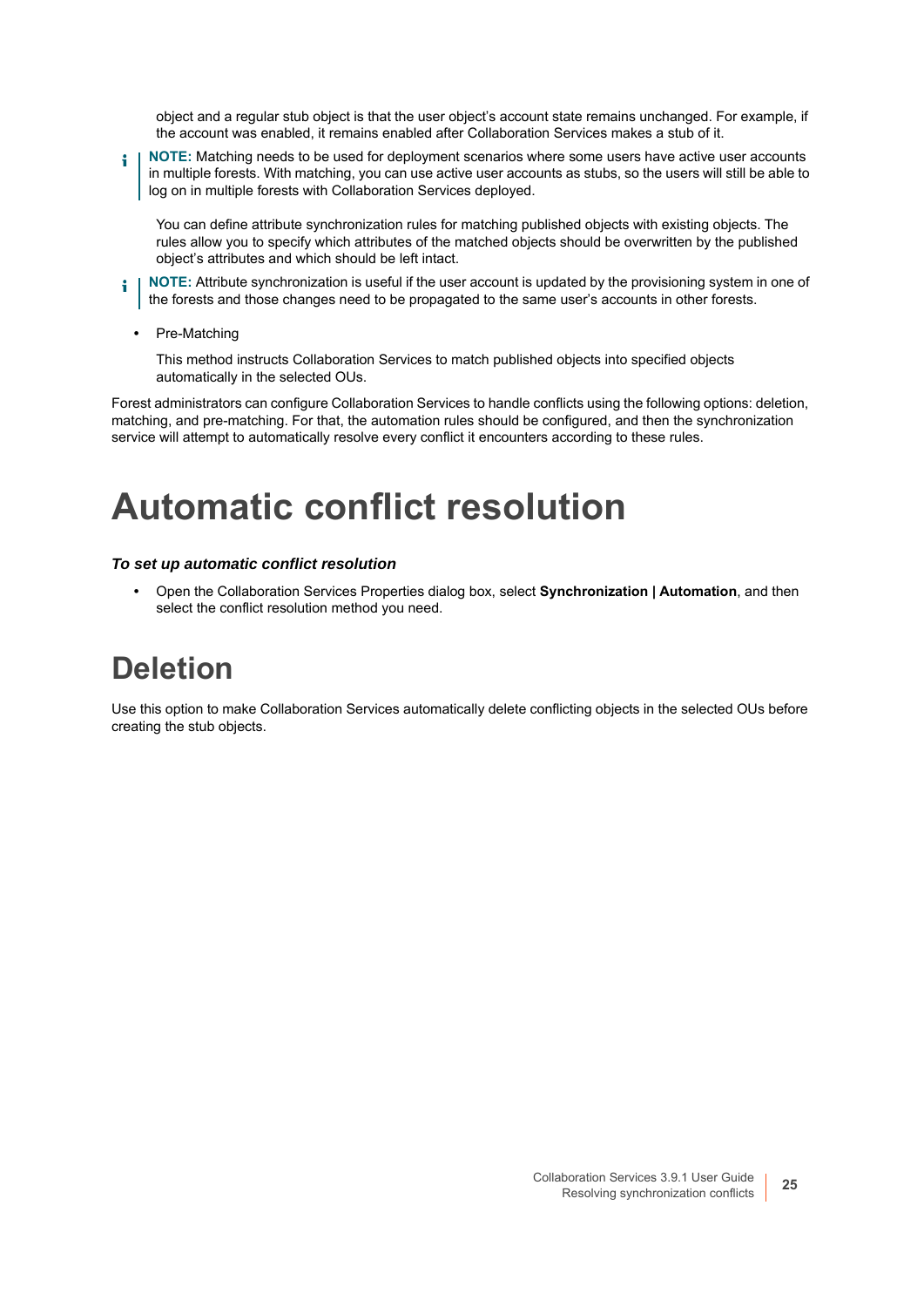#### **Figure 2. Deleting conflicting objects**

| General                                                                                                                                    | Settings                                                                 |                                     |
|--------------------------------------------------------------------------------------------------------------------------------------------|--------------------------------------------------------------------------|-------------------------------------|
| Branches                                                                                                                                   | Allow deletion of conflicting objects from the following containers:     |                                     |
| Transport<br>Synchronization<br>General<br>Automation<br>Deletion<br>Matching<br>Pre-matching<br>Active Directory<br>Free/Busy<br>Calendar | Distinguished Name                                                       | Add<br>Remove<br>Settings<br>Import |
| Packet Queue<br>Suspended Objects<br>Resources Usage<br>Logging<br>Upgrade<br>Backup & Restore<br>UI Settings                              | Click Add to add a container to the list.<br>Apply to all sub-containers |                                     |
|                                                                                                                                            |                                                                          | Restore Defaults                    |

- **NOTE:** This configuration should be implemented with care, since the objects will be deleted from the f. selected OUs automatically without further confirmations.
- **NOTE:** Ensure that the Collaboration Services service account has full access to any containers which are î. selected. If not, the conflict resolution will not be completed and errors will be generated.

#### *To configure the deletion*

- <span id="page-25-0"></span>1 Select the **Allow deletion of conflicting objects from the following containers:** check box.
- 2 Click **Add**, and then **Load the list of containers from Active Directory**; select the containers from which conflicting objects will be deleted.

You can also import a list of containers from a text file. Click the Import button and choose the file containing the list of containers. The file should list the distinguished names (DNs) of the containers, one DN per line.

- 3 For each container, specify how the attributes of deleted objects should be handled. To configure attribute handling:
	- a Select the container and click **Settings**.
	- b Select the attribute synchronization rule for each attribute.

| <b>Settings</b>           |         | ?                |
|---------------------------|---------|------------------|
| OU=Sales, DC=2k3, DC=dom  |         |                  |
| ⊞ l Contact               |         | Replace All      |
| ⊞ ⊠ Group                 |         |                  |
| $\Box$ InetOrgPerson<br>田 |         | Leave All        |
| <b>E MUser</b>            |         |                  |
| Country/Region            | Replace | Save Preset      |
| Country/Region (Outlook)  | Replace | Load Preset      |
| Company                   | Replace |                  |
| Department                | Replace | Restore Defaults |
| Description               | Replace |                  |
| directReports             | Merge   |                  |
| Display Name              | Replace |                  |
| Fax Number                | Replace |                  |
| First Name                | Replace |                  |
|                           |         | <br>Cancel       |

You can choose from among the following rules:

**▪** Leave—Preserve the attribute of the deleted object.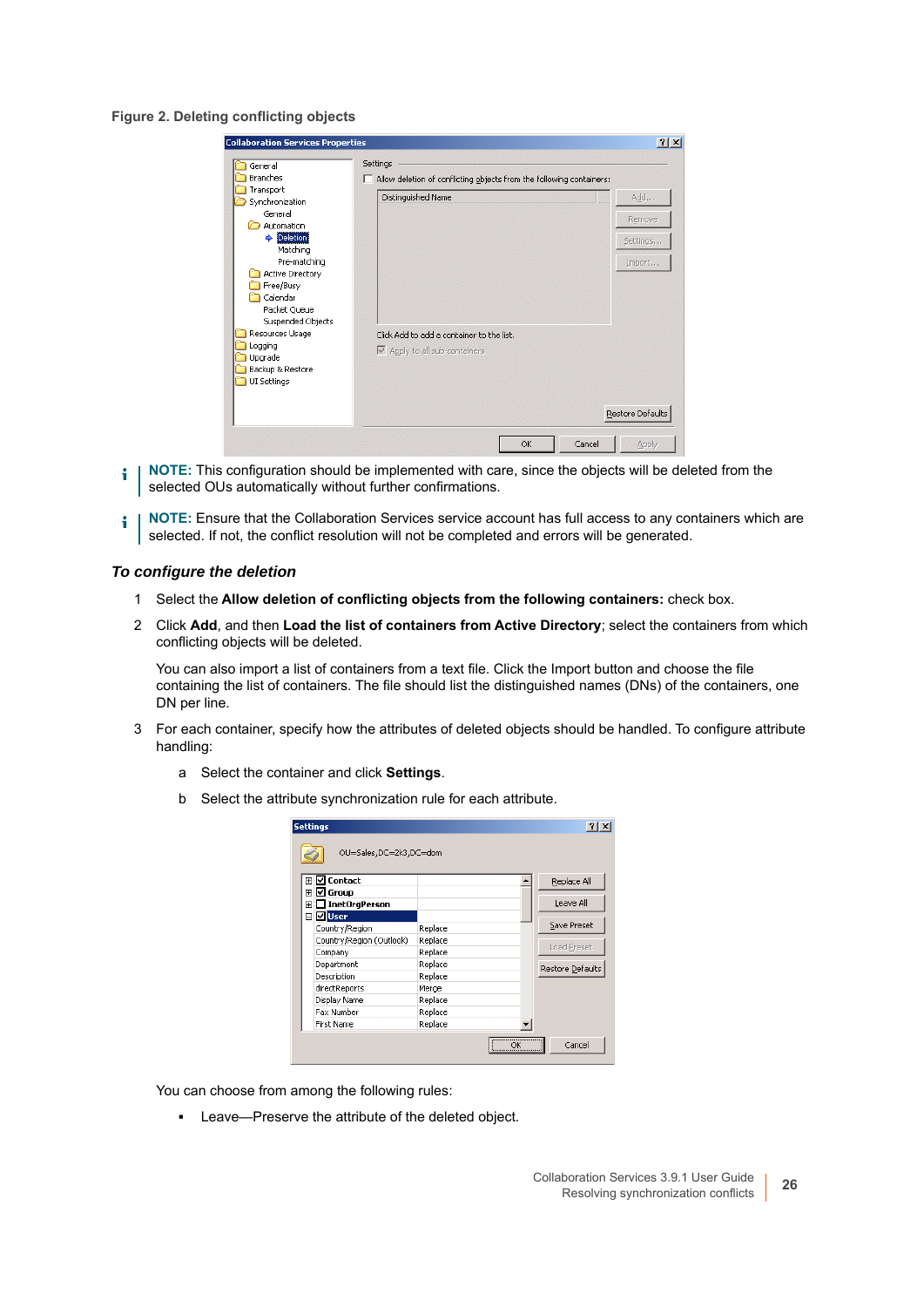- **▪** Replace—Overwrite the attribute with the published object's attribute (you can click Replace All if this rule should be applied to all selected attributes).
- **■** Merge—Merge the attributes of the deleted and published objects (this option is available for multivalued attributes only).
- **NOTE:** A stub object created after deletion of the conflicting object will inherit the following attributes from ÷ the conflicting object: LegacyExchangeDN, X500 addresses. Preserving these attributes prevents users from getting non-delivery receipts (NDRs) when replying to older email from a deleted object.
	- c You can also do the following:
		- **▫** Save the configuration for future use by clicking Save Preset.
		- **▫** Load a preset.
		- **▫** Restore default settings.
	- d Click **OK** to apply your changes.
- **NOTE:** With the default settings, a stub object created by matching into the conflicting object will replace the ÷ targetAddress attribute value of the target object with the redirector address. If you choose to leave the targetAddress attribute of the target object intact, mail redirection might not function properly.
	- 4 To delete the conflicting objects not only in the selected OUs but in the sub-containers as well, select the **Apply to all sub-containers** check box. In that case, parent OU settings will be propagated to child OUs settings.

### <span id="page-26-2"></span><span id="page-26-1"></span><span id="page-26-0"></span>**Matching**

Use this method to make Collaboration Services automatically match published objects into conflicting objects in the selected OUs, thus resolving the conflict.

**Figure 3. Matching objects**

| <b>Collaboration Services Properties</b>                                                                     | ? X                                                                                                                                                                               |
|--------------------------------------------------------------------------------------------------------------|-----------------------------------------------------------------------------------------------------------------------------------------------------------------------------------|
| General<br>HQ<br>Transport<br>Synchronization<br>General<br>Automation<br>Deletion                           | Settings<br>Allow matching to objects from the following containers:<br>⊽<br>Distinguished Name<br>Add<br>CN=Users, DC=qcs-012, DC=qcs, DC=spb, DC=qsft<br>Remove<br><br>Settings |
| → Matching<br>Pre-matching<br>Active Directory<br>Free/Busy<br>Calendar<br>Packet Queue<br>Suspended Objects | Import                                                                                                                                                                            |
| Resources Usage<br>Logging<br>Upgrade<br>Backup & Restore<br>UI Settings                                     | Click Add to add a container to the list.<br>$\triangleright$ Apply to all sub-containers                                                                                         |
|                                                                                                              | Restore Defaults                                                                                                                                                                  |
|                                                                                                              | Cancel<br>OK.<br>Apply                                                                                                                                                            |

#### *To configure matching*

1 Select the **Allow matching to objects from the following containers:** check box. Follow the procedure for configuring object attributes found within the section [Deletion on page 25](#page-24-1).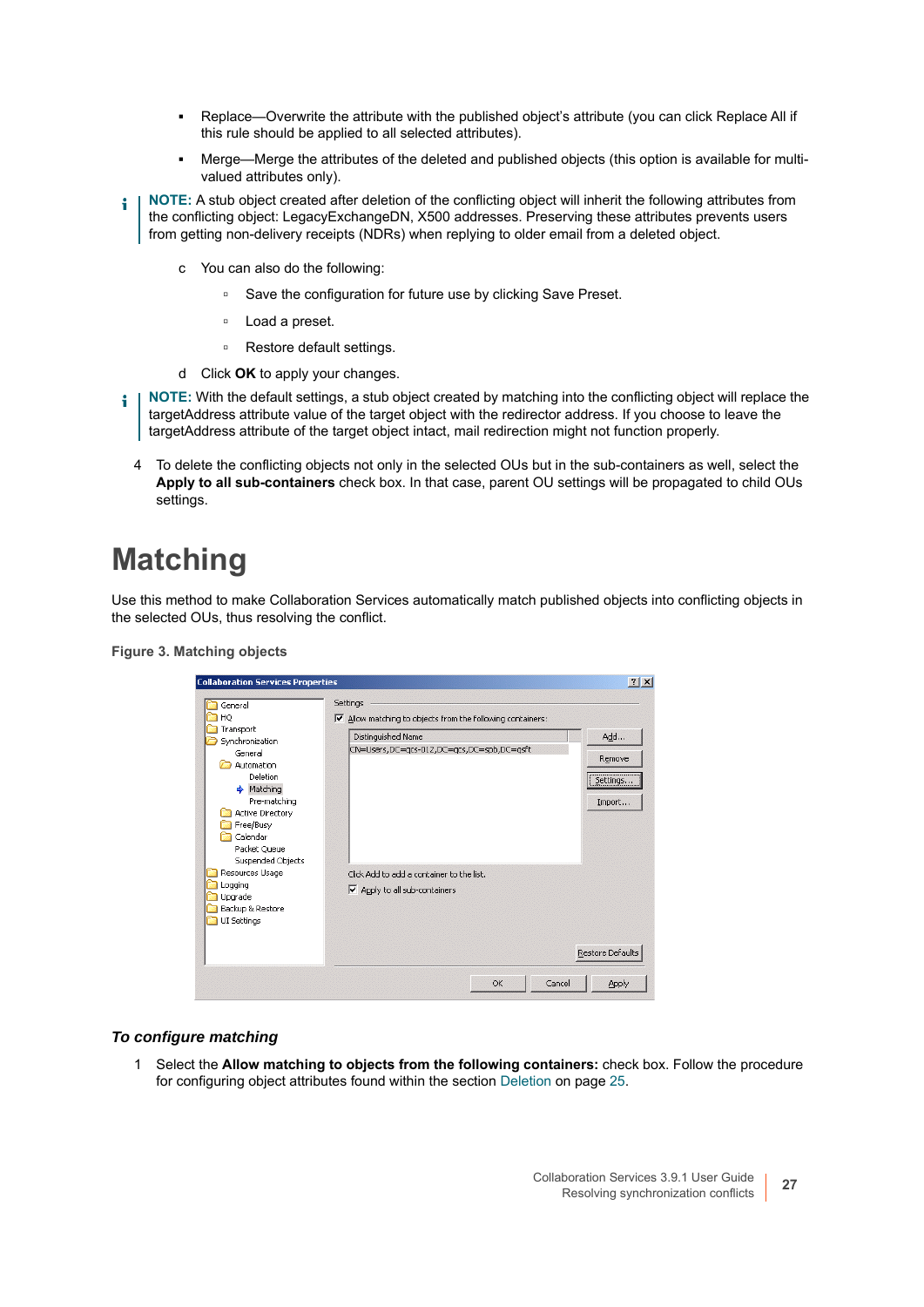You can select containers and specify how the attributes of objects you match into are handled as described in Deletion section, and the same rules are available for the attributes of target objects.

**NOTE:** Passwords cannot be synchronized across forests due to the secure nature of Collaboration i Services. Therefore, passwords need to be managed separately in each forest.

**NOTE:** With the default settings, a stub object created by matching into the conflicting object will replace the targetAddress attribute value of the target object with the redirector address. If you choose to leave targetAddress attribute of the target object intact, mail redirection might not function properly.

<span id="page-27-2"></span>2 Select the **Apply to all sub-containers** check box to specify that the conflicting objects should be deleted not only in the selected OUs, but in the sub-containers also. In that case, parent OU settings will be propagated to child OUs settings.

## <span id="page-27-1"></span><span id="page-27-0"></span>**Pre-Matching**

On the Pre-matching page you can configure Collaboration Services to match published objects into specified objects automatically in the selected OUs. To match published objects into existing ones, pre-matching rules are used. A rule includes:

- **•** Email address of the published object
- **•** Distinguished names (DNs) of the object to match into

Whenever an object with a specified email is synchronized, it will be matched into the object whose DN is stated in the rule.

**NOTE:** Ensure that the Collaboration Services service account has full access to any containers which are i selected. If not, the conflict resolution will not be completed and errors will be generated.

**NOTE:** The incoming object and the object you are matching into must be of the same object class; in most cases, they are user objects.

#### *To configure pre-matching*

**•** Select the **Use custom matching for the following objects:** check box to enable the option.

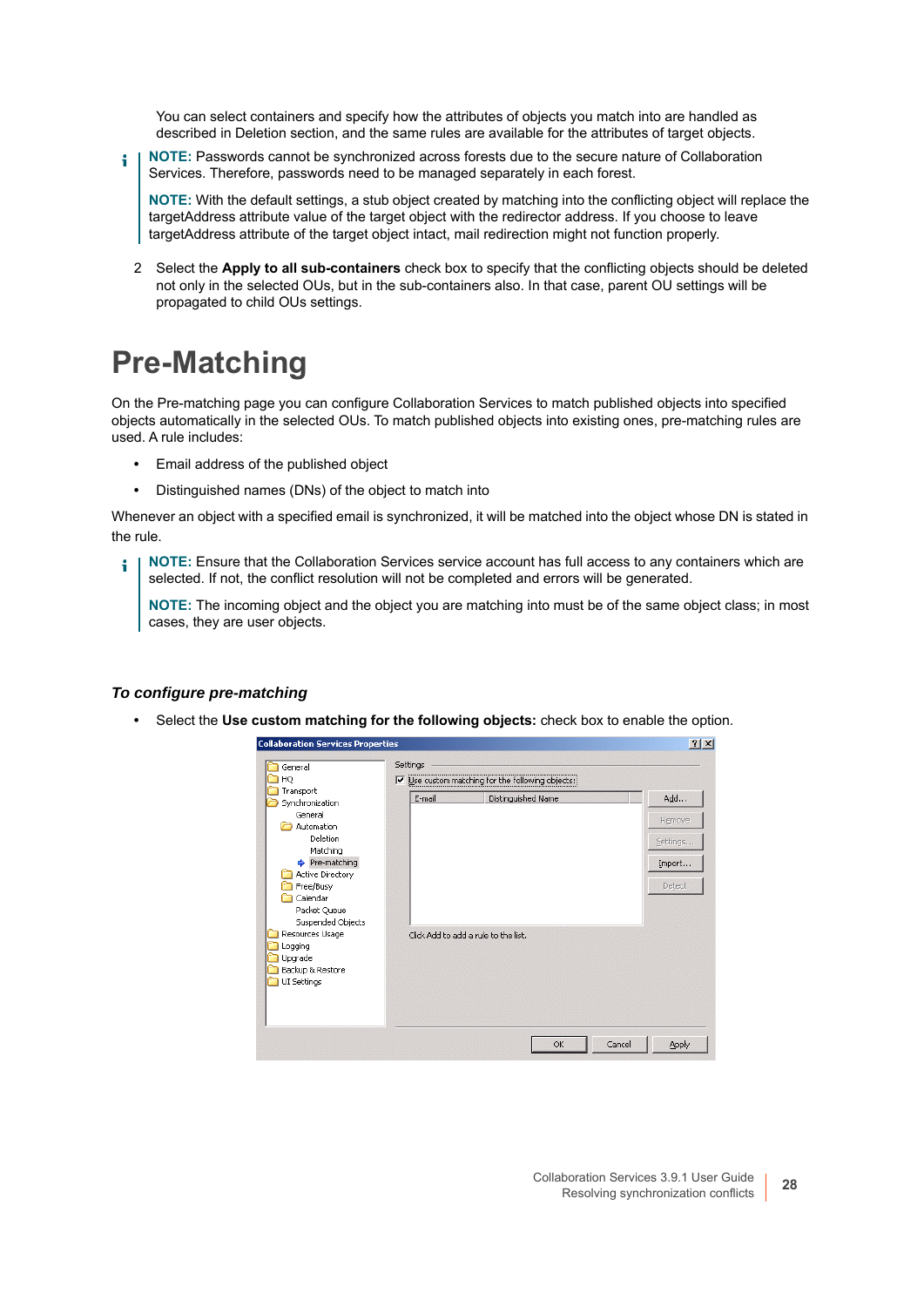### **Creating a New Rule and the Pre-Matching Wizard**

#### *To create a new rule*

- 1 Click the **Add** button and follow the steps of the Pre-Matching Wizard.
- 2 On the Welcome page, click **Next**.
- 3 On the Email Address page, click **Browse** to specify the email address of published object using the Select recipient dialog box and click **OK**.

| Select recipient               |            |        |                     | $\vert x \vert$ |
|--------------------------------|------------|--------|---------------------|-----------------|
| Show Names from the:           |            |        | Global Address List |                 |
| Type Name or Select from List: |            |        |                     |                 |
| Administrator<br>mbx1          |            |        |                     |                 |
| mbx2                           |            |        |                     |                 |
| qosserv<br><b>QCSservice</b>   |            |        |                     |                 |
| ا ∢                            |            |        |                     |                 |
|                                | Properties |        | Find                |                 |
|                                | 0K         | Cancel | Help                |                 |

- 4 On the Select Object page, specify the object you want to match into and click **Next**.
- 5 On the Attribute Synchronization page, choose how to handle the attributes of objects you match into. Select the **Replace**, **Leave**, or **Merge** (for multi-valued attributes only) attribute synchronization rule for each attribute of the object to match into and click **Next**.
- 6 In the message box that appears, click **Yes** if you want to proceed with creating the new pre-matching rule.
- 7 View the Summary and click **Finish**.

For each pre-matching rule you add, you can perform the following actions:

- **•** Click **Remove** to delete the rule from the list.
- **•** Click **Settings** to change how to handle matching object attributes.
- **•** Click **Import** to import a list of pre-matching rules from a text file. The file should contain a list of pairs, one pair per line. Each pair must include the email address of the published object and the distinguished name (DN) of the object to match into, separated by a space.
- <span id="page-28-2"></span>**•** Click **Detect** to scan Active Directory and update the list of rules if any changes were made to Active Directory (for example, objects were moved).

## <span id="page-28-1"></span><span id="page-28-0"></span>**Manual conflict resolution**

If no automation rules are specified, or no rules can be used to resolve a particular conflict, the synchronization service marks the published object as non-applied.

In other words, non-applied objects are the ones whose changes will not be automatically applied to your forest. These objects are displayed in the Non-Applied Objects node in the management tree.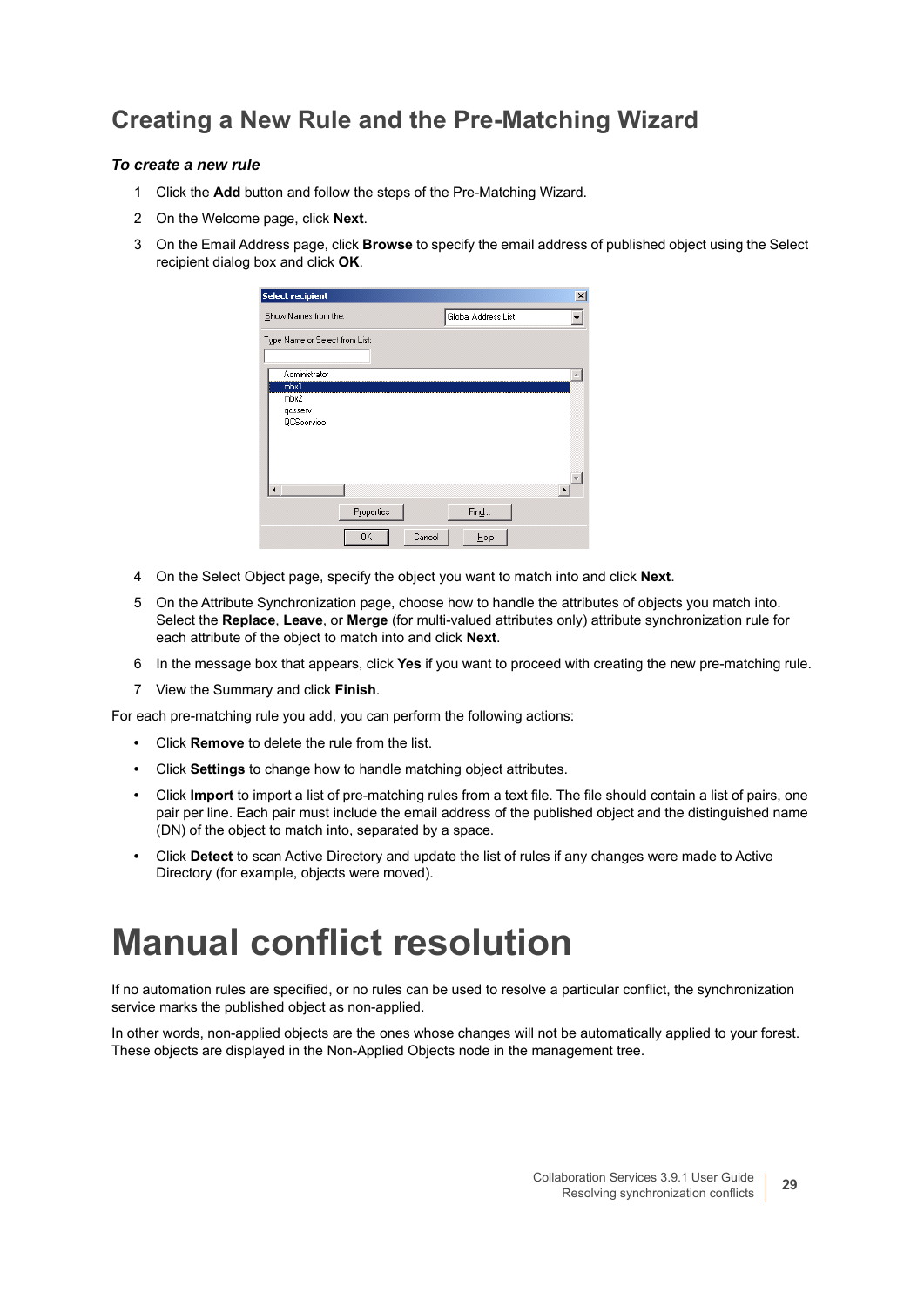#### **Figure 4. Non-Applied Objects**



For the listed objects, you have to resolve conflicts manually, either by using the method Collaboration Services suggests or by using your own method (custom action).

#### *To use the conflict resolution method suggested by Collaboration Services (for example, Create stub), you have to approve it manually*

**•** Simply select the objects in the list, right-click the selection, and click **Approve Action**.

#### *To resolve a conflict using a custom action*

1 Right-click the object and choose **Advanced.**

This starts the Conflict Resolution wizard, which allows you to choose a custom action for resolving the conflict. In this wizard, you specify:

- **▪** The email address of the published object
- The DN of object you want to match into
- **▪** How the attributes of objects you match into are to be handled

Custom actions created with this wizard are stored in the configuration as pre-matching rules; if the collection is republished, the custom action is re-applied automatically.

2 After you resolve the conflict, you should republish the objects by clicking **Re-synchronize object** in the shortcut menu.

The objects will be re-published and applied.

### <span id="page-29-0"></span>**Applying approved objects**

You may want to manually resolve all conflicts for the objects your forest is subscribed to (that is, to approve objects applied to your forest manually), either one by one or all at once.

**NOTE:** Ensure that the Collaboration Services service account has full access to any containers which are selected. If not, the conflict resolution will not be completed and errors will be generated.

#### *To manually approve objects*

- 1 Right-click the collection of objects you need and select **Properties**.
- 2 Go to the **Advanced** tab and select the **Apply approved objects only** check box.

All collection objects will appear in the Non-Applied Objects list, where you can choose which objects you allow to be applied to your forest.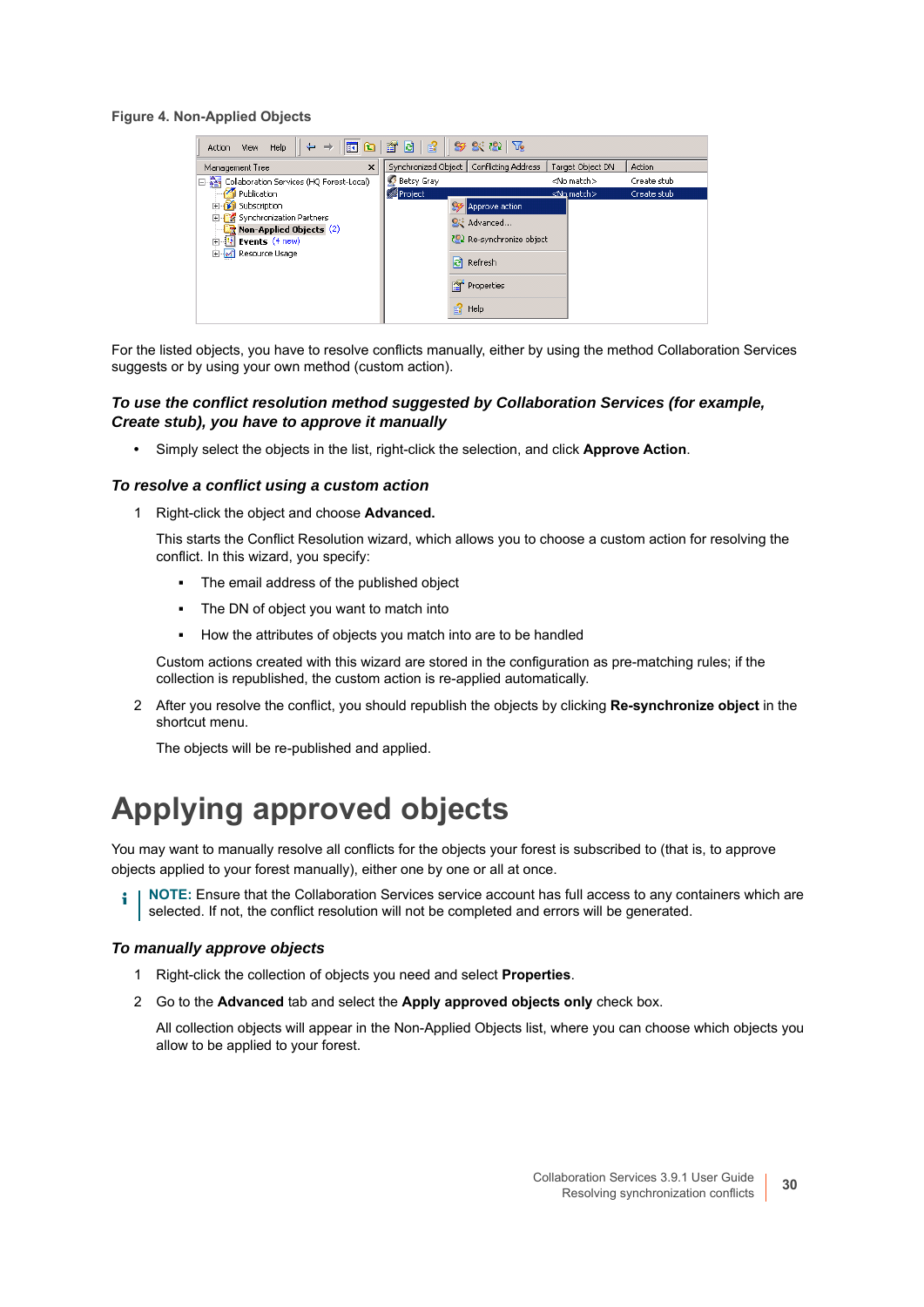# <span id="page-30-0"></span>**Matching rules viewer utility**

If you have made a mistake when manually matching conflicts or you think the automatic conflict management may have been configured incorrectly, then there is a utility available that will let you look at the matches which have been made and correct any issues.

This utility, MatchingRulesViewer.exe, can be found in the Collaboration Services folder:

C:\Program Files (x86)\Quest Software\Collaboration Services\x.x.x.xxx

where x.x.x.xxx is the version number of Collaboration Services you have installed.

**i** | NOTE: Care should be exercised when using this utility as it could result in additional issues with conflict resolution.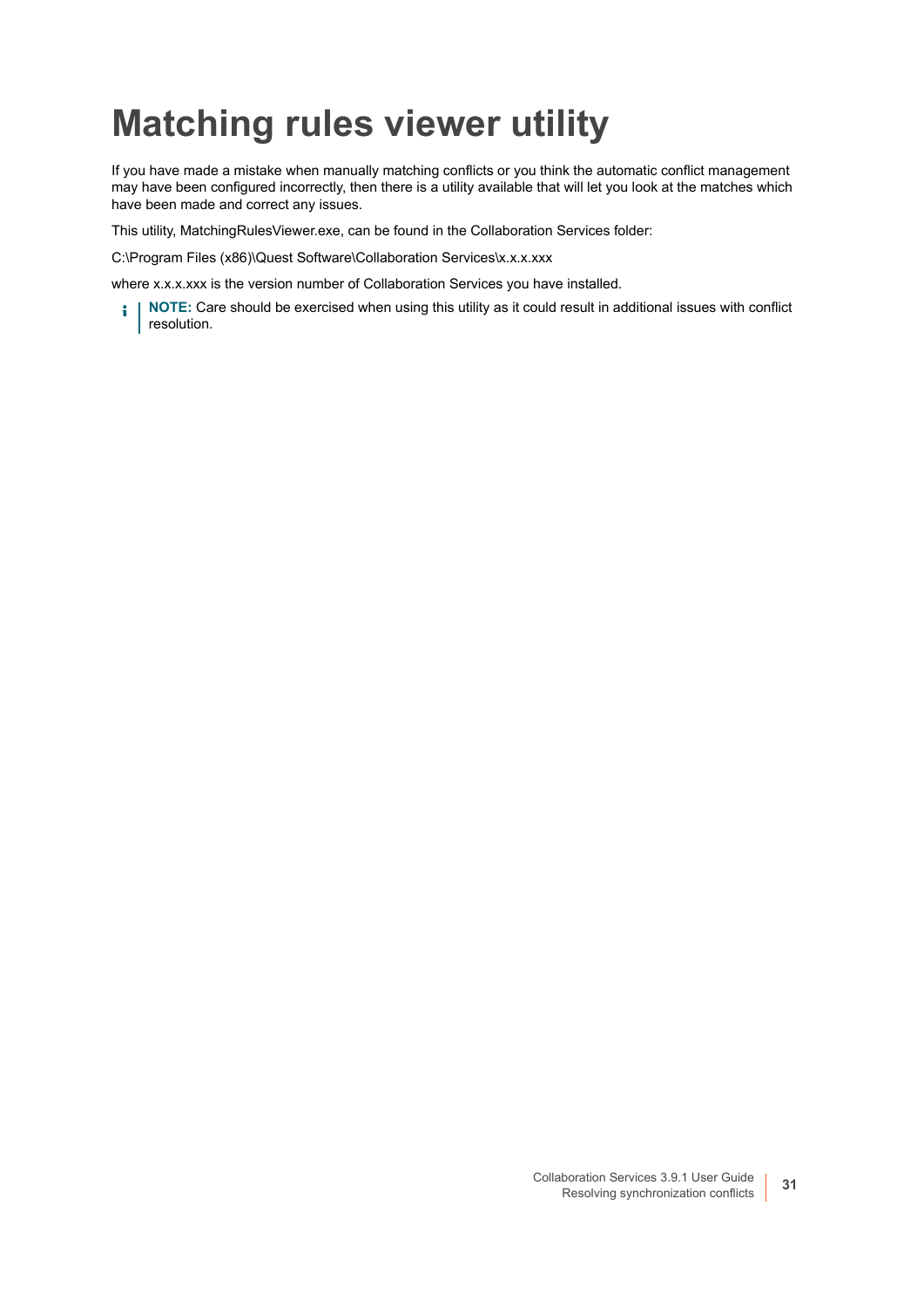# <span id="page-31-3"></span><span id="page-31-0"></span>**Managing the synchronization process**

- **•** [Configuring the synchronization process](#page-31-1)
- **•** [Using the Packet Queue as interim data storage](#page-38-0)
- **•** [Suspended object storage](#page-38-1)
- <span id="page-31-4"></span>**•** [Manual operations](#page-39-0)

# <span id="page-31-1"></span>**Configuring the synchronization process**

The main task for Collaboration Services is keeping Active Directory data, calendar, and free/busy information synchronized between all synchronization partners so that users have access to up-to-date information about all objects participating in the collaboration. Use the synchronization settings to:

- **•** Fine-tune the interaction between Active Directory, Exchange, and your Collaboration Services instance.
- **•** Optimize the connectivity between the synchronization partners.

#### *To access the synchronization settings for Collaboration Services service in your branch*

- 1 Right-click the **Collaboration Services** node in the management tree, and select **Properties**.
- <span id="page-31-5"></span>2 Under the Synchronization node, select the required settings.

### <span id="page-31-2"></span>**General settings**

The General page of the Synchronization node contains common controls for all types of synchronization.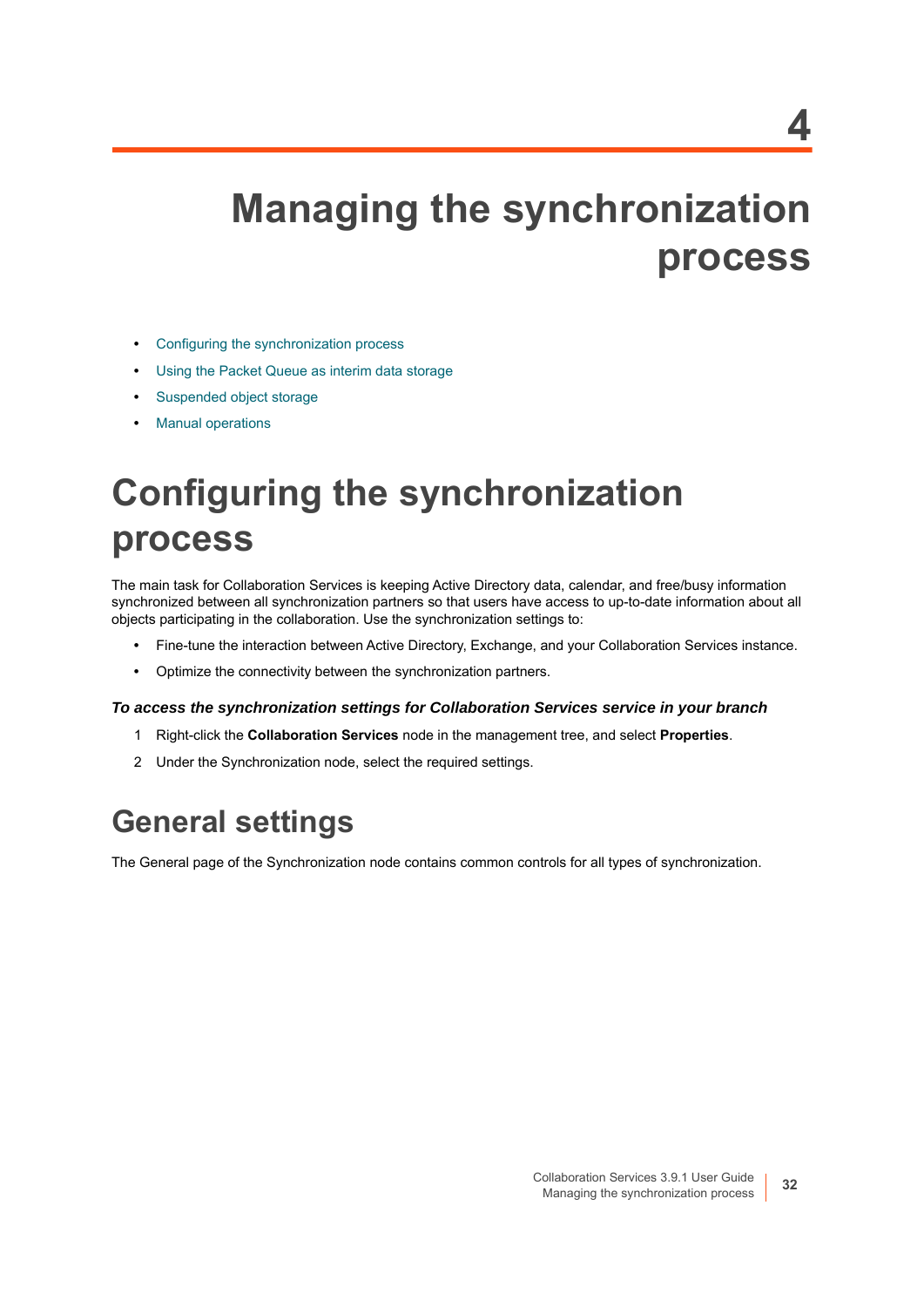**Figure 5. Synchronization general options**

| <b>Collaboration Services Properties</b>                                                                                                                                                                                                                                     |                                                                                                                                         | $?$ $\times$     |
|------------------------------------------------------------------------------------------------------------------------------------------------------------------------------------------------------------------------------------------------------------------------------|-----------------------------------------------------------------------------------------------------------------------------------------|------------------|
| General<br>HQ<br>Transport<br>Synchronization<br>General<br>Automation<br>Deletion<br>Matching<br>Pre-matching<br>Active Directory<br>Free/Busy<br>Calendar<br>Packet Queue<br>Suspended Objects<br>Resources Usage<br>Logging<br>Upgrade<br>Backup & Restore<br>UI Settings | Settings<br>6<br>Scan collections for changes every:<br>hr<br>Notifications<br>80<br>Send notification when<br>% of any quota is filled | Restore Defaults |
|                                                                                                                                                                                                                                                                              | Cancel<br>OK                                                                                                                            | Apply            |

### **Collections re-scan frequency**

The regular scan (which uses Active Directory's DirSync control) registers the majority of changes made to Active Directory objects. However, some changes cannot be registered by regular means, such as when an OU with collection members is moved to another domain or published objects are deleted.

Thus, a more thorough collections re-scan should be initiated periodically to register these types of changes; use the Scan collection for changes every option to specify how often the detailed re-scan should take place. The default period is 6 hours.

**NOTE:** This type of scan uses significantly more resources than a normal scan, so it is recommended not to f. set this parameter to a low value.

### **Alerting and notification**

In the Notifications section, you can specify what percentage of any quota being filled should trigger notification of a forest administrator. The notification will state that the specified percentage of a quota is filled. The default value is 80%. For more information about quotas, see [Synchronization settings for Active Directory objects on page 33.](#page-32-0)

## <span id="page-32-1"></span><span id="page-32-0"></span>**Synchronization settings for Active Directory objects**

The Active Directory object synchronization process is as follows:

- 1 Collaboration Services periodically checks (scans) whether any changes were made to Active Directory objects in your forest.
- 2 When Collaboration Services finds that the properties of one or more published objects have changed, it creates update packages and sends them to the HQ for distribution to all branch forests that subscribe to the collections those objects belong to.

Use the Active Directory tab of the Synchronization node to adjust the synchronization settings for Active Directory objects.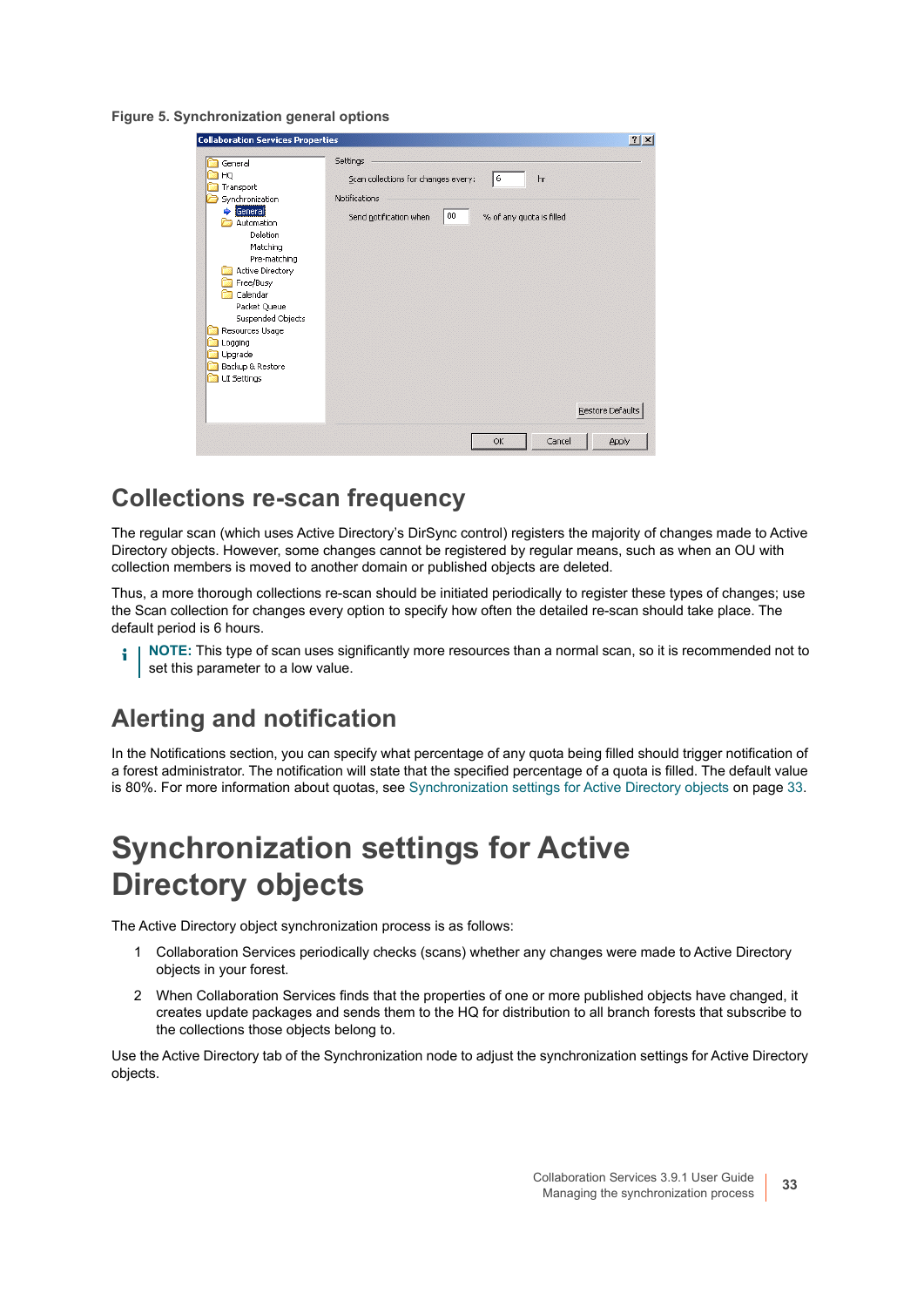**Figure 6. Active Directory synchronization options**

| <b>Collaboration Services Properties</b>                                                                                                                                                                                                                                                                                     |                                                                                                                                                                             |                                |                          | ? x              |
|------------------------------------------------------------------------------------------------------------------------------------------------------------------------------------------------------------------------------------------------------------------------------------------------------------------------------|-----------------------------------------------------------------------------------------------------------------------------------------------------------------------------|--------------------------------|--------------------------|------------------|
| General<br>HQ<br>Transport<br>Synchronization<br>General<br>Automation<br>Deletion<br>Matching<br>Pre-matching<br>Active Directory<br>$\Rightarrow$ General<br>Scheduling<br>Quotas<br>Namespaces<br>Free/Busy<br>Calendar<br>Packet Queue<br>Suspended Objects<br>Resources Usage<br>Logging<br>Upgrade<br>Backup & Restore | Publication settings<br>Query AD for changes every:<br>Processing collections interval:<br>Subscription settings<br>Update AD every:<br>Retention time for removed objects: | $\mathbf{1}$<br>15<br>15<br>30 | hr<br>min<br>min<br>days | Restore Defaults |
|                                                                                                                                                                                                                                                                                                                              |                                                                                                                                                                             | OK.                            | Cancel                   | Apply            |

### **General Settings**

On the General page, you can set the time intervals for scanning Active Directory for changes and applying the changes received from collaboration partners.

#### **Publication settings**

At the time interval specified in the Query AD for changes every field, Collaboration Services checks whether any changes were made to Active Directory objects in your forest.

The sleep interval between the collection update sessions is specified in the Processing collections interval.

#### **Subscription settings**

At the interval specified in the Update AD every field, Collaboration Services applies incoming updates to Active Directory in the forest.

When an original object is removed from a collection you subscribe to, the deletion is automatically synchronized to the subscribing forests and the corresponding objects are hidden from the Global Address List. However, the stub objects themselves are not deleted immediately. Using the Retention time for removed objects option, you can delay deleting the stubs for a specified number of days; if the object is added to another collection during this period, the stub object will be re-used.

### **Scheduling access to Active Directory**

To avoid excessive load on the DCs during production hours, schedule Collaboration Services access to Active Directory for the least busy time periods.

**NOTE:** Active Directory access schedules must be thoroughly coordinated, especially when some of the collaboration partners are located in different time zones; otherwise, synchronization performance may be poor.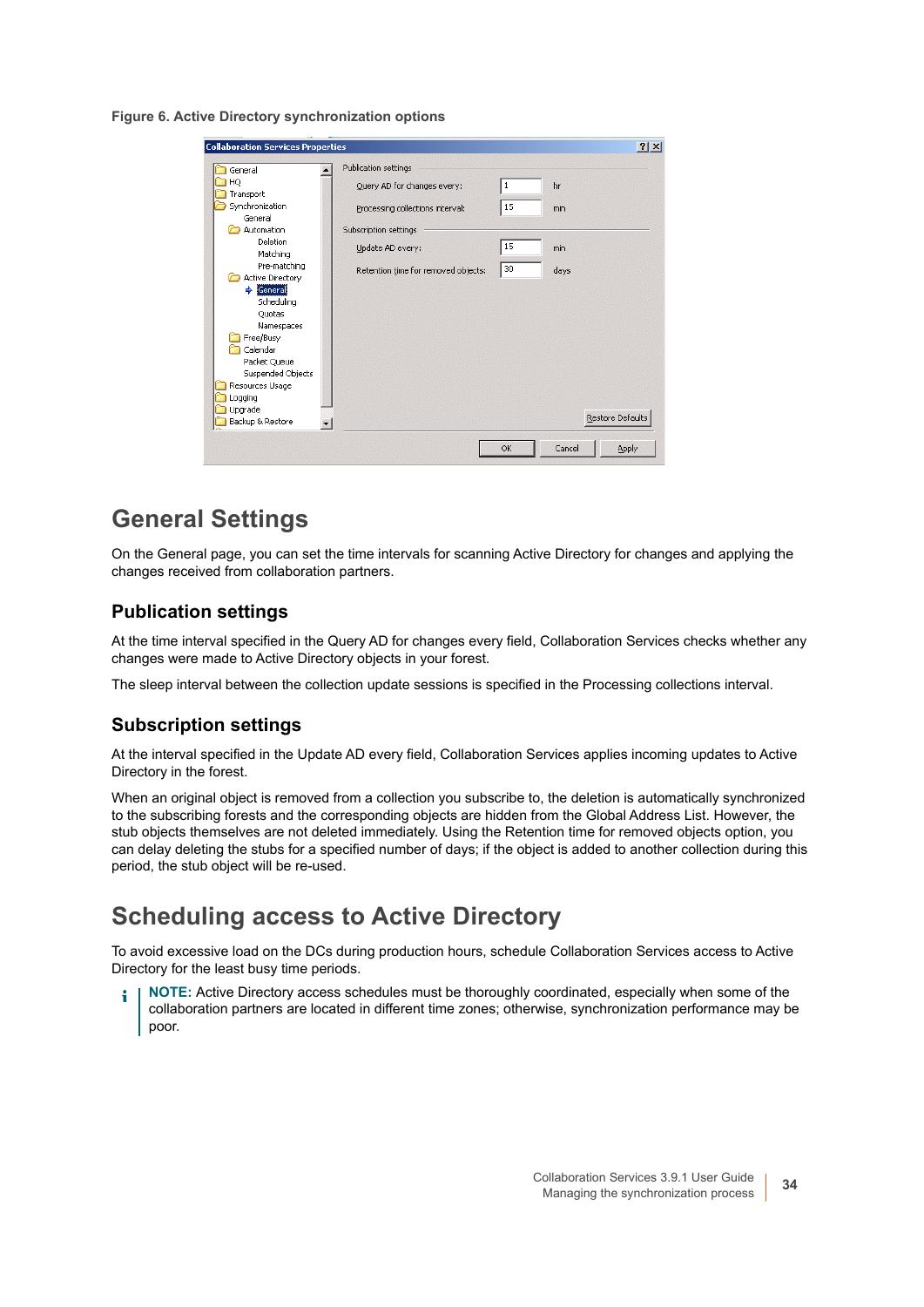#### *To schedule Active Directory access*

1 On the Scheduling page, select the **Use Active Directory access scheduling** check box.



<span id="page-34-0"></span>2 Specify the time intervals when the service is allowed to read and update data in Active Directory.

### **Limiting the number of Active Directory objects to synchronize**

When configuring Active Directory objects synchronization, you can specify the following limits on the Quotas page:

- **•** Overall maximum number of synchronized Active Directory objects
- **•** Maximum number of AD objects allowed to be synchronized daily

The maximum number of synchronized directory objects should be coordinated with the following:

- **•** Hardware resources of the Collaboration Services server, and Active Directory and Exchange servers load in the HQ forest and in the branch forest.
- **•** Number of the collaboration branches.
- **•** Number of objects to be published in the collaboration structure.
- **NOTE:** When the specified maximum number of Active Directory objects is reached, no new objects will be i added to Active Directory synchronization. In this case, it is recommended either to increase the specified value or to unsubscribe from some collections.

### **Namespace usage**

For each original object, Collaboration Services creates a stub object in the forests that subscribe to the collection. The mail received by this stub should be redirected to the original object's email address.

Since mailbox-enabled object can have more than one proxy address, Collaboration Services should select which of them is to be used for mail redirection from stub object.

To choose the redirection address, Collaboration Services does the following:

- 1 If the object's targetAddress attribute is populated, that will be used.
- 2 If the targetAddress attribute is not available, the primary SMTP address is used.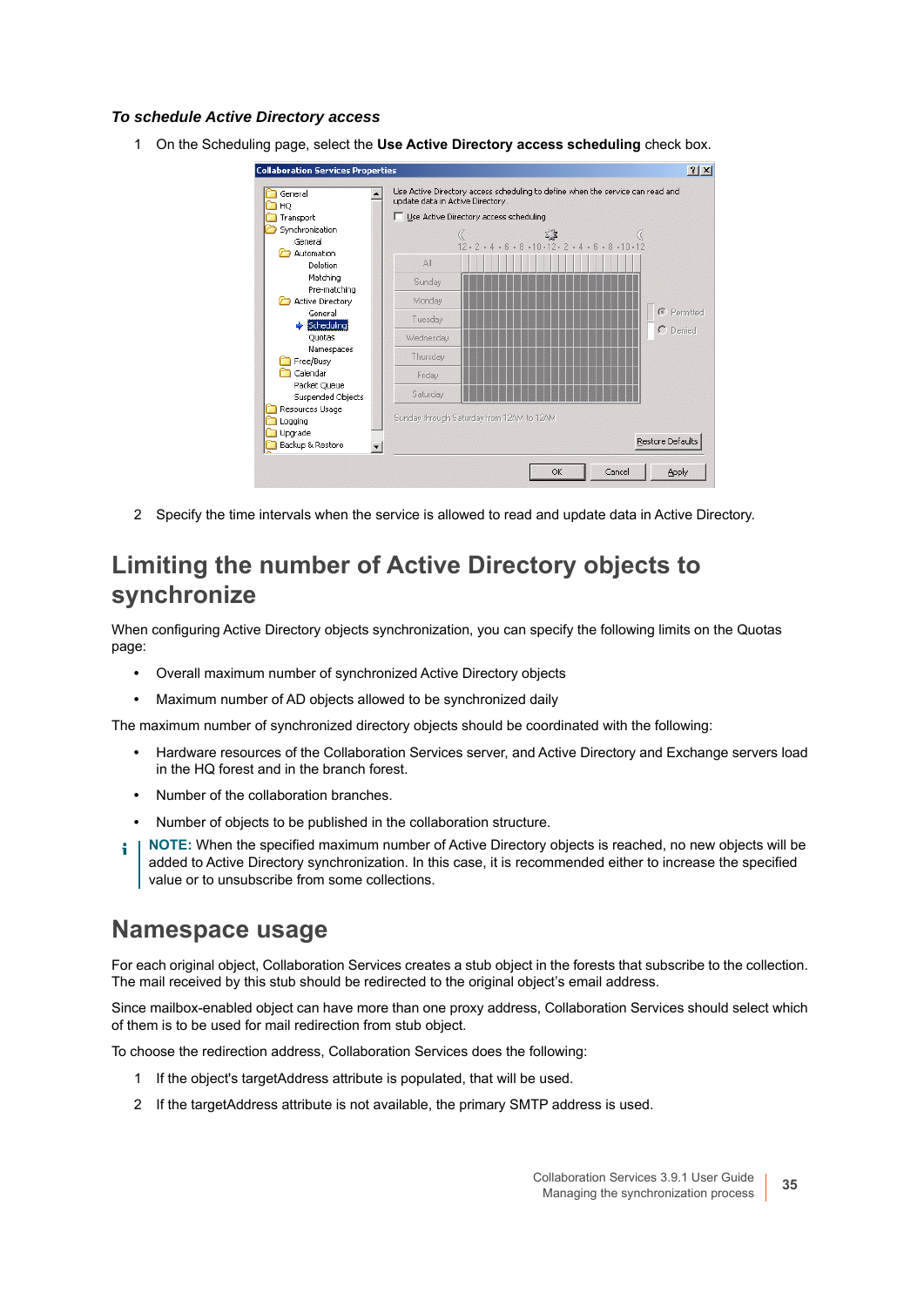- 3 If neither address is available, redirection address will be set to the first matching proxy address found in the Namespaces page of the Collaboration Services Properties dialog box. The namespaces listed there are in priority order.
- **NOTE:** If none of the retrieved addresses is encountered in the specified namespace, no stub object will be i created.

The Namespaces page of the Collaboration Services Properties dialog box allows you to add new namespaces or edit existing namespaces if your policy has changed since Collaboration Services setup.

#### **Figure 7. Namespaces**

| <b>Collaboration Services Properties</b>      |                                           | $?$ $\times$ |
|-----------------------------------------------|-------------------------------------------|--------------|
| General<br>HQ                                 | Settings<br>SMTP namespaces:              |              |
| Transport                                     | Namespace                                 | Add          |
| Synchronization                               | @qcs-012.qcs.spb.qsft                     |              |
| General<br>Automation                         |                                           | Remove       |
| Deletion                                      |                                           | Edit         |
| Matching                                      |                                           |              |
| Pre-matching                                  | $?$ $\times$<br><b>SMTP Namespace</b>     |              |
| Active Directory                              |                                           |              |
| General                                       | SMTP namespace:                           |              |
| Scheduling                                    | @qcs-012.qcs.spb.qsft<br><b>OK</b>        |              |
| Quotas                                        | Use @namespace format.<br>Cancel          |              |
| $\blacktriangleright$ Namespaces<br>Free/Busy |                                           |              |
| Calendar                                      | Click Add to add a namespace to the list. |              |
| Packet Queue                                  |                                           |              |
| Suspended Objects                             |                                           |              |
| Resources Usage                               |                                           |              |
| Logging                                       |                                           |              |
| Upgrade                                       |                                           |              |
| Backup & Restore                              |                                           |              |
|                                               | Cancel<br>OK                              |              |
|                                               |                                           | Apply        |

## <span id="page-35-1"></span><span id="page-35-0"></span>**Free/Busy information synchronization settings**

Synchronized free/busy information is kept on the Exchange server that stores the free/busy public folder for the administrative group containing the Exchange server where the Collaboration Services service mailbox resides.

So, if your Exchange deployment contains multiple administrative groups, the groups must access free/busy information using either public folder referrals or free/busy folder replication. Please see the appropriate Microsoft Exchange server documentation for more information.

The free/busy information synchronization process is performed as follows:

- 1 Collaboration Services periodically checks whether any changes were made to the free/busy information of the published objects.
- 2 When the service detects such changes, it creates update data packets and sends them to the HQ forest for distribution to subscribers.
- 3 Collaboration Services applies the free/busy information changes to the stub objects of the collections the forest is subscribed to based on the frequency settings you select.

### **General settings**

Use the General page to adjust the frequency of scanning for updates and applying changes: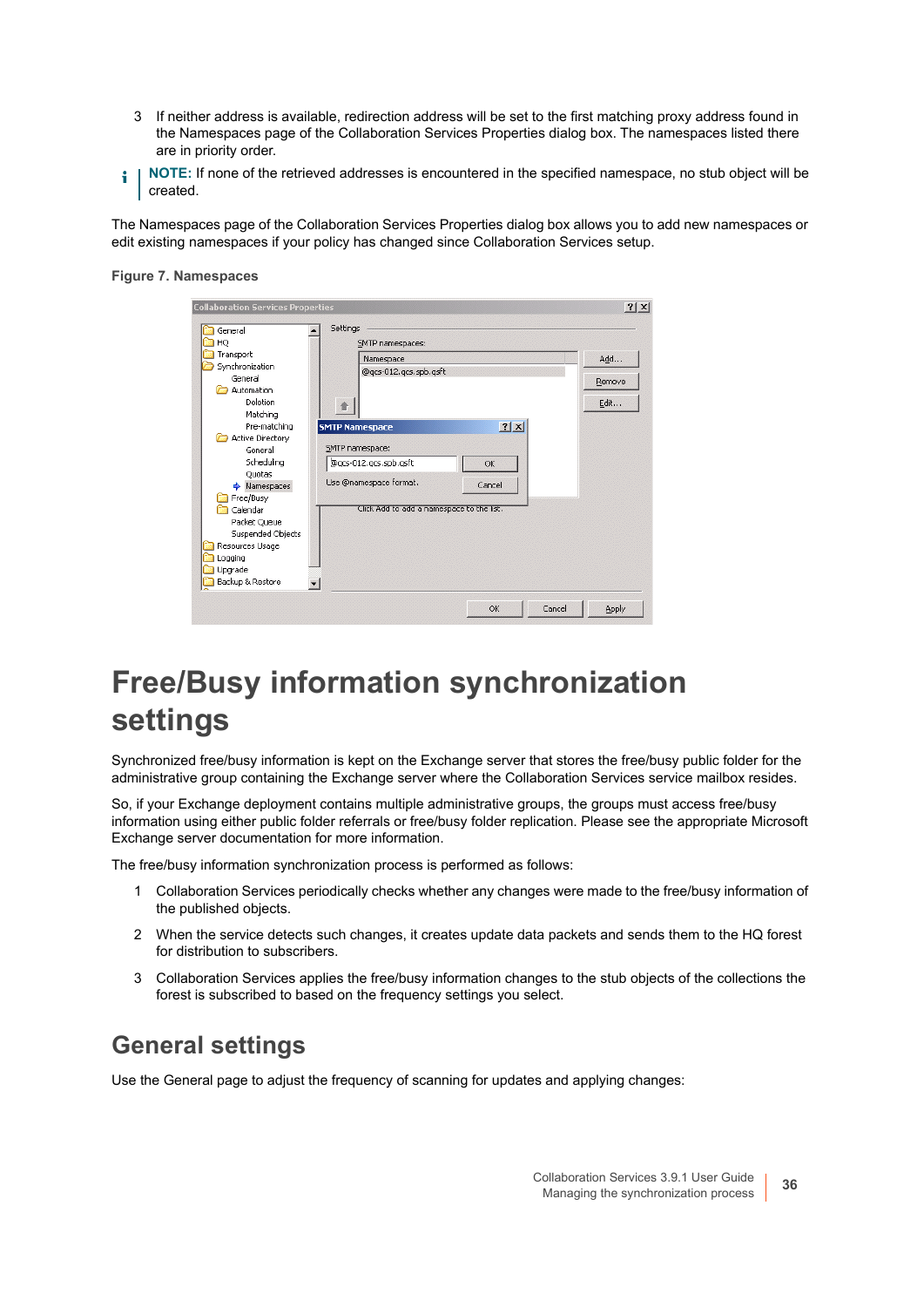**Figure 8. Free/busy general options**

| <b>Collaboration Services Properties</b>                                                                                            |                                                            |              | $?$ $\times$            |
|-------------------------------------------------------------------------------------------------------------------------------------|------------------------------------------------------------|--------------|-------------------------|
| General<br>HQ                                                                                                                       | Publication settings<br>Query Free/Busy for changes every: | 15           | min                     |
| Transport<br>Synchronization<br>General                                                                                             | Subscription settings                                      |              |                         |
| Automation<br>Active Directory<br>Free/Busy                                                                                         | Update Free/Busy every:<br>Advanced subscription settings  | 1            | min                     |
| $\Rightarrow$ General<br>Scheduling                                                                                                 | Wait for missing packets for:                              | 24           | hr                      |
| Quotas<br>Calendar<br>Packet Queue<br>Suspended Objects<br>Resources Usage<br>Logging<br>Upgrade<br>Backup & Restore<br>UI Settings | Scan AD for required objects every:                        | $\mathbf{1}$ | hr                      |
|                                                                                                                                     |                                                            |              | <b>Restore Defaults</b> |
|                                                                                                                                     |                                                            | OK           | Cancel<br>Apply         |

#### **Publication settings**

**•** Query Free/Busy for changes every:

Specify how often Collaboration Services should check for changes to the free/busy information of the published objects.

#### **Subscription settings**

**•** Update Free/Busy every:

Specify how often Collaboration Services should apply the free/busy information changes to the stub objects of the collections the forest is subscribed to.

#### **Advanced subscription settings**

**•** Wait for missing packets for

Specify how long the service should wait for missing data packets with free/busy information before automatically re-publishing this information.

- **NOTE:** Increasing this value lessens the load on Collaboration Services and the Exchange server, but ÷ makes the free/busy information less accurate.
	- **•** Scan Active Directory for required objects every

In mixed collections (that is, intended for synchronization of several types of information), an object's free/busy information may be received before the object itself. In such cases, the free/busy information cannot be published right away.

Use this value to specify how often the service should scan Active Directory for the appearance of objects to which the free/busy information should be applied.

### **Scheduling**

To avoid excessive load during production hours on the Exchange server where free-busy information is kept, schedule Collaboration Services to access the free/busy folder for the least busy time periods.

**NOTE:** Free/busy access schedules must be thoroughly coordinated, especially when some of the collaboration partners are located in different time zones; otherwise, synchronization performance may be poor.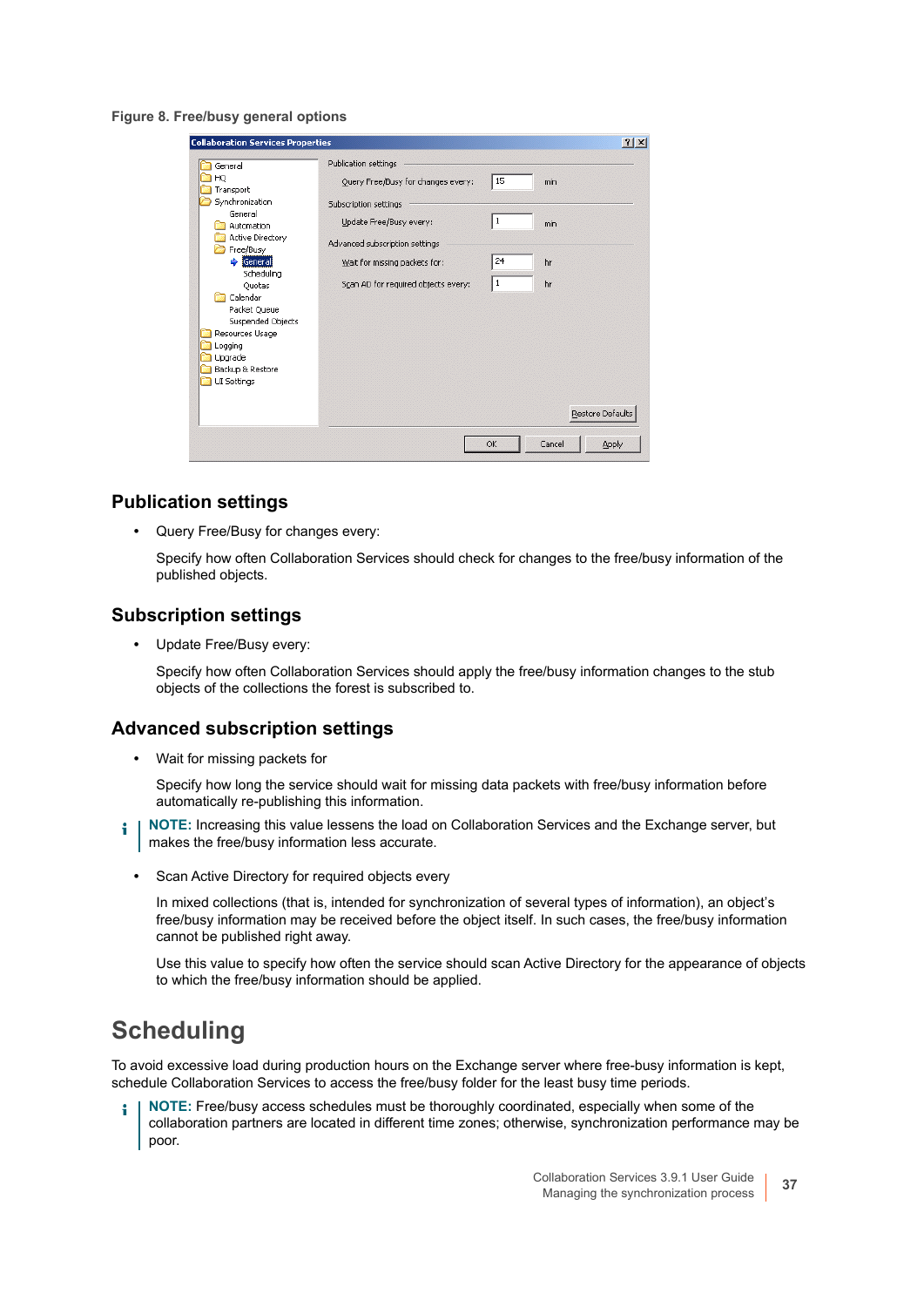#### *To schedule free/busy folder access*

- 1 On the Scheduling page, select the **Use Free/Busy access scheduling** check box.
- 2 Specify the time intervals when the service is allowed to read and update free/busy information on the Exchange server.
- **NOTE:** If you allow access to the free/busy information in off hours only, the updated free/busy information ÷ will not be propagated to the other forests until the next day.

### **Limiting the number of Free/Busy messages to synchronize**

The Quotas page allows you to specify the following:

- **•** Overall maximum number of synchronized free/busy messages.
- <span id="page-37-1"></span>**•** Maximum number of messages allowed to be synchronized daily.

### <span id="page-37-0"></span>**Calendar information synchronization settings**

To support Exchange 2007, 2010, 2013, 2016 and 2019 deployments, Calendar information synchronization has been implemented in Collaboration Services.

Calendar Details data is stored in the users' mailboxes and not in the central location as with free/busy information. Free/busy information is stored in public folders.

### **Scan frequency**

Use the General page to adjust the frequency of scanning for updates and applying changes:

**•** Query Calendar for changes every:

Specify how often Collaboration Services should check for changes to the Calendar information of the published objects.

**•** Update Calendar every:

Specify how often Collaboration Services should apply the calendar information changes to the stub objects of the collections the forest is subscribed to.

### **Scheduling**

To avoid excessive load on the Exchange server during production hours, schedule Collaboration Services access to the Calendar information for the least busy time periods.

**NOTE:** Calendar information access schedules must be thoroughly coordinated, especially when some of the collaboration partners are located in different time zones; otherwise, synchronization performance may be poor.

#### *To schedule Calendar access*

- 1 On the Scheduling page, select the **Use Calendar access scheduling** check box.
- 2 Specify the time intervals when the service is allowed to read and update Calendar information on the Exchange server.
- **NOTE:** If you allow access to the Calendar information in off hours only, the updated Calendar information ÷ will not be propagated to the other forests until the next day.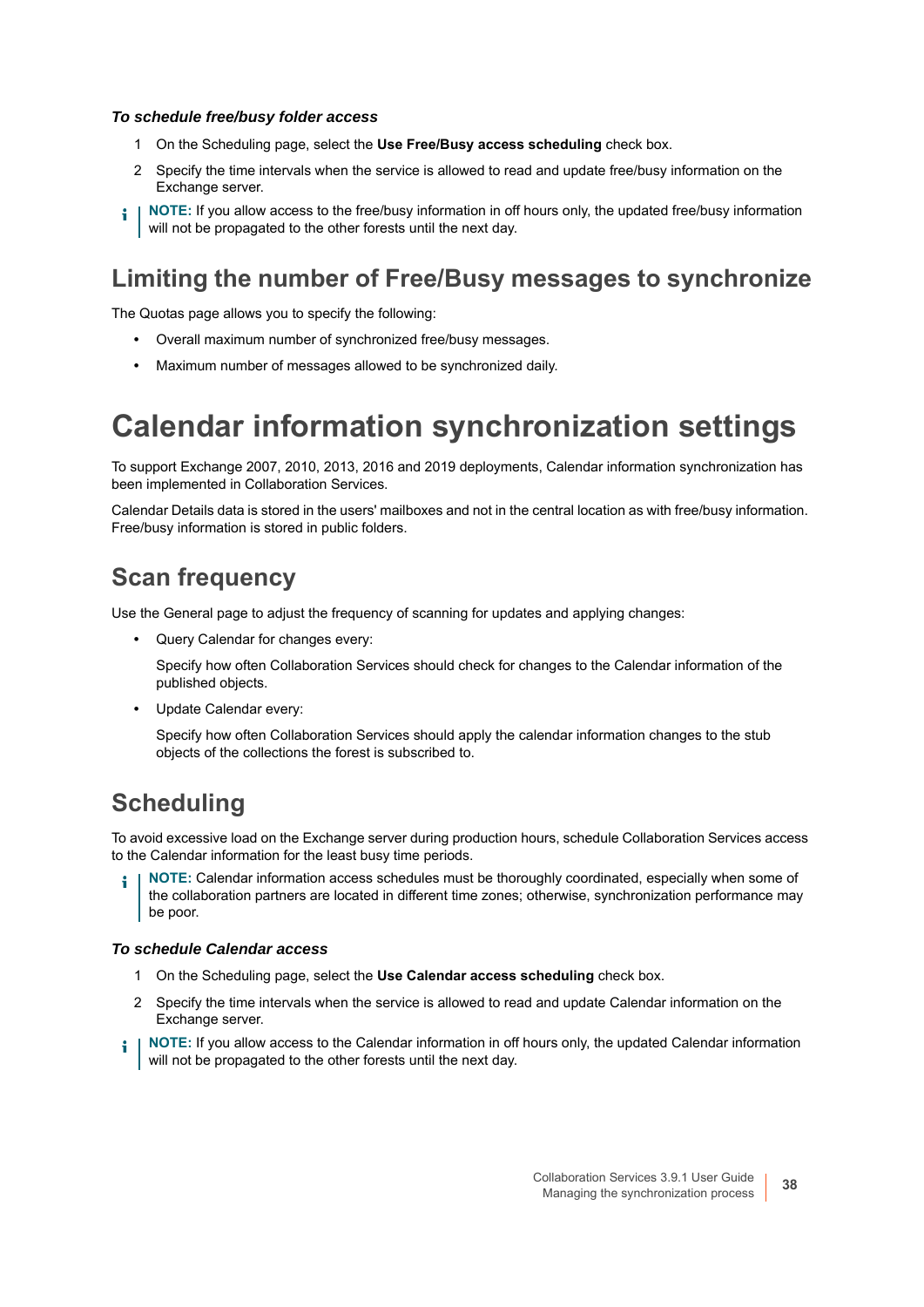# <span id="page-38-2"></span><span id="page-38-0"></span>**Using the Packet Queue as interim data storage**

Collaboration Services use SMTP as a transport protocol. Though this protocol has many advantages and is a native protocol for Exchange, it introduces one problem; it does not provide guaranteed delivery. For Collaboration Services, this means that synchronization data packets do not necessarily arrive in the order in which they were sent. In fact, sometimes a packet may not arrive at its destination at all, and needs to be sent again.

To deal with this problem, Collaboration Services use a Packet Queue. This is a special location where all received data packets are kept until all the other data required to create a particular object arrive. After all data is received, the service extracts the necessary data from the queue and creates an object.

The Packet Queue is also used to store the value of linked attributes, such as the Manager attribute of a user object. The link cannot be applied until the object it points to is created, so the link is stored in the Packet Queue until then.

In addition to Active Directory data, the Packet Queue stores an object's free/busy information until the object is created and the free/busy information can be applied.

Packet Queue processes are fully automated and do not have to be managed. However, it is possible to fine-tune the packet queue behavior using the Packet Queue page.

**Figure 9. Packet queue options**



#### *To adjust the time when the packet should be marked as obsolete*

**•** On the Packet Queue page, select the time interval for the **Mark synchronization packet as obsolete if it could not be processed within:** setting. The default is one week and the setting has a range from one hour to one year.

Packets marked as obsolete will be deleted automatically if you select the Delete obsolete packets automatically check box. You can also clean up the packet queue manually by clicking the Clean Up Now button.

## <span id="page-38-1"></span>**Suspended object storage**

Objects excluded from synchronization due to various problems are placed into the Suspended Object Storage. If you notice that some objects are missing from the synchronization, you should first examine the log for errors and fix the problems that led to the objects being excluded from processing.

Once the problems have been fixed, open the Suspended Objects page in the Collaboration Services properties and click the Purge button to empty the Suspended Object Storage. This will add the excluded objects back into the synchronization queue to be processed again.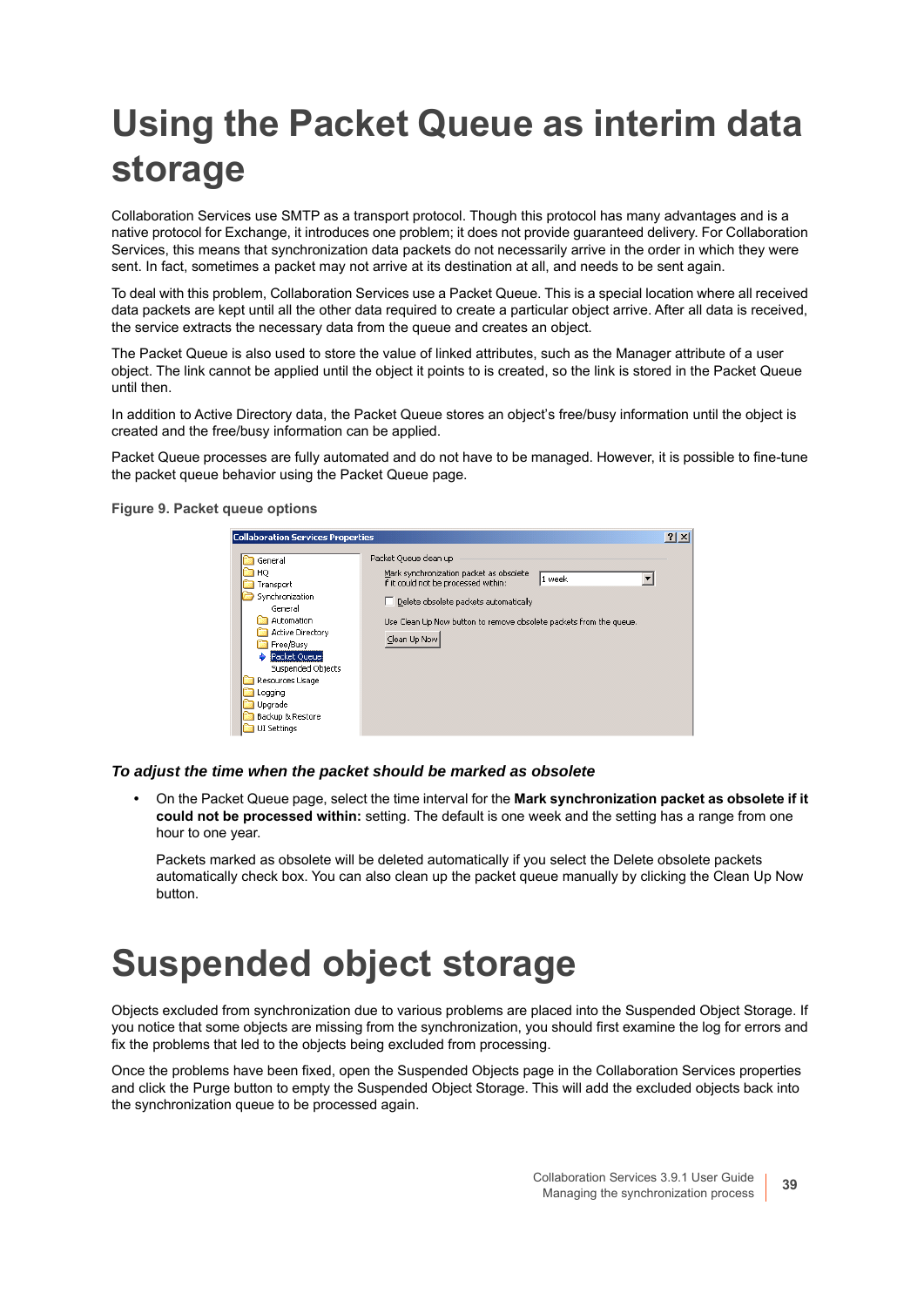Re-examine the log for any errors, fix the problems and repeat the purge until the objects have been processed correctly.

#### **Figure 10: Suspended object options**

| <b>Collaboration Services Properties</b>                                                                                                                                                                                 | ? x                                                                                                                                                                                                                |
|--------------------------------------------------------------------------------------------------------------------------------------------------------------------------------------------------------------------------|--------------------------------------------------------------------------------------------------------------------------------------------------------------------------------------------------------------------|
| General<br>HQ<br>Transport<br>Synchronization<br>General<br>Automation<br>Active Directory<br>Free/Busy<br>Packet Queue<br>Suspended Objects<br>Resources Usage<br>Logging<br>Upgrade<br>Backup & Restore<br>UI Settings | Suspended Objects Storage<br>This storage contains objects automatically excluded from synchronization due<br>to various errors. To purge this storage to attempt to apply objects again,<br>click Purge.<br>Purge |

## <span id="page-39-3"></span><span id="page-39-0"></span>**Manual operations**

### <span id="page-39-1"></span>**Synchronization**

Manual synchronization is recommended when your collaboration partners must get the modifications made to objects in your forest before automatic synchronization is due.

Usually, Collaboration Services automatically synchronizes and updates collection data according to the time intervals specified on the Synchronization page and all sub-pages of the Collaboration Services properties. When you perform manual synchronization, all timeouts are minimized for a short period of time on both the publishing and subscribing forests, so all changes in published objects are synchronized much faster. This mode affects all available collections.

#### *To start manual synchronization*

- 1 Select the **Publications** node in the management tree.
- 2 Go to the **Action** menu and select **All Tasks** | **Synchronize Now**.

You can select whether to synchronize:

- **▪** Everything (Active Directory objects, Calendar information, and free/busy data)
- **▪** AD objects only
- **▪** Free/Busy only
- **▪** Calendar only

### <span id="page-39-2"></span>**Re-publish collections**

Re-publication is sending the entire data publication (all of the published objects data) again from the publisher. Re-publication performs exactly the same function as initial synchronization.

**NOTE:** Initial synchronization is resource consuming and may take significant time depending on the ÷ collection size. Therefore, re-publication should be performed only when you need to fully resynchronize all the data that was previously synchronized.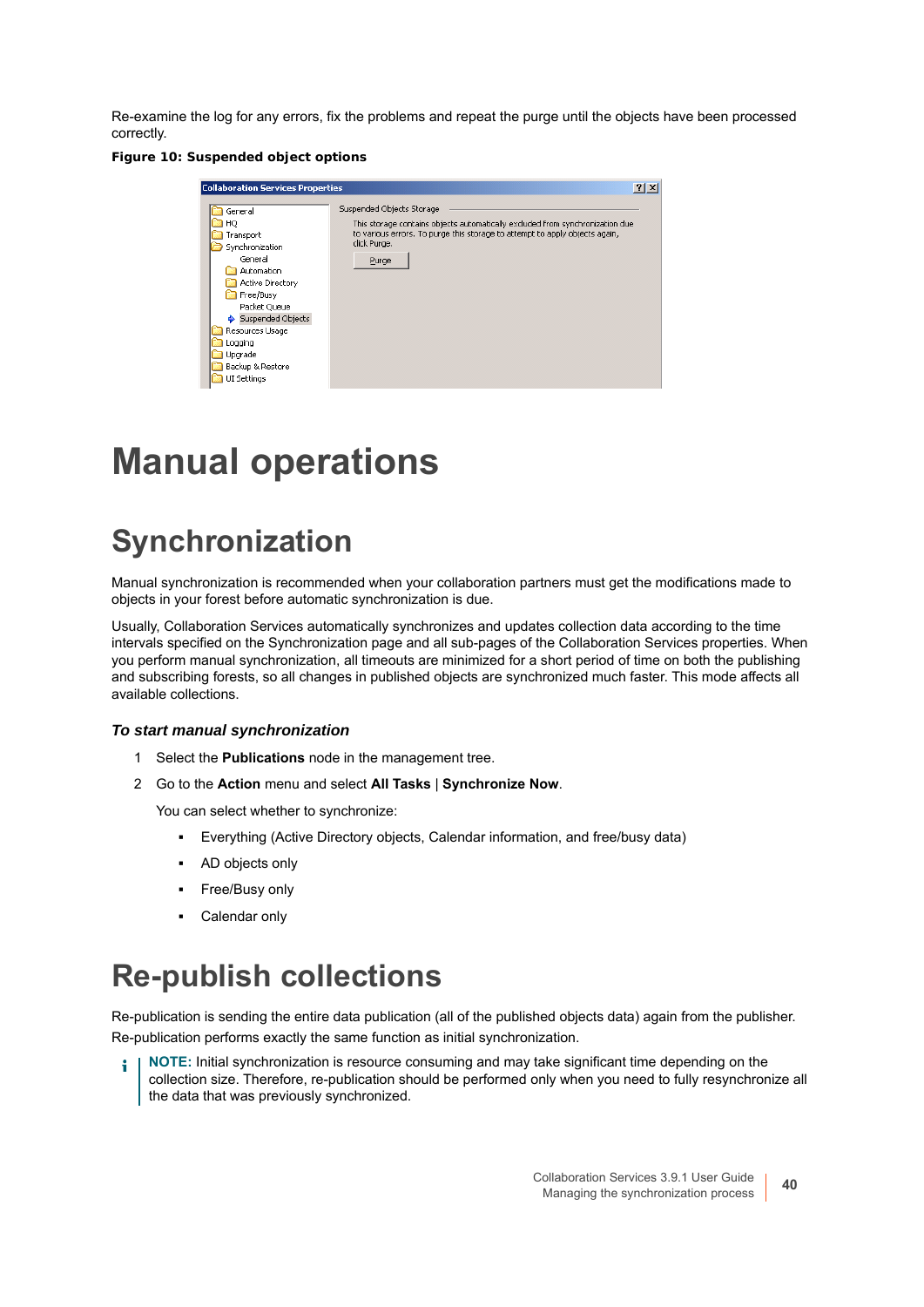For example, you might need to re-publish data when Collaboration Services detects that an unrecoverable failure occurred. In this case, you will be prompted that re-publication is needed. You should not re-publish until you have fixed the cause of the error.

Re-publication should be limited in its use as an initial synchronization is performed. If numerous re-publications are performed, considerable time will pass until the publications are updated and synchronization is complete.

#### *To re-publish a single collection*

- 1 Select the collection in the management tree.
- 2 Open the **Action** menu, point to **All Tasks**.
- 3 Point to **Re-publish**, and choose what data you want to republish:
	- **▪** Everything (Active Directory objects, Calendar information, and free/busy data)
	- **▪** AD objects only
	- **▪** Free/Busy only
	- **▪** Calendar only

Alternatively, to run the Re-publish command, you can use the toolbar button or collections' shortcut menu commands.

#### *To re-publish all collections*

- 1 Select the **Publication** node in the management tree.
- 2 Open the **Action** menu, point to **All Tasks**.
- 3 Point to **Re-publish**, and choose what data you want to republish:
	- **▪** Everything (Active Directory objects, Calendar information, and free/busy data)
	- **▪** AD objects only
	- **▪** Free/Busy only
	- **▪** Calendar only

### **Initiating re-publication from the subscriber side**

To initiate re-publication when you are a subscriber, select either the Subscription node or a particular collection and then use the Request Re-publication command from the shortcut menu.

<span id="page-40-1"></span>**NOTE:** Re-publication of a collection may take significant time depending on its size and should be performed only when required.

### <span id="page-40-0"></span>**Configuration database clean-up**

In case of intensive Active Directory updates, your collections may turn out to contain some objects that have become obsolete. For example, your published collections may include a number of user accounts that have been already removed from Active Directory.

To prevent from synchronization conflicts that might occur due to obsolete objects still kept in the collections, you can periodically clean up Collaboration Services configuration data (new data will be stored to the configuration database at the next scan).

#### *To perform a clean-up*

**•** Right-click the **Publication** node in the management tree and select **Clean Up Database**.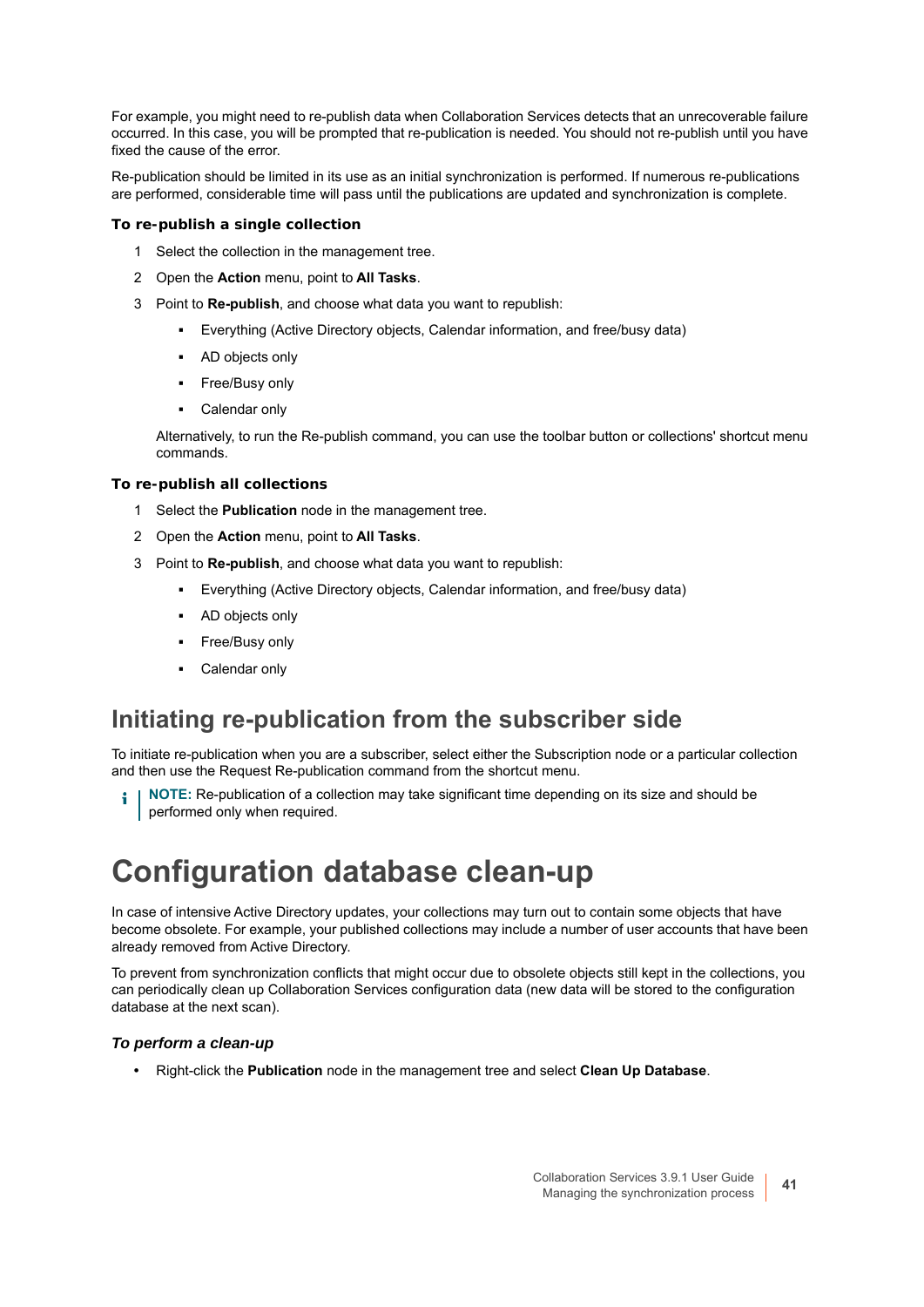**5**

# **Transport management**

- <span id="page-41-0"></span>**•** [Overview](#page-41-1)
- **•** [Send](#page-41-2)
- **•** [Receive](#page-42-0)
- **•** [Scheduling](#page-42-1)
- <span id="page-41-5"></span>**•** [Limiting traffic rates](#page-42-2)

# <span id="page-41-1"></span>**Overview**

Instances of Collaboration Services installed in the HQ and branch forests communicate with each other using the Simple Mail Transfer Protocol (SMTP), which is a native protocol for Exchange organization.

All communications between partners is performed through administrative mailboxes, one mailbox per forest. The data packets are compressed, grouped in regular email messages, and sent to another service mailbox.

To ensure optimal data flow between synchronization partners, you can adjust the transport settings to suit your needs. To view or edit transport settings, use the Transport page of Collaboration Services Properties dialog box.

# <span id="page-41-3"></span><span id="page-41-2"></span>**Send**

The Send page allows you to specify settings for sending messages to other synchronization partners. After a data packet to be sent is generated and compressed, the service performs the following procedure:

- 1 First, if the packet size exceeds the maximum allowed size, it is divided into multiple messages of the default size.
- 2 Then the messages are put in the message queue from which they are sent to the designated synchronization partner.
- 3 A message is kept in the queue until the service receives an acknowledgement of successful message delivery from the partner.

<span id="page-41-4"></span>

| <b>Collaboration Services Properties</b>                                                                                                                                     |                                                                                                                                                                                     |                                                      |          |  |
|------------------------------------------------------------------------------------------------------------------------------------------------------------------------------|-------------------------------------------------------------------------------------------------------------------------------------------------------------------------------------|------------------------------------------------------|----------|--|
| General<br>HQ<br>Transport<br>Sendi<br>Receive<br>Scheduling<br><b>Ouotas</b><br>Synchronization<br>Resources Usage<br>Logging<br>Upgrade<br>Backup & Restore<br>UI Settings | Service messages<br>Send messages every:<br>Send without confirmations:<br>Stop creating new messages if queue exceeds:<br>Message delivery<br>Initial timeout:<br>Maximum timeout: | 3<br>min<br>25<br>messages<br>20<br>min<br>80<br>min | 50<br>MB |  |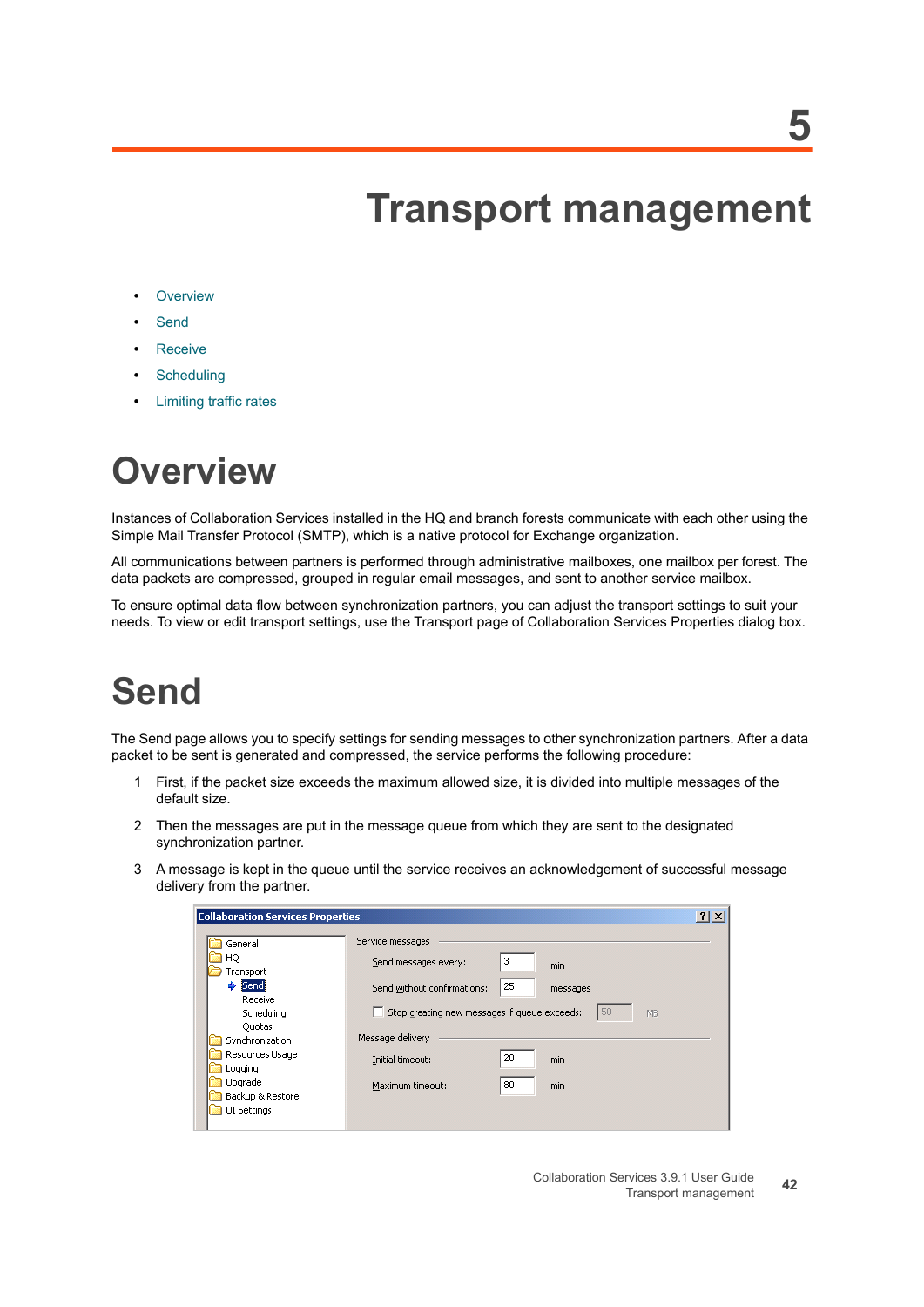Collaboration Services guarantees data delivery by checking the delivery status of every message and re-sending any message for which delivery is not confirmed.

- **•** The time interval at which Collaboration Services sends new messages from the queue can be specified with the Send messages every: option.
- **•** You can specify the number of messages that may be sent before confirmation of delivery of a given message in the Send without confirmations: option.
- **•** Use the Stop creating new messages if queue exceeds: option to specify the maximum queue size. Once this value is reached, no more new messages will be created. This option prevents you from running out of disk space due to long queues if a partner is not responding. As soon as a partner comes back online and starts processing the incoming messages, the queue will clean up and then new messages can be created.
- **•** The time interval after which a message will be re-sent if is specified in the Initial timeout: option. Each time the message is re-sent, the timeout is automatically increased.
- <span id="page-42-5"></span><span id="page-42-3"></span>**•** Use the Maximum timeout: option to specify the maximum timeout allowed.

# <span id="page-42-0"></span>**Receive**

The Receive page allows you to specify the settings for receiving incoming messages.

- **•** The time interval for checking the service mailbox for new messages is specified in the Check for new messages every: option.
- **•** To specify a maximum number of messages that can be retrieved from the mailbox during one session, use the Retrieve per session: option.
- **•** If the specified Session timeout: value is more than 0, then after retrieving the specified number of messages, Collaboration Services will stop the current session and wait for the specified length of time. Having an interval between sessions may help decrease the load on the Exchange server.
- <span id="page-42-6"></span>**•** If the Session timeout: value is 0, then Collaboration Services will retrieve messages continuously until all available messages are retrieved from the mailbox.

# <span id="page-42-1"></span>**Scheduling**

Message exchange between synchronization partners can be scheduled in order to decrease the load on the Exchange servers during production hours.

#### *To schedule exchanges*

- **•** Select the **Use SMTP transport scheduling** check box and select the time intervals when the service is allowed to send and receive messages containing synchronization data.
- **NOTE:** Transport is the key to successful implementation of inter-forest synchronization. Transport, Active Directory, Calendar, and Free/Busy schedules should be carefully coordinated (especially if collaboration forests are located in different time zones) and provide a sufficient time interval for Collaboration Services to perform its activities (sending messages, accessing Active Directory, and accessing free/busy information). Otherwise, synchronization performance may be poor.

# <span id="page-42-4"></span><span id="page-42-2"></span>**Limiting traffic rates**

The Quotas page allows you to control the incoming and outgoing traffic while messages are being exchanged between forests.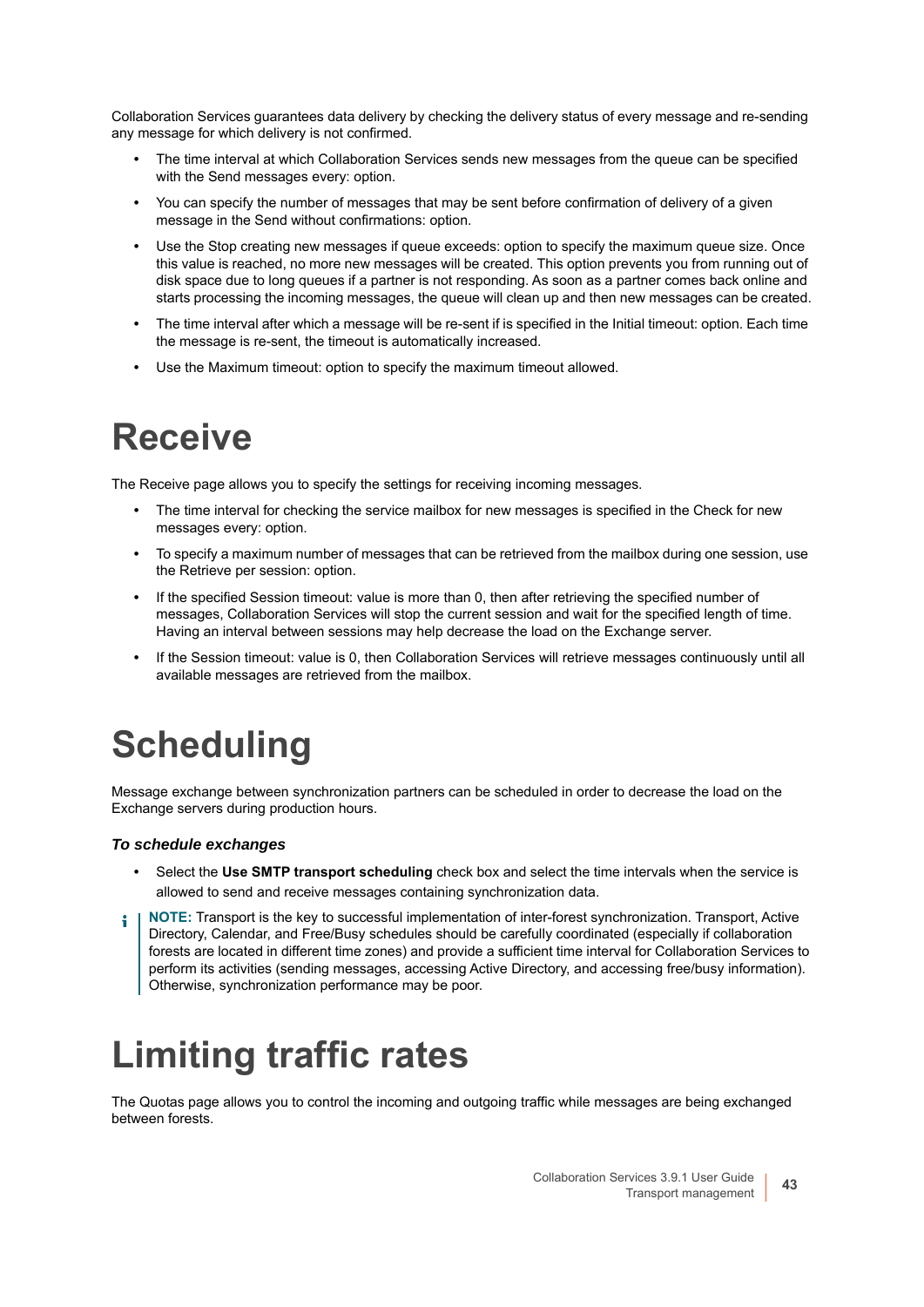#### **Figure 11. Quota options**

| <b>Collaboration Services Properties</b> |                                                                |    |             |
|------------------------------------------|----------------------------------------------------------------|----|-------------|
| General                                  | $\triangledown$ Control outgoing traffic                       |    |             |
| <b>Branches</b><br>Transport             | Maximum outgoing traffic:                                      | з  | MB/hr       |
| Send<br>Receive                          | $\nabla$ Control incoming traffic                              |    |             |
| Schedulina                               | Maximum incoming traffic:                                      | 12 | MB/hr       |
| <b>Ouotas</b><br>Synchronization         | Default bandwidth for new branches:                            | 2  | MB/hr       |
| Resources Usage<br>Logging               | $\triangledown$ Control incoming traffic by number of messages |    |             |
| Upgrade                                  | Maximum number of incoming messages:                           | 50 | messages/hr |
| Backup & Restore<br><b>UI Settings</b>   | Default message quota for new branches:                        | 10 | messages/hr |

## <span id="page-43-0"></span>**Outgoing traffic**

To control outgoing traffic, the HQ and branch administrators can specify a maximum outgoing traffic size in megabytes per hour by selecting the Control outgoing traffic check box. As soon as the traffic exceeds the specified limit, sending of new packets is delayed until the traffic drops below the limit, and an appropriate message is logged to the Collaboration Services Event log.

### <span id="page-43-1"></span>**Incoming traffic**

To control the incoming traffic, the branch forests and an HQ forest can limit the number of incoming messages and the overall size of the incoming traffic.

Use the Control incoming traffic and Control incoming traffic by number of messages options to protect the service from being overloaded with large amounts of synchronization data:

- **•** If the Control incoming traffic check box is selected, the service will process only a limited amount of synchronization data per hour.
- **•** If the Control incoming traffic by number of messages check box is selected, the service will process only a limited number of incoming messages every hour.
- **NOTE:** You can use these options to control incoming mail flow to ensure safe service functionality. ÷ However, the use of these options may impact the initial synchronization performance significantly, so it is recommended to turn them on only after the initial synchronization is over for all collections.

The HQ forest web interface includes two additional options that can be used to set the bandwidth and quotas for branch forests. These options let the HQ forest administrator specify which message and traffic quotas should be assigned each newly-registered branch forest.

To ensure optimal synchronization performance between all synchronization partners, HQ constantly redistributes the message quota and the bandwidth between the branch forests. The redistribution is performed every hour for each branch.

Collaboration Services uses an adaptive algorithm when redistributing available bandwidth and message quotas between branches. This algorithm is quite complex and takes into account statistical information, such as when the branch was added and its average bandwidth usage.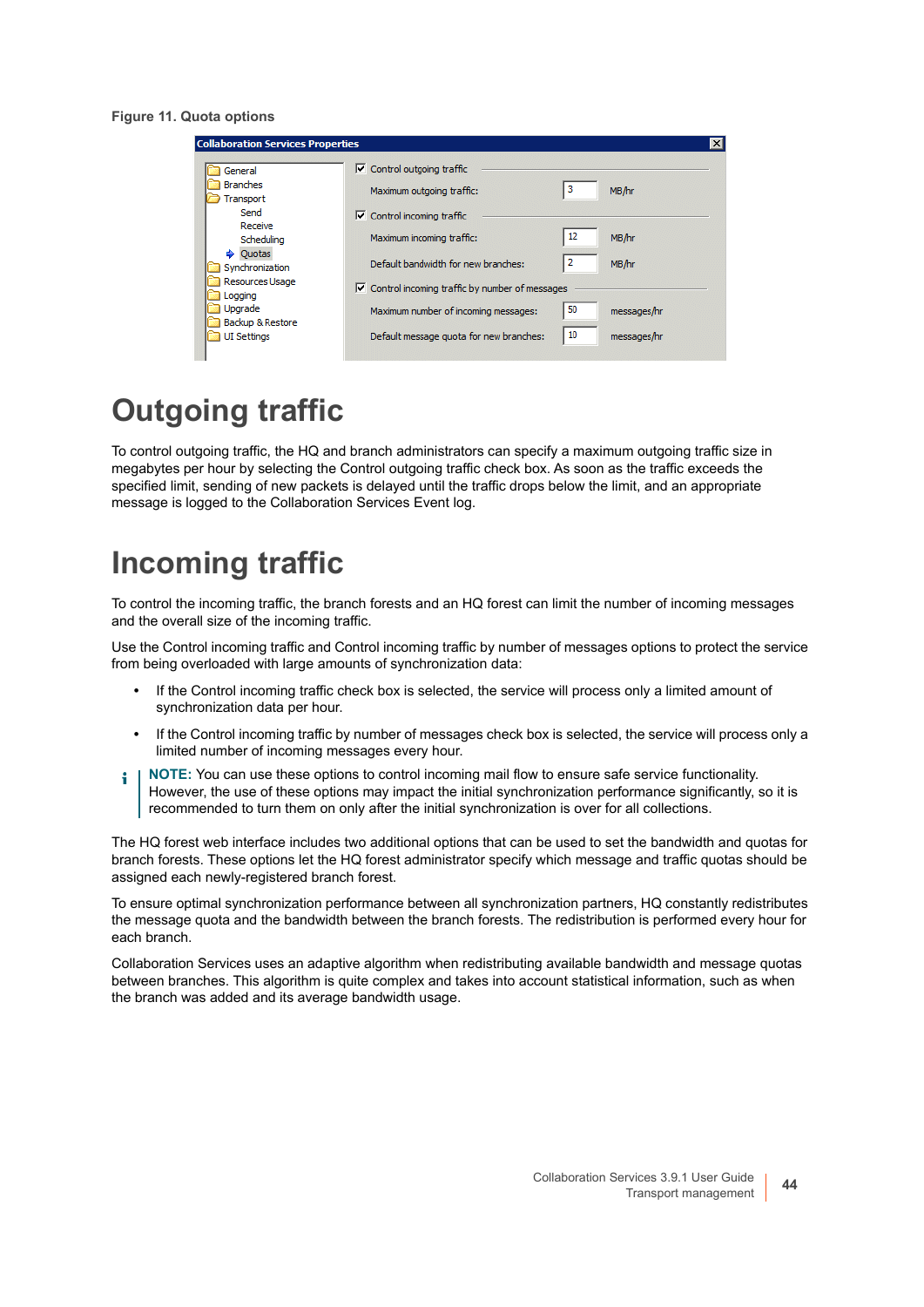# <span id="page-44-4"></span>**Fine-tuning and maintenance**

- <span id="page-44-0"></span>**•** [Active Directory synchronization performance](#page-44-1)
- **•** [Resource usage](#page-44-2)

# <span id="page-44-1"></span>**Active Directory synchronization performance**

To improve Collaboration Services performance, first register schmmgmt.dll (located in the \\COMPUTERNAME\admin\$\SYSTEM32 subfolder). Then, using the MMC console, add the Active Directory Schema Snap-In to the program group of the Administrative Tool on a Domain Controller and ensure indexing is turned on for the following object attributes:

- **•** proxyAddresses
- **•** mail
- **•** targetAddress
- **•** mailNickName
- **•** Extension attribute used by Collaboration Services for storing data (selected during the Collaboration Services setup procedure—by default, extensionAttribute10)

# <span id="page-44-2"></span>**Resource usage**

To ensure safe service functionality, Collaboration Services always monitors the usage of system memory and disk space. Using the Resource Usage page of Collaboration Services properties, you can adjust the related settings according to your needs.

# <span id="page-44-5"></span><span id="page-44-3"></span>**Memory usage**

This page allows you to specify whether the service memory usage should be limited on the Collaboration Services server. This helps you protect the system resources from being overloaded. Use the Available memory slider to adjust the maximum amount of system memory that can be used by Collaboration Services.

**NOTE:** Though the Available memory slider can be set to the minimum value, there is a minimum amount of memory that the service is allowed to use. This amount is based on the system requirements and cannot be changed. Also, the memory usage for the first 60 seconds after the service starts is not limited to prevent the service from being cyclically restarted.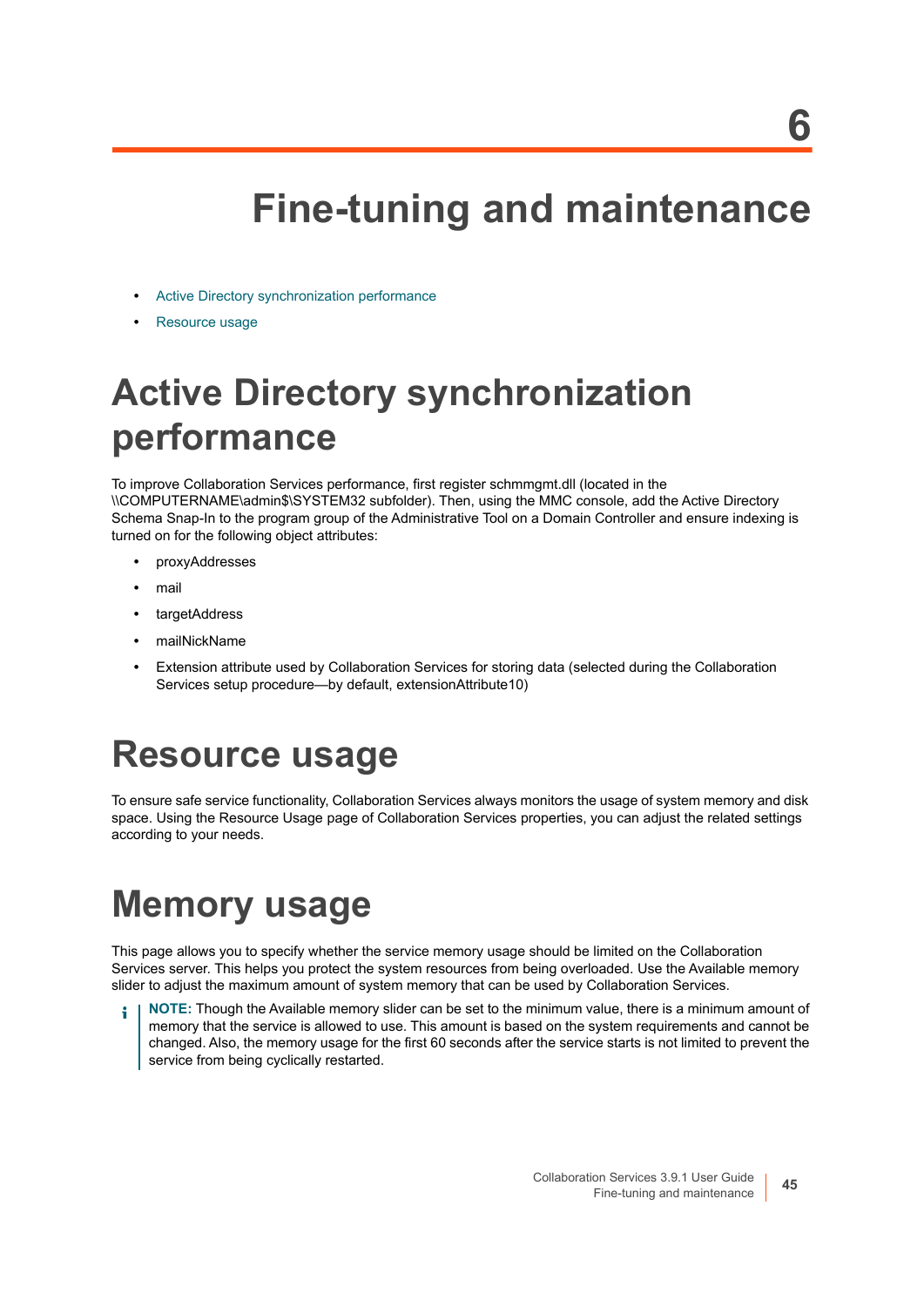**Figure 12. Memory usage information**

| <b>Collaboration Services Properties</b>                                                                                                                |                                                                                                                                                                                                                               | $ ?  \times$ |
|---------------------------------------------------------------------------------------------------------------------------------------------------------|-------------------------------------------------------------------------------------------------------------------------------------------------------------------------------------------------------------------------------|--------------|
| General<br>HQ<br>Transport<br>Synchronization<br>Resources Usage<br>Memory Usage<br>Disk Usage<br>Logging<br>Upgrade<br>Backup & Restore<br>UI Settings | Use the "Limit memory usage" option to prevent system resources from being<br>overloaded.<br>Limit memory usage<br>⊽<br>$\mathbf{r}$<br>$\blacksquare$<br>- 11<br>$\blacksquare$<br>$\blacksquare$<br>60%<br>Available memory |              |

Decreasing the memory usage limit worsens the service performance, so this is not recommended unless other software is running on the same computer with Collaboration Services.

# <span id="page-45-1"></span><span id="page-45-0"></span>**Disk usage**

This page allows you to specify the service behavior if the computer the service is installed on runs out of free disk space.

**Figure 13. Disk usage options**

| <b>Collaboration Services Properties</b>                                                                                                                  |                                                                                                                                                                                                                                                                                                                                                                                                                        | ? X   |
|-----------------------------------------------------------------------------------------------------------------------------------------------------------|------------------------------------------------------------------------------------------------------------------------------------------------------------------------------------------------------------------------------------------------------------------------------------------------------------------------------------------------------------------------------------------------------------------------|-------|
| General<br>HQ<br>Transport<br>Synchronization<br>Resources Usage<br>Memory Usage<br>→ Disk Usage<br>Logging<br>Upgrade<br>Backup & Restore<br>UI Settings | Use the "Limit disk usage" option to ensure safe service functionality.<br>Limit disk usage<br>⊽<br>Notifications<br>C Do not send notifications<br>• Send notification if used disk space is more than:<br>×.<br>$\mathbf{I}$<br>80%<br>Available disk space<br>Re-send notification every:<br>1 hour<br>Switch the service to suspend mode if free disk space is less than:<br>1024<br><b>MB</b><br>Restore Defaults |       |
|                                                                                                                                                           | <br>Cancel<br>OK                                                                                                                                                                                                                                                                                                                                                                                                       | Apply |

- **•** Select the Limit disk usage to make the service monitor the disk space usage on the volume where the service is installed.
- **TIP:** It is highly recommended to have this option turned on.
	- **•** To receive notifications when a specified percentage of free disk space is exceeded, select Send notifications if used disk space is more than option.
	- **•** The notification format and the notification service to be used can be configured on the Logging page of the Collaboration Services Properties dialog box.
	- **•** To specify the notification time interval, use the Re-send notification every drop-down box.
	- **•** The Switch the service to suspend mode if free disk is less than option allows you to choose the minimum amount of free disk space for the service to be allowed to run. If the free disk space drops below this threshold, the service is automatically switched to suspend mode. When the service runs in suspend mode,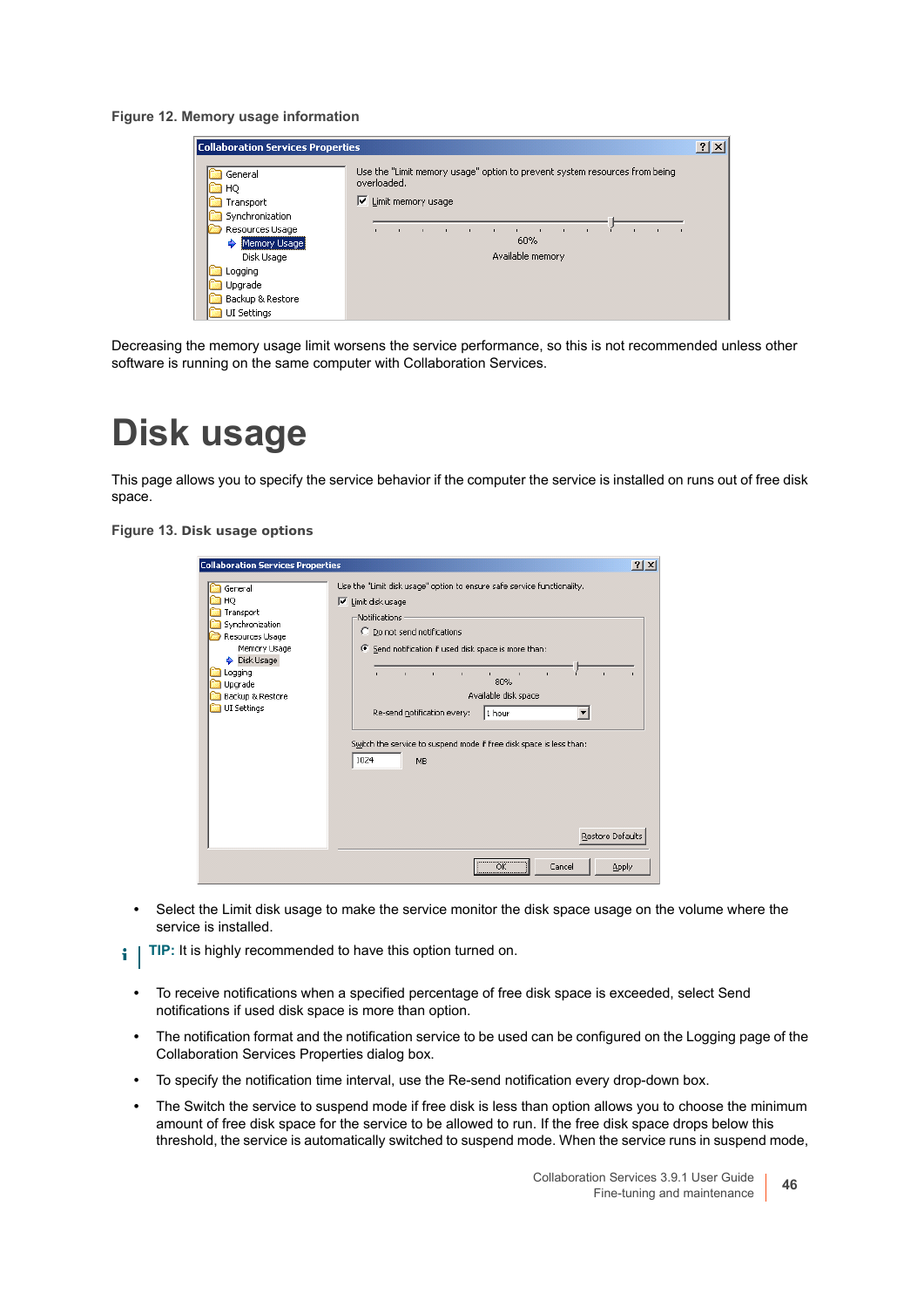<span id="page-46-2"></span>no synchronization is performed. The service will automatically switch to normal mode as soon as the specified minimum amount of disk space is free.

## <span id="page-46-0"></span>**Resource usage statistics report**

To view statistics information on resource usage, select the Resource Usage node in the management tree. The following information is displayed in the statistics pane of the Collaboration Services web interface:

**Table 3. Resource usage statistics**

| <b>Statistics Section</b> | <b>Can Be Used For</b>                                                            | <b>Displays</b>                                                                                                                                                                                                                        |
|---------------------------|-----------------------------------------------------------------------------------|----------------------------------------------------------------------------------------------------------------------------------------------------------------------------------------------------------------------------------------|
| General information       | Checking the status of the<br>synchronization service                             | Service state, which can have the<br>following values:<br>Running<br>٠<br>Suspended<br>٠                                                                                                                                               |
| Memory resources          | Checking the amount of memory<br>currently used by the synchronization<br>service | The time of last memory usage<br>$\bullet$<br>information update<br>Service memory usage<br>٠<br>Service handles usage<br>$\bullet$                                                                                                    |
| Disk resources            | Checking the amount of the available<br>free disk space                           | The time of last disk usage<br>٠<br>information update<br>Working directory<br>٠<br>Disk usage statistics                                                                                                                              |
| Storage integrity         | Checking the condition of the<br>configuration database                           | Configuration database integrity,<br>which can have the following values:<br>OK<br>٠<br>Recoverable error detected<br>$\bullet$<br>Fatal error detected<br>$\bullet$<br>The time of last disk usage<br>$\bullet$<br>information update |

### <span id="page-46-1"></span>**Statistics update frequency**

Use the UI Settings page to configure whether and how often Collaboration Services should automatically refresh the synchronization statistics. It is not recommended to set the refresh period to a low value, because the refresh may take significant time on slow connections or if the Collaboration Service server is too busy processing synchronization data.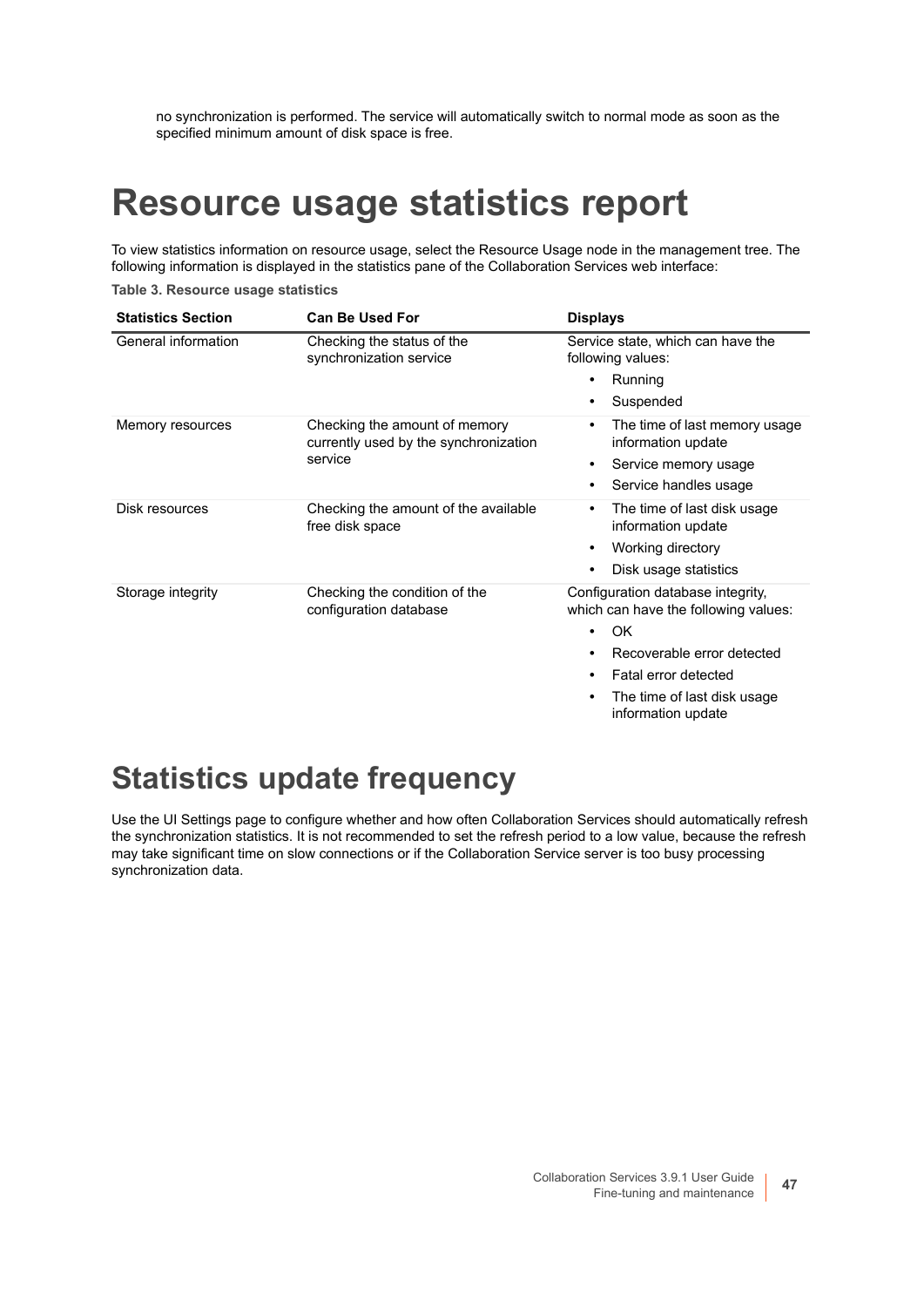# **Backup, restore, and troubleshooting**

- <span id="page-47-0"></span>**•** [Collaboration Services automatic backup](#page-47-1)
- **•** [Troubleshooting](#page-49-1)
- **•** [Repair or uninstall](#page-50-0)

# <span id="page-47-1"></span>**Collaboration Services automatic backup**

By default, to protect the configuration database from power and hardware failures, Quest Collaboration Services is configured to perform an automatic configuration backup and restore by default. All critical information is saved in the database file containing all existing collections, statistics, and the service configuration information.

If a problem is encountered by Collaboration Services, then the service will automatically detect whether any configuration data is corrupted and perform an automatic restore.

Backups can be performed as quickly as every 3 hours and as long as every 180 days. While there are no specific recommendations on how often to perform a backup, there are a number of factors to consider such as how often are Active Directory and Exchange changes made and what is the impact on operations in the event of power or hardware failure. Also, remember that backups performed at a quicker rate will impact the overall performance of Collaboration Services.

Use the Backup & Restore page of the Collaboration Service Properties dialog box to adjust the backup and restore options.

|  | Figure 14. Backup and restore general options |  |  |
|--|-----------------------------------------------|--|--|
|  |                                               |  |  |

| <b>Collaboration Services Properties</b>                                                                                             |                                                                                                                                                                                                                                                                                                                                       | $ ?  \times  $ |
|--------------------------------------------------------------------------------------------------------------------------------------|---------------------------------------------------------------------------------------------------------------------------------------------------------------------------------------------------------------------------------------------------------------------------------------------------------------------------------------|----------------|
| General<br>HQ<br>Transport<br>Synchronization<br>Resources Usage<br>Logging<br>Upgrade<br>Backup & Restore<br>Seneral<br>UI Settings | Backup<br>$\triangledown$ Enable automatic backup<br>1 day<br>Backup every:<br>2<br>Number of backups to keep:<br>Backup Now<br>Restore<br>$\triangledown$ Enable automatic restore<br>If restore from the latest available backup failed, try to restore using:<br>All available backups<br>$\overline{2}$<br>C Only last<br>backups |                |

In particular, you can specify:

- **•** Whether and how often the automatic backup should be performed.
- **•** How many backup files should be kept.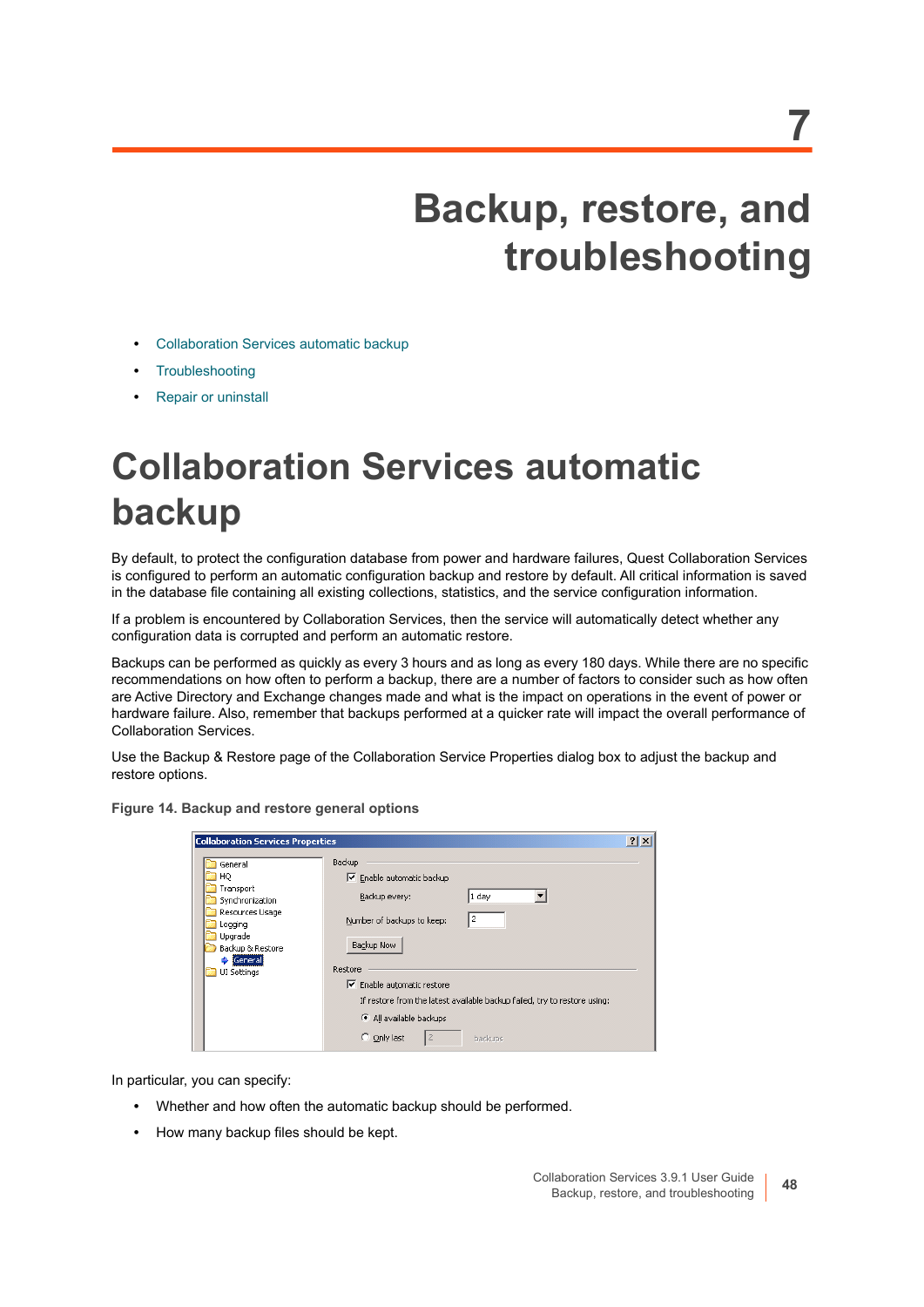If you have applied significant changes to the Collaboration Services configuration, you may want to perform an immediate configuration backup. To do this, click the Backup Now button.

The restore options allow you to:

- **•** Enable automatic restore (recommended).
- **•** Select what backups should be used if restore from the latest backup fails.

The default settings include:

**•** The configuration data backup is located in the %Program Files%\Quest Software\Collaboration Services\DataBackup folder.

Folders are identified by the date and time the backup was performed.

The files that are backed up were originally located in the %Program Files%\Quest Software\Collaboration Services\Storage folder.

**•** The number of automatic backups to keep is set to two.

If disk space on the computer where Collaboration Services is installed is not an issue, then it is recommended to increase this 5 or 10 backups. This is because a considerable amount of time may pass before a problem is noticed.

It is also recommended that this period be longer than the recommended file system backup described under [Regular file backup on page 49.](#page-48-0) This will ensure you are covered by the automatic Collaboration Services backup and restore and a regular file system backup to tape of disk.

## <span id="page-48-0"></span>**Regular file backup**

In addition to automatic backup of configuration data on each server running Collaboration Services, it is also recommended to back up the contents of the installation folder %Program Files%\Quest Software\Collaboration Services folder, Keys from HQ or Branches and the entire registry key:

**•** HKEY\_LOCAL\_MACHINE\SOFTWARE\Aelita\AelitaCollaboration Services and all subkeys

– OR –

HKEY\_LOCAL\_MACHINE\SOFTWARE\Wow6432Node\Aelita\AelitaCollaborationServices and all subkeys

#### *To backup the registry keys using regedit*

- 1 Locate and select the key that you want to back up.
- 2 Click **File | Export**.
- 3 In the Save in box, select where you want to save the backup copy to, enter a name for the backup, and click **Save**.

Before backing up the Collaboration Services installation folder:

- **•** Close the Collaboration Services console.
- **•** Stop and disable all Collaboration Service services (Logging Service, Synchronization Service, and Watchdog Service) running on the computer using the Services snap-in. Stop the Watchdog service first as it will restart the other services as soon as you stopped them.

Performing a weekly (or longer) backup of the Collaboration Services folder and registry keys to tape or disk will allow you to cover any issues that the automatic Collaboration Services backup may not include based on the selections you have made.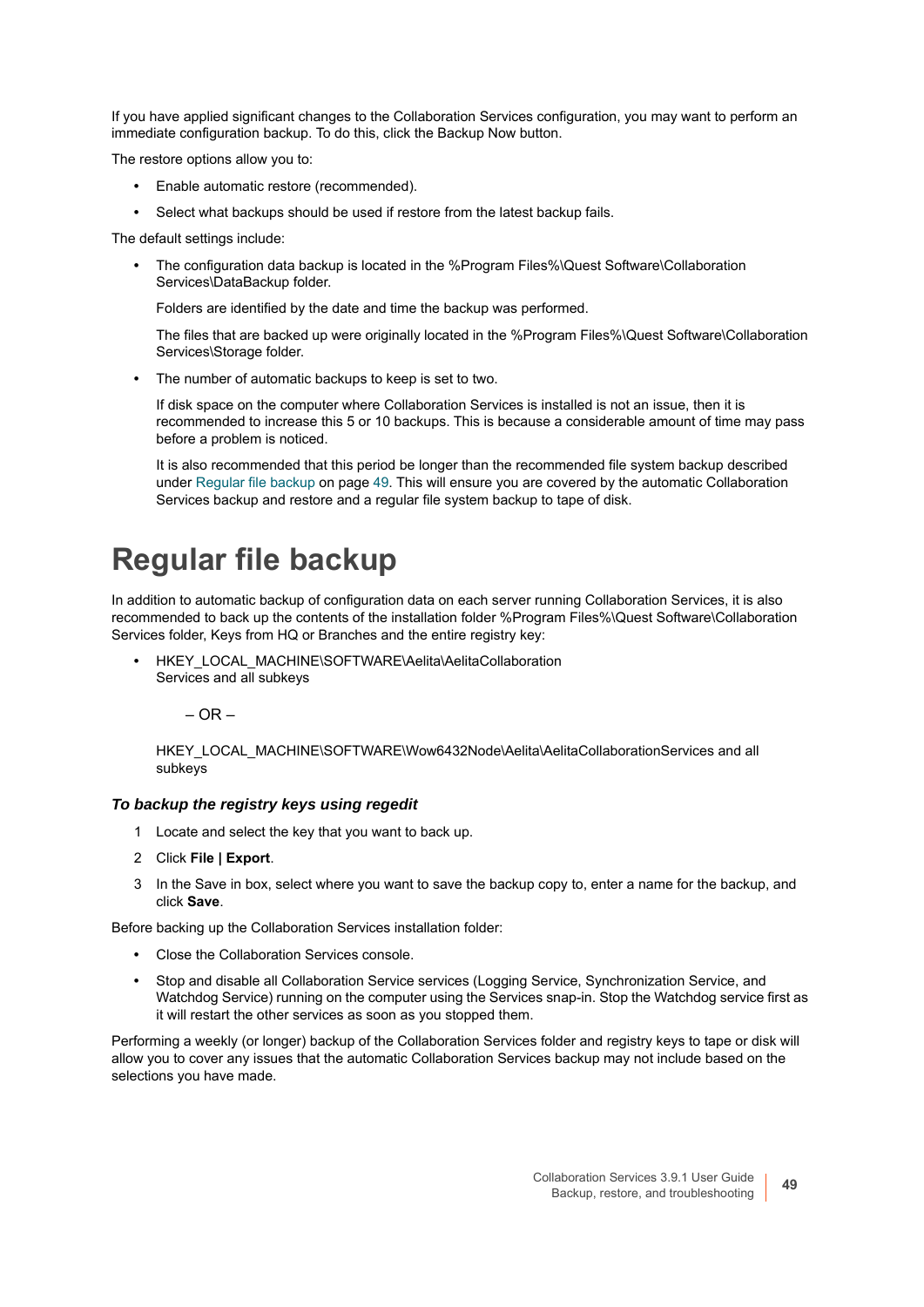## <span id="page-49-0"></span>**How to re-deploy Collaboration Services to another computer from a backup**

You may need to re-deploy Collaboration Services on a new computer if the original computer is unavailable due to disaster or hardware failure. To do this, you will need the backup copy of the Collaboration Services installation folder created during a file backup. See [Regular file backup on page 49](#page-48-0).

#### *To re-deploy Collaboration Services on a new computer*

- **NOTE:** You must install Collaboration Services to the same path (drive and folder) as the previous installation and specify the same service account with the required permissions as described in the Deployment Guide. The rest of the settings you specify during setup, including creation of new public encryption key will not be in effect. Instead, the settings from the backup will be used.
	- 1 Install Collaboration Services on a new computer.
	- 2 During installation, if a Branch use the latest HQ key from the backup. If an HQ, create a new encryption key file. We are not going to use this key file.
	- 3 Once Collaboration Services is installed, stop and disable all its services (Logging Service, Synchronization Service, and Watchdog Service) using the Services snap-in.
	- 4 Import the entire HKEY\_LOCAL\_MACHINE\SOFTWARE\Aelita\AelitaCollaborationServices registry key and all subkeys from the backup using regedit.
	- 5 Restore the contents of the Collaboration Services installation folder from the backup and overwrite all the files in the new installation.
	- 6 Enable and start all the Collaboration Services services from the Services snap-in.
	- 7 Start the Collaboration Services management console and create a new backup of configuration data. To do this, right-click the **Collaboration Services** root node and select **Properties**. In the Properties dialog box, click the **Backup and Restore** tab and click the **Backup Now** button.
	- 8 Re-publish all the collections from all the sides involved (HQ and all branches). To decrease load on HQ server, re-publish collections separately one by one.
- <span id="page-49-2"></span>**NOTE:** To republish all collections simultaneously, right-click the Publication node and select Re-publish | Everything.

# <span id="page-49-1"></span>**Troubleshooting**

This section describes the some issues you may face during Collaboration Services operations and explains how to resolve them: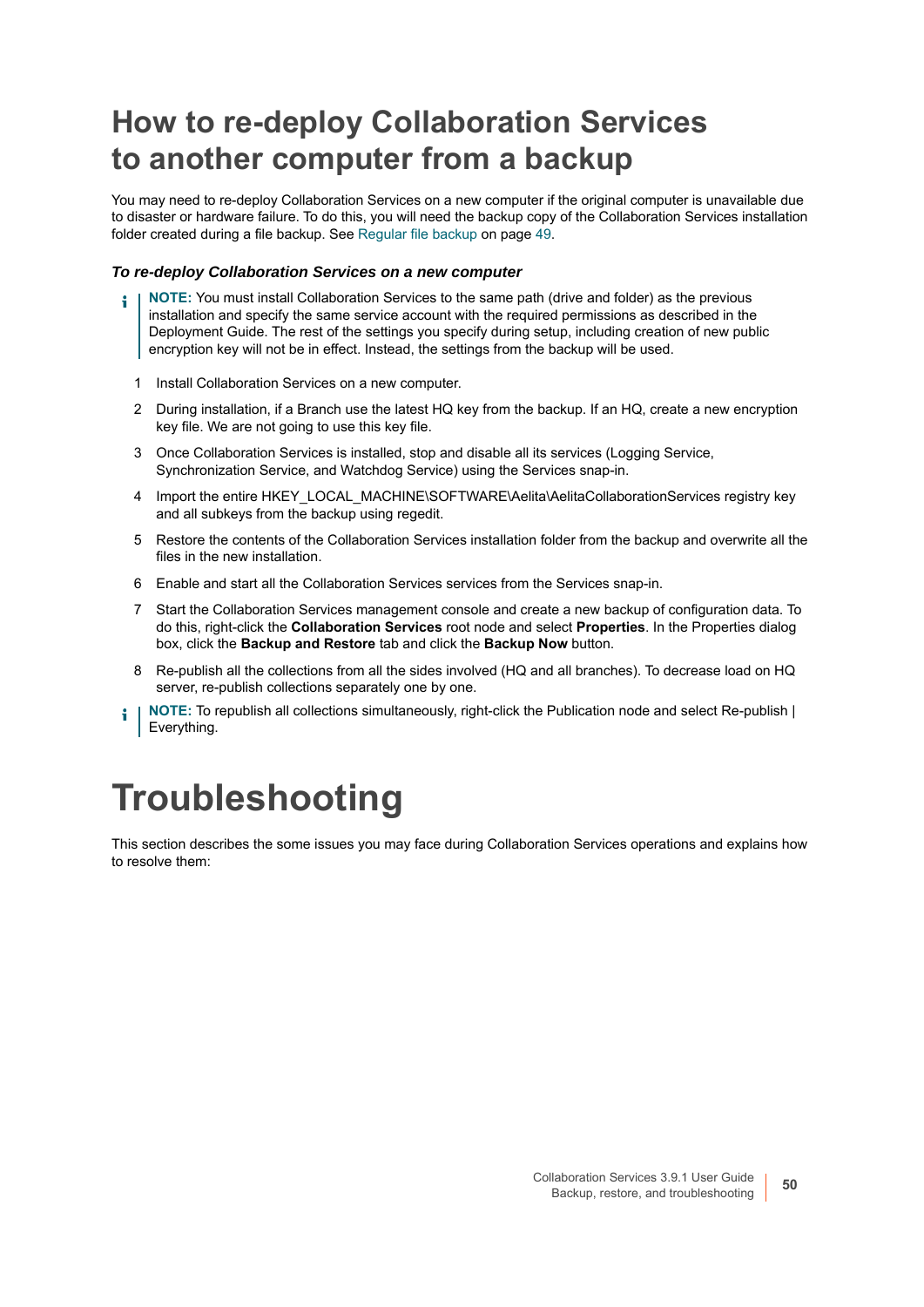#### **Table 4. Troubleshooting**

| <b>Symptoms</b>                                                                                                                                         | Possible reasons                                                                                                                                         | solution                                                                                                                                                                                                                                                               |
|---------------------------------------------------------------------------------------------------------------------------------------------------------|----------------------------------------------------------------------------------------------------------------------------------------------------------|------------------------------------------------------------------------------------------------------------------------------------------------------------------------------------------------------------------------------------------------------------------------|
| You see the following<br>message in a particular<br>synchronization partner's<br>statistics:<br>"Synchronization partner is<br>not responding"          | The SMTP connection between forests is<br>configured incorrectly,<br>$-OR -$<br>The encryption key was changed for one<br>of the forests.                | Check whether the SMTP channel<br>is working by sending a test email<br>between the service mailboxes of<br>both forests in both directions.<br>Export the forests' public key files<br>and re-register both forests using<br>the newly-generated public key<br>files. |
| Some objects are not<br>available from a collection<br>your forest subscribes to.                                                                       | The initial synchronization is still being<br>performed.                                                                                                 | Wait until the initial<br>synchronization is completed. It<br>could take up to a few days for<br>large collections, depending on the<br>servers' hardware and network<br>conditions.                                                                                   |
| One or more objects are<br>not available from a<br>collection your forest<br>subscribes to, but the<br>initial synchronization is<br>already completed. | Some of the objects were accidentally<br>deleted from the Collaboration Services<br>container.                                                           | Initiate re-publication of the<br>collection using the Request re-<br>publishing command.                                                                                                                                                                              |
| You cannot add newly-<br>added custom attributes.<br>or objects from a newly-<br>added domain to the<br>synchronization.                                | Collaboration Services reads a forest's<br>schema only once, during the service<br>start-up. Thus, on-going changes to the<br>schema cannot be detected. | Restart the synchronization<br>service using the Services MMC<br>snap-in.                                                                                                                                                                                              |

# <span id="page-50-1"></span><span id="page-50-0"></span>**Repair or uninstall**

#### *To repair or remove Collaboration Services*

- 1 From the Start menu, select **Control Panel | Add/Remove Programs | Quest Collaboration Services**, and select **Change**.
- 2 If you need to Repair, click the **Options** button, select the check boxes next to the required repairs, and then click **OK**.

The repair wizard will guide you through the repair process.

– OR –

To completely remove the application, select **Remove**.

Collaboration Services and the web management console (if installed locally) will be removed.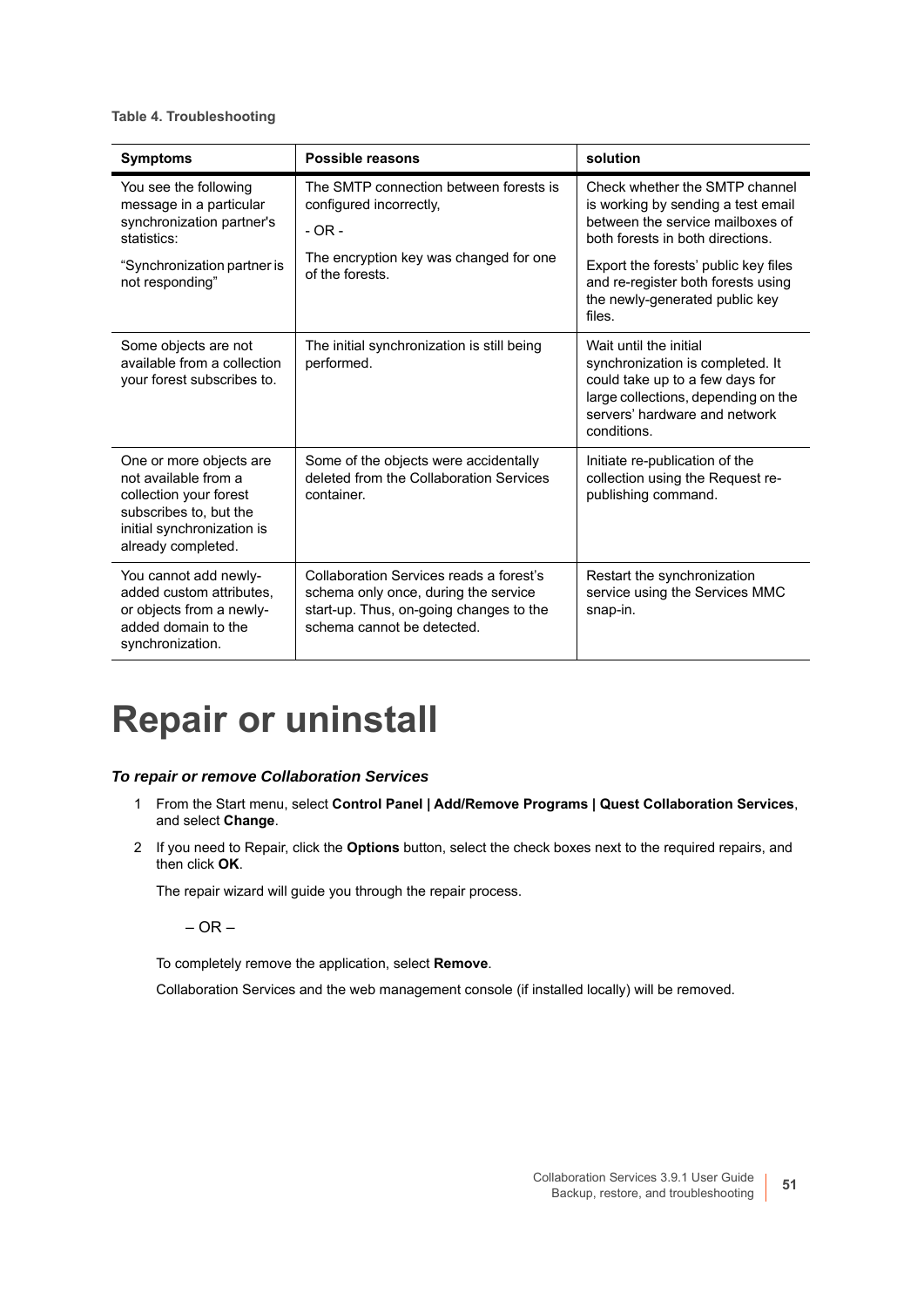# <span id="page-51-3"></span><span id="page-51-0"></span>**Appendix A: Customizing the format of synchronized data**

Sometimes publishing or subscribing administrators might want to change the format or appearance of the data they publish or subscribe to. To do that, mappers can be used. A mapper is a plug-in component that changes the appearance of data that you publish or subscribe to.

If you use mappers when creating a collection, the mappers modify the data before it is published, so all subscribers get modified data. If you use mappers while subscribing to a collection, the mappers modify the published data before it is applied to your particular forest.

**NOTE:** Mappers applied during publication do not modify the original Active Directory objects; only the information to be published is modified before it is distributed to other forests.

Collaboration Services is shipped with the following mappers:

- **•** displayName mapper
- **•** Suffix mapper
- **•** inetOrgPerson to contact mapper
- **•** SMTP address filter mapper
- **•** User to Contact mapper
- **•** Group to Contact mapper

There is one additional mapper available only in Subscriptions:

**•** Attribute filter mapper

## <span id="page-51-1"></span>**displayName mapper**

The displayName mapper can be selected on the "Mappers" page for both publications and subscription properties. It has five tabs corresponding to the types of objects that Collaboration Services can create as a stub. You can modify Contacts, Groups, InetOrgPersons, Query-based Distrubition Lists, or Users.

For the required object, select the Customize Display Name appearance for objects option, click the Add Attribute button and build the template for the object's Display Name. For example, to have FirstName.LastName enter: [GivenName].[SN].

<span id="page-51-5"></span><span id="page-51-4"></span>**NOTE:** Ensure the attributes you select are being synchronized within the publication properties. If not, an ÷ error will be generated stating that attributes are not available.

## <span id="page-51-2"></span>**Suffix mapper**

This mapper adds a specified suffix to the display name of the published objects so that the users can distinguish published objects from the objects of their own forest. For example, you may want to add the [PartnerCo] suffix to the display names of objects from a partner company in the subscribed collection to emphasize that they belong to the other company.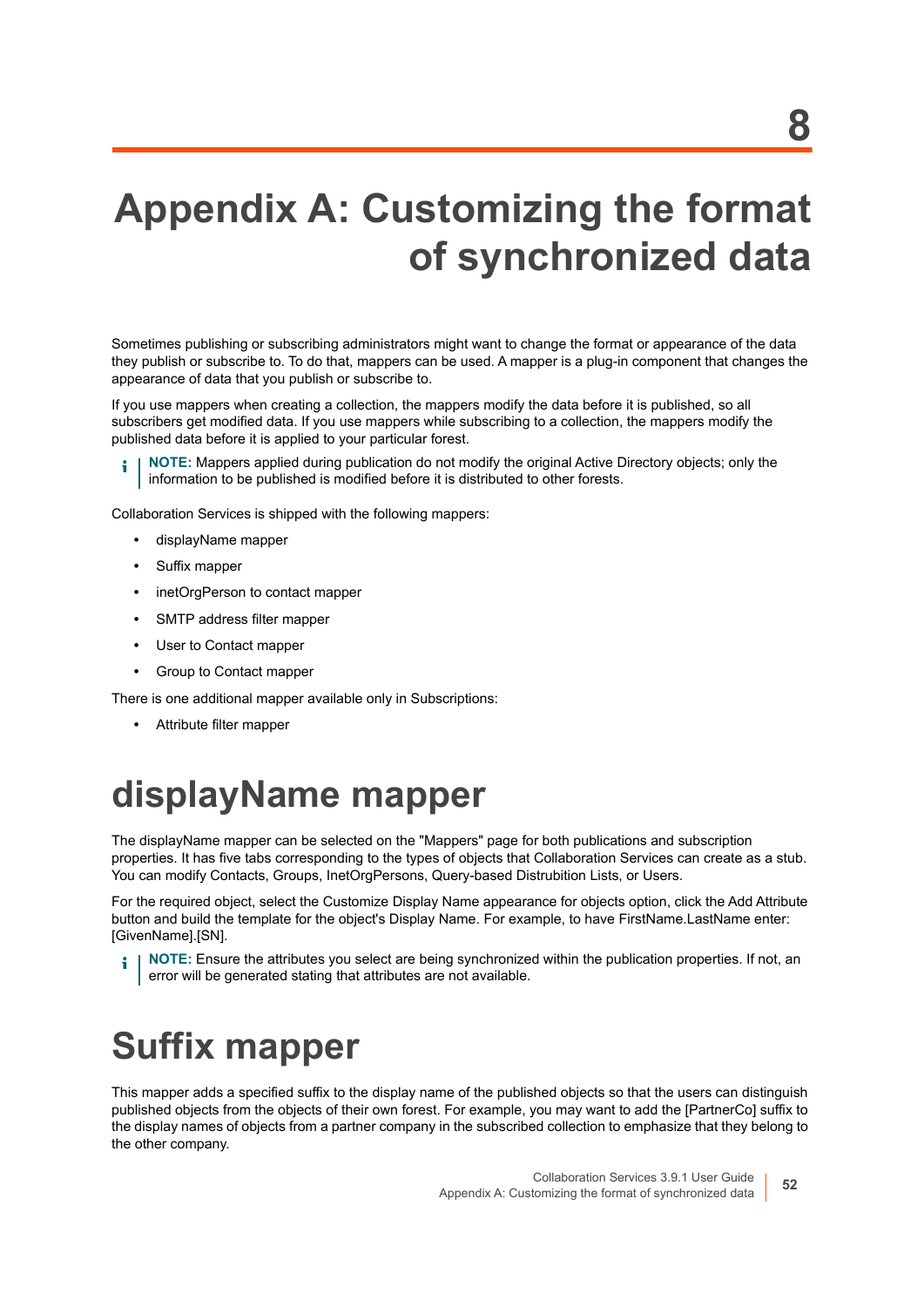# <span id="page-52-0"></span>**inetOrgPerson to Contact mapper**

This mapper converts inetOrgPersons you may have in your Active Directory into contact stub objects. There are no parameters to configure with this mapper.

## <span id="page-52-5"></span><span id="page-52-3"></span><span id="page-52-1"></span>**SMTP filter mapper**

This mapper allows a subscribing administrator to defend against "address stealing." By adding an SMTP address to the published object, the publishing administrator effectively assigns his forest's users email addresses from another forest. In a merger or acquisition scenario, this is usually a requirement and is done on purpose. However, the same action can also be performed by a malicious administrator in a partner collaboration scenario, causing unsanctioned email address usage with all associated risks, including possible information leaks. By using this mapper and filtering out your own forest's addresses from incoming objects, you protect your forest from this type of attack.

To configure the mapper, add all of your company's SMTP email address namespaces (including the @ sign) to the list of namespaces to be filtered out. You can also import a list of namespaces from a text file by clicking the Import button and choosing the file. The file should list the SMTP namespaces, one namespace per line.

**Figure 15. SMTP filter mapper**

| <b>SMTP address filter mapper Properties</b>                                                                    |        |  |  |  |  |
|-----------------------------------------------------------------------------------------------------------------|--------|--|--|--|--|
| SMTP Address Filter mapper                                                                                      |        |  |  |  |  |
| This mapper filters out all SMTP addresses which match<br>namespaces specified in the list.<br>SMTP namespaces: |        |  |  |  |  |
| Namespace                                                                                                       | Add    |  |  |  |  |
| @acme.com<br>@dev.acme.com                                                                                      | Remove |  |  |  |  |
|                                                                                                                 | Edit   |  |  |  |  |
|                                                                                                                 | Import |  |  |  |  |
|                                                                                                                 |        |  |  |  |  |
|                                                                                                                 |        |  |  |  |  |
|                                                                                                                 |        |  |  |  |  |
|                                                                                                                 |        |  |  |  |  |
| Cancel<br>OK                                                                                                    | Apply  |  |  |  |  |

# <span id="page-52-6"></span><span id="page-52-4"></span><span id="page-52-2"></span>**User to Contact mapper**

This mapper converts users and inetOrgPerson objects into contacts. Converting these objects to contacts might be required to meet internal regulations. This mapper can also be useful if you have software that is licensed by the number of user objects in Active Directory and you do not want to buy additional licenses.

**NOTE:** In the Global Address List, contacts are marked with a globe next to their names, while users are not. To achieve full transparency, you should avoid using this mapper if possible, so that users from all forests look the same in the GAL. Otherwise, end users may be puzzled by the differences.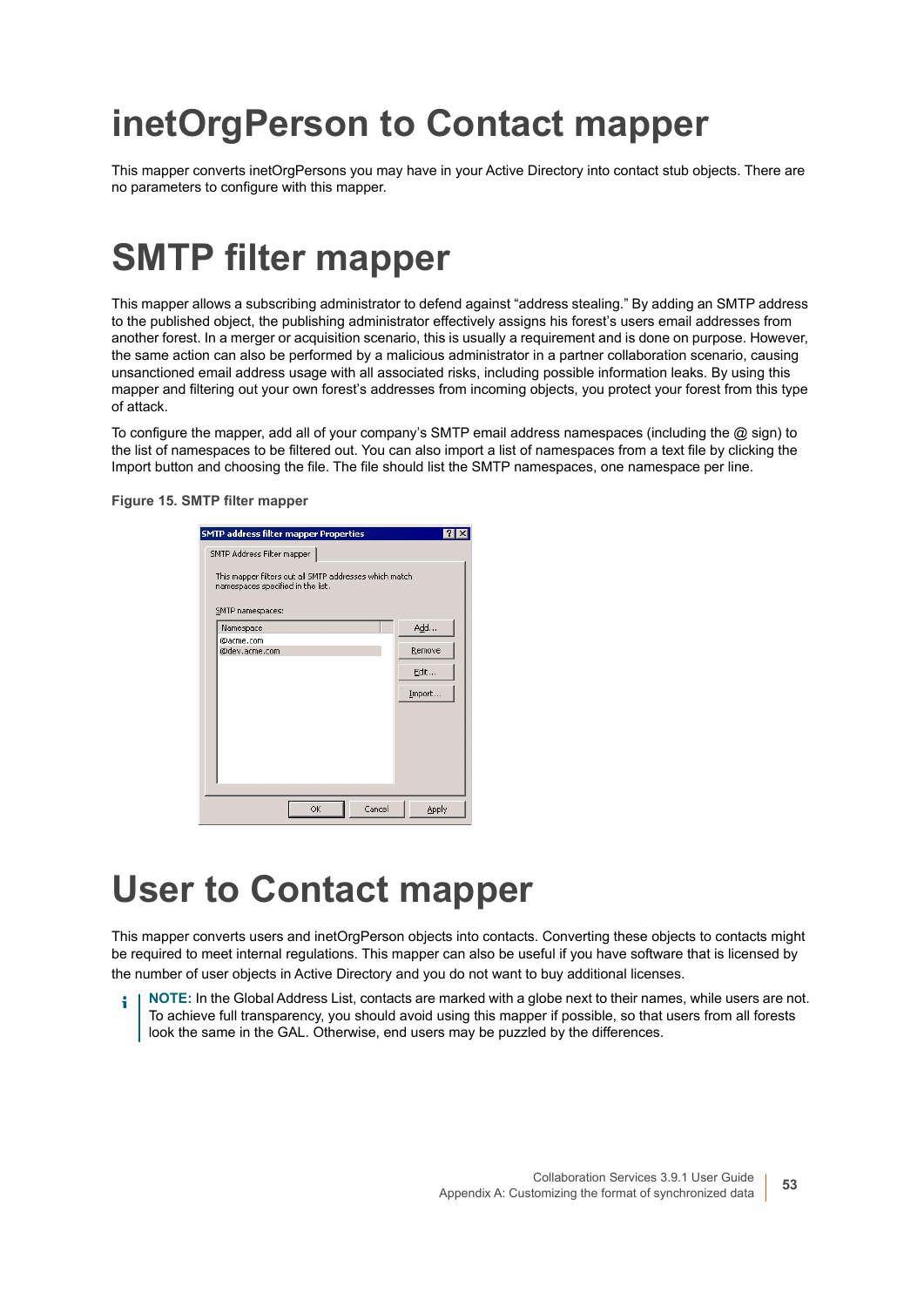# <span id="page-53-7"></span><span id="page-53-5"></span><span id="page-53-0"></span>**Group to Contact mapper**

This mapper converts groups into contacts, allowing you to hide group membership from other forests. This is useful if you want users from other forest to be able to send mail to your distribution groups but do not want the group members to be revealed.

**NOTE:** When publishing a group as a contact, it is not necessary to publish all group members for ÷. distribution lists to function, as long as email messages sent to the contact are always redirected to the original group object in the group's "home" forest.

## <span id="page-53-4"></span><span id="page-53-1"></span>**Mapping groups from Exchange 2007**

If you want to use the Group to Contact Mapper for a source group from an Exchange 2007 organization, you must first turn off user authentication. Otherwise, message delivery to the target contact will fail.

#### *To Disable User Authentication in Exchange 2007*

- 1 Open that distribution group's properties in the Exchange 2007 Management Console.
- <span id="page-53-6"></span><span id="page-53-3"></span>2 On the Mail Flow Settings tab, double-click **Mail Delivery Restrictions**, and clear the "**Require that all senders are authenticated**" check box.

## <span id="page-53-2"></span>**Attribute filter mapper**

The Attribute Filter mapper is only available for subscriptions. This mapper allows a subscribing forest's administrator to filter out unnecessary or undesired attributes, thus controlling exactly which attributes are applied to the forest.

**Figure 16. Attribute filter mapper**

| <b>Attribute filter mapper Properties</b>                                  |        |
|----------------------------------------------------------------------------|--------|
| Filter Attribute Mapper                                                    |        |
| This mapper filters out undesired attributes from synchronized<br>objects. |        |
| Attributes:                                                                |        |
| ⊟ <sup>…⊟</sup> n¦ User                                                    | Add    |
| homePhone<br>homePostalAddress                                             | Remove |
|                                                                            |        |
|                                                                            |        |
|                                                                            |        |
|                                                                            |        |
|                                                                            |        |
|                                                                            |        |
|                                                                            |        |
|                                                                            |        |
| Cancel<br>OK                                                               | Apply  |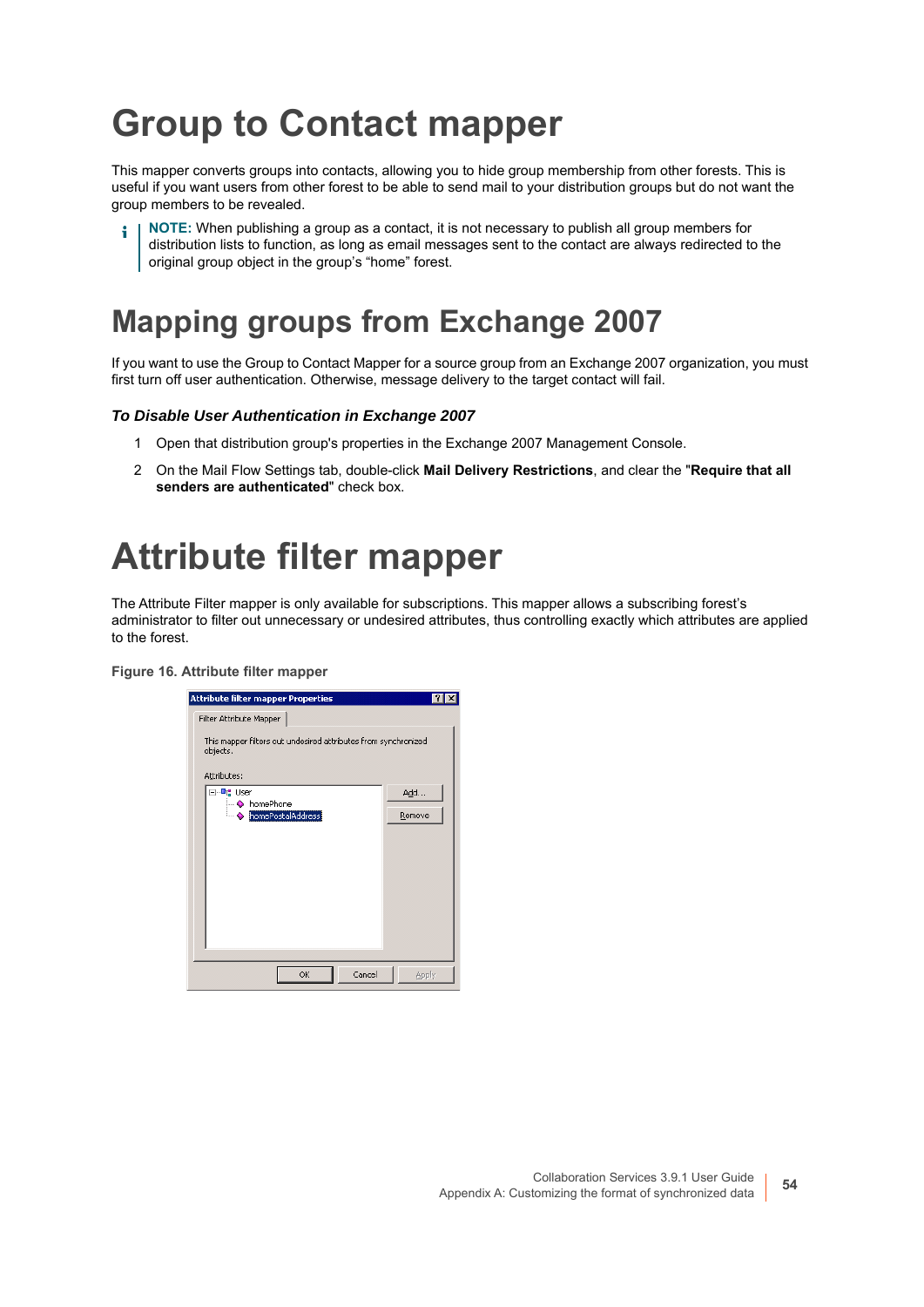# <span id="page-54-2"></span><span id="page-54-0"></span>**Appendix B: Collaboration Services events**

To view the service events in the Collaboration Services web interface, select the Event node in the management tree.

**Figure 17. Collaboration Services web interface**

| $\Leftarrow$<br>Help<br>Action<br><b>View</b>           | m<br>IП<br>lle: | 嵧<br>lа    | ÷<br>≁<br>77                 | ―― 説 同 子<br>Ы                                                |             |                                                         |
|---------------------------------------------------------|-----------------|------------|------------------------------|--------------------------------------------------------------|-------------|---------------------------------------------------------|
| Management Tree<br>$\times$                             | 貆<br>ID         | Date       | Time                         | Header                                                       | Description |                                                         |
| <b>An</b> Collaboration Services (Branch F              | 'nν<br>29861    | 2005/02/06 | 16:37:20                     | <b>Core Transport</b>                                        |             | Total messages sent: 4 Total mes                        |
| <b>E</b> Publication                                    | 30897           | 2005/02/05 | 19:27:34                     | AD Sender                                                    |             | Collection <branch collection="">: Se</branch>          |
| Subscription<br>圧                                       | 29861           | 2005/02/05 | 16:35:36                     | <b>Core Transport</b>                                        |             | Total messages sent: 4 Total mes                        |
| Synchronization Partners                                | 30897           | 2005/02/04 | 18:27:34                     | <b>AD Sender</b>                                             |             | Collection <branch collection="">: Se</branch>          |
| Non-Applied Objects<br>最                                | 29861           | 2005/02/04 | 16:34:20                     | <b>Core Transport</b>                                        |             | Total messages sent: 4  Total mes                       |
| $\Box$   } Events (14 new)                              | 30897           | 2005/02/03 | 18:27:34                     | <b>AD Sender</b>                                             |             | Collection <branch collection="">: Se</branch>          |
| ▒ Critical Errors                                       | 29861           | 2005/02/03 | 16:31:20                     | <b>Core Transport</b>                                        |             | Total messages sent: 6 Total mes                        |
| Errors And Warnings                                     | 30897           | 2005/02/02 | 17:27:34                     | <b>AD Sender</b>                                             |             | Collection <branch collection="">: Se</branch>          |
| Important<br>$\left  \ldots \right $<br>Informational   | 29861           | 2005/02/02 | 16:28:20                     | <b>Core Transport</b>                                        |             | Total messages sent: 4 Total mes                        |
| Resource Usage<br>$\lVert \cdot \rVert$<br>$\mathbf{F}$ | 30897           | 2005/02/01 | 17:27:34                     | <b>AD Sender</b>                                             |             | Collection <branch collection="">: Se</branch>          |
|                                                         | 29861           | 2005/02/01 | 16:25:37                     | <b>Core Transport</b>                                        |             | Total messages sent: 16  Total me                       |
|                                                         | 30897           | 2005/01/31 | 21:57:34                     | AD Sender                                                    |             | Collection <branch collection="">: Se</branch>          |
|                                                         | 30897           | 2005/01/31 | 16.50.24<br><b>AD</b> Sender | AD Condor                                                    |             | <del>Collection &lt; B</del> ranch Collection>: Se      |
|                                                         | 38514           | 2005/01/31 |                              | Collection <branch collection="">: Sent objects(2):</branch> |             | tion registered for co                                  |
|                                                         | 38640<br>n      | 2005/01/31 |                              | CN=Betsy Gray, OU=Sales, DC=2k3, DC=dom                      |             | collection <branch colle…<="" th=""></branch>           |
|                                                         | 15473<br>n      | 2005/01/31 |                              | CN=Project,OU=Sales,DC=2k3,DC=dom                            |             | h Service entered the ru                                |
|                                                         | i<br>30920      | 2005/01/31 | 16:25:32                     |                                                              |             | Active Directory  Using 2k3dc1.2k3.dom domain controlle |

You can filter, sort, and save events and search for particular items using the commands from the Events node's shortcut menu.

To clear the current event view (all events displayed in the management console), use Clear All Alerts command (these records stay intact in the event log).

You can right-click any item in the right pane and use the following shortcut menu commands:

- **•** Find—Enables you to search for specific things such as EventIDs, types.
- **•** Sort and Select Columns—Changes the way the events are displayed.
- **•** Mark As Read—Highlights the last viewed item.
- **•** Refresh—Updates the event list being displayed.
- **•** Properties—Enables you to view event details.

## <span id="page-54-1"></span>**Event format**

Collaboration Services events have the following format:

- **•** Type—One of the following:
	- **▪** Informational
	- **▪** Warning
	- **▪** Error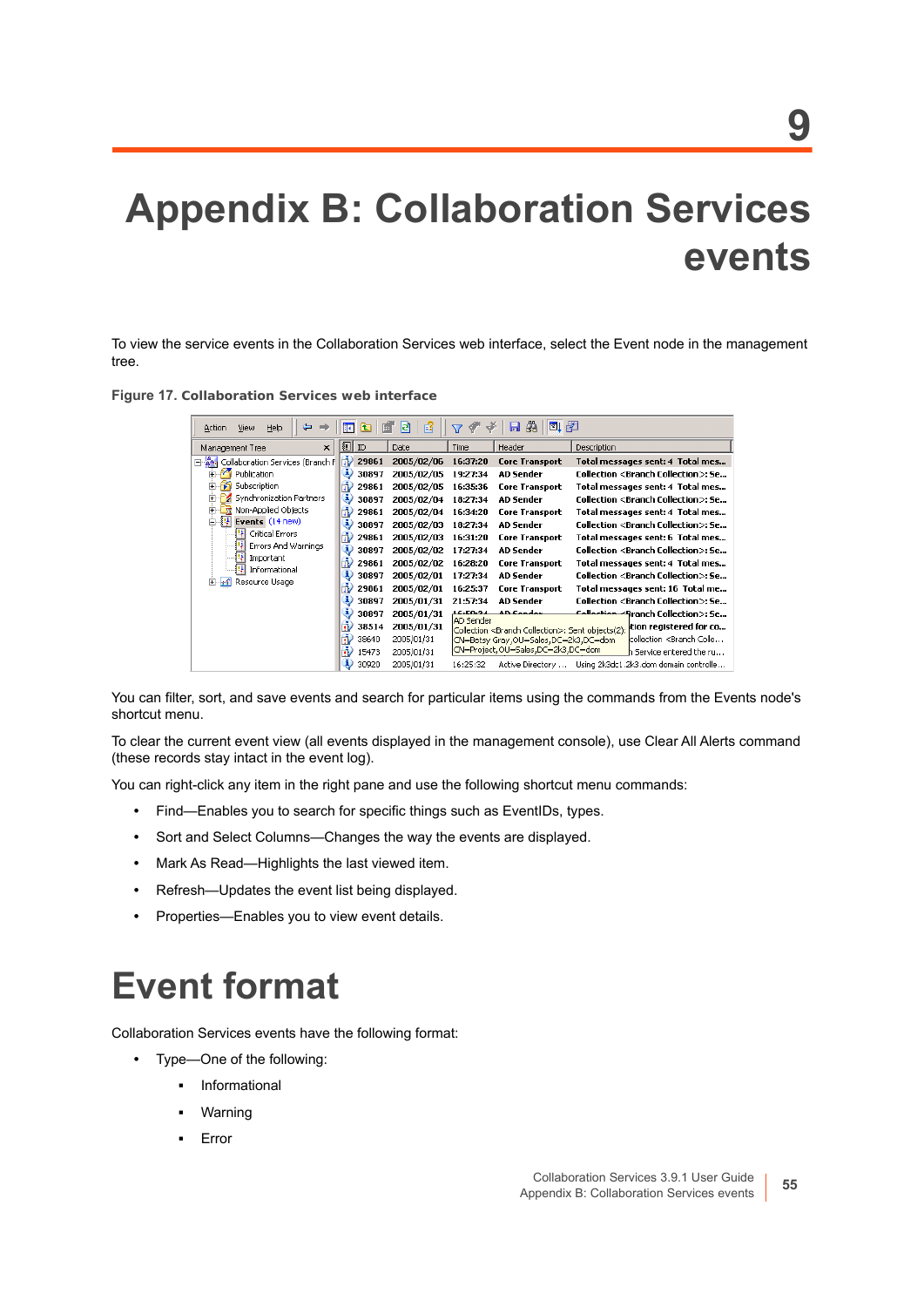- **•** Level—Event severity level:
	- **▪** High
	- **▪** Normal
	- **▪** Low
- **•** ID—Unique event ID
- **•** Date, Time—When the event was generated
- **•** Header—Event source
- **•** Description—Detailed event description

#### *To explore an event's details*

- 1 Right-click the event in the right pane and select **Properties**.
- 2 To view the details of the next or the previous item in the list, click the up or down arrow buttons in this dialog box. To copy event data to the clipboard, click the **Copy** button.

# <span id="page-55-0"></span>**Using event filters**

## <span id="page-55-1"></span>**Predefined filters**

To help you view the events more efficiently, Collaboration Services allows you to use event filters. There are several predefined event filters:

- **•** Critical errors
- **•** Errors and Warning
- **•** Important
- **•** Informational

To use one of these filters, select the corresponding sub-node of the Events node in the management console.

## <span id="page-55-2"></span>**Custom filters**

You can customize any filter by selecting it in the management tree under the Events node and selecting the Edit Filter command. The Create Events Filter wizard is started to help you with the procedure.

#### *To create a new event filter*

- 1 Run the Create Events Filter wizard.
- 2 Specify a name for the new event filter and select the template you want to base it on. The following templates are available:
	- **▪** Custom (allows you to make a filter of your own)
	- **▪** Informational
	- **▪** Important
	- **▪** Errors and Warnings
	- **▪** Critical Errors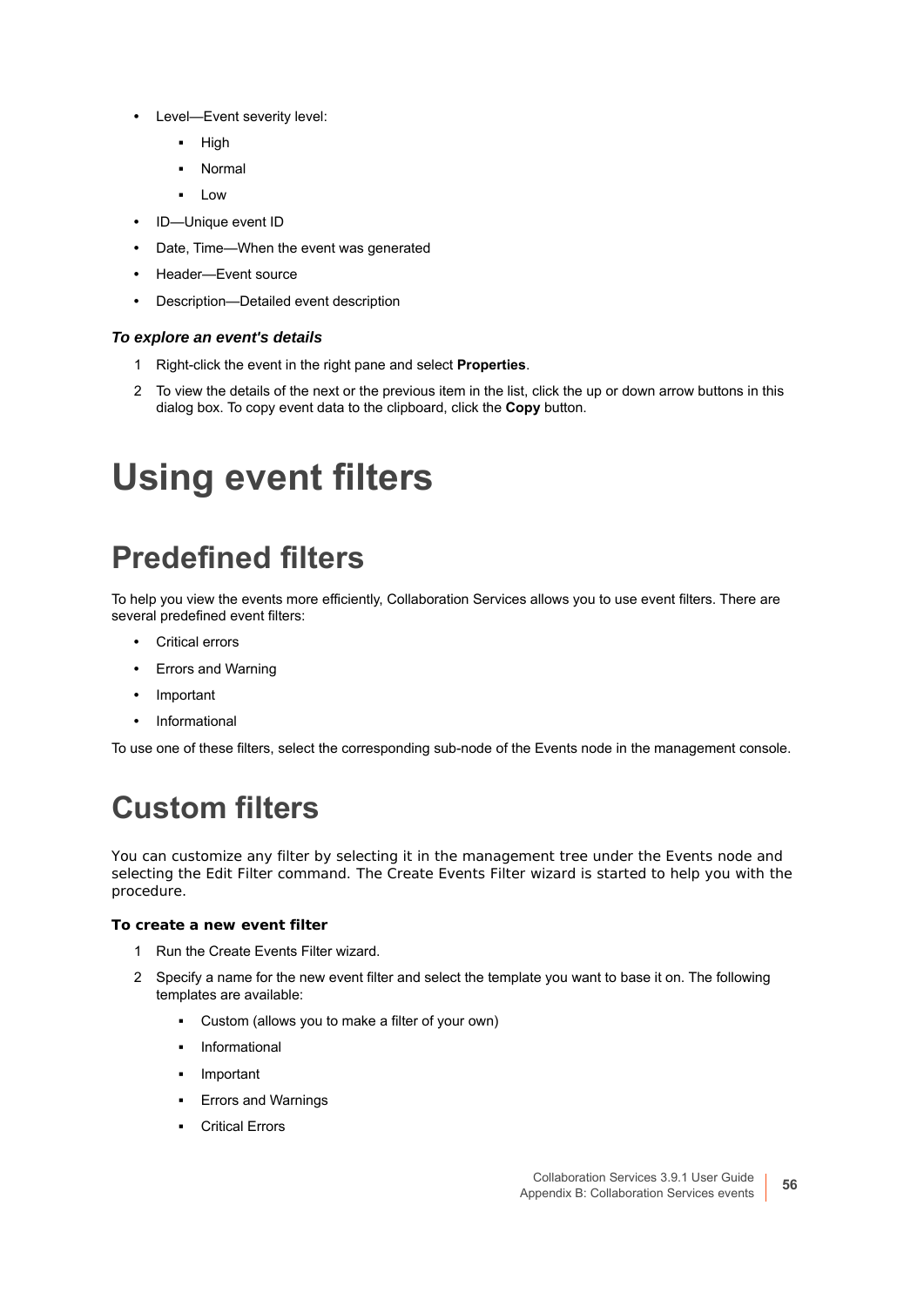- 3 Select which types, importance, levels, and IDs of events should be shown by the filter.
- 4 Set up the filter to include or exclude events with a specified header or description by using a corresponding mask.

| <b>Create Events Filter Wizard</b>                                                                                       |  |
|--------------------------------------------------------------------------------------------------------------------------|--|
| <b>Specify Masks</b><br>Specify alert header and description masks for the filter.                                       |  |
| Header mask<br>Active Directory Synchronizer<br>$\Box$ Exclude events with the specified header                          |  |
| Description mask<br>Packets Queue processing statistics<br>$\triangledown$ Exclude events with the specified description |  |

If the Exclude check box is cleared, events containing the specified header or description are included in the view; otherwise, they are excluded from it.

5 You can configure the filter to show only those events that occurred during a specified period of time. To specify the beginning of this period, either select Events on and specify a particular date and time, or choose to show all events starting from the first one by choosing First event. Similarly, to define the end of the period, you can either specify the end date and time or choose to show all events up to the last one.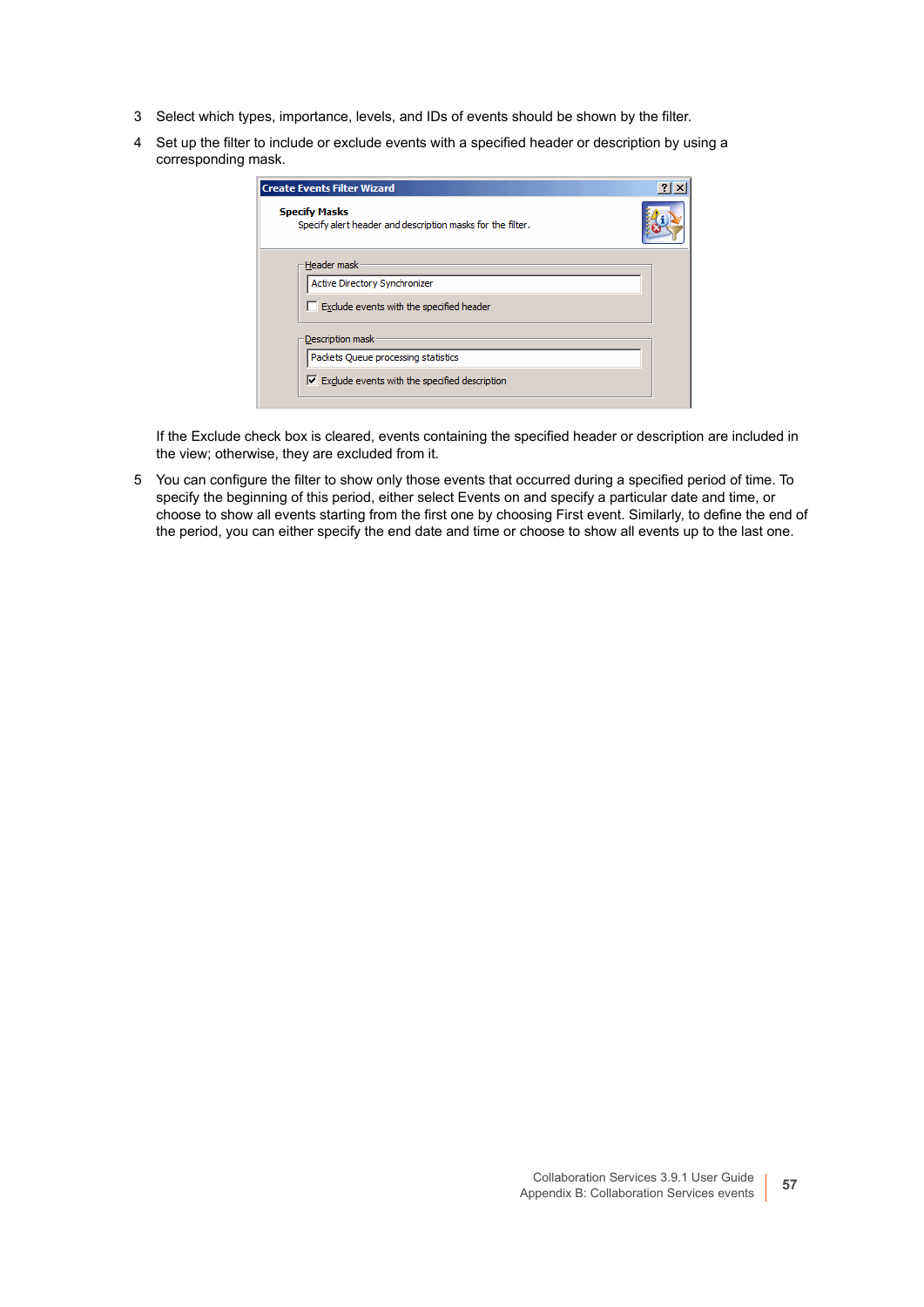# **Index**

#### <span id="page-57-0"></span>A

Active Directory [limiting the objects to synchronize 35](#page-34-0) [synchronization performance 45](#page-44-4) [attribute filter mapper 54](#page-53-3) [automatic conflict resolution 25](#page-24-2) C configure [Active Directory access settings 10](#page-9-3) [alerts 11](#page-10-2) [collection 21](#page-20-1) [synchronization 32](#page-31-4) [Synchronization Partners 12](#page-11-2) [conflicts 24](#page-23-4) [delete 26](#page-25-0) [manual resolution 29](#page-28-2) [matching 27](#page-26-1) [pre-matching 28](#page-27-1) [resolving 24](#page-23-5) create [collection 14](#page-13-3) D [data storage 39](#page-38-2) [database clean up 41](#page-40-1) [delete conflicts 25](#page-24-3) [disable a collection 19](#page-18-1) [disk usage 46](#page-45-1) E edit [collection 20](#page-19-2) [subscription properties 21](#page-20-2) [enable a collection 19](#page-18-2) Exchange 2007 [using group to contact mapper with 54](#page-53-4) G [group to contact mapper 54](#page-53-5) L [logging 10](#page-9-4) M mapper

[attribute filter 54](#page-53-6) [group to contact 54](#page-53-7) [SMPT filter 53](#page-52-3) [suffix 52](#page-51-4) [user to contact 53](#page-52-4) [matching 27](#page-26-2) [memory usage 45](#page-44-5) P [pre-matching 28](#page-27-2) [Publish Collection Wizard 15](#page-14-1) R [receive messages 43](#page-42-3) [remove a collection 22](#page-21-3) [repair 51](#page-50-1) [resolving conflicts 24](#page-23-6) S [send messages 42](#page-41-3) [SMTP mapper 53](#page-52-5) [subscribe to a collection 20](#page-19-3) [suffix mapper 52](#page-51-5) synchronization [Active Directory settings 33](#page-32-1) [calendar information 38](#page-37-1) [free/busy 36](#page-35-1) [general settings 32](#page-31-5) [manual operations 40](#page-39-3) T transport [quotas 43](#page-42-4) [receive 43](#page-42-5) [scheduling 43](#page-42-6) [send 42](#page-41-4) [transport management 42](#page-41-5) [troubleshooting 50](#page-49-2) U [unsubscribe from a collection 22](#page-21-4) [usage statistics 47](#page-46-2) [user to contact mapper 53](#page-52-6) V [view collection settings 22](#page-21-5)

> Collaboration Services 3.9.1 User Guide Index **<sup>58</sup>**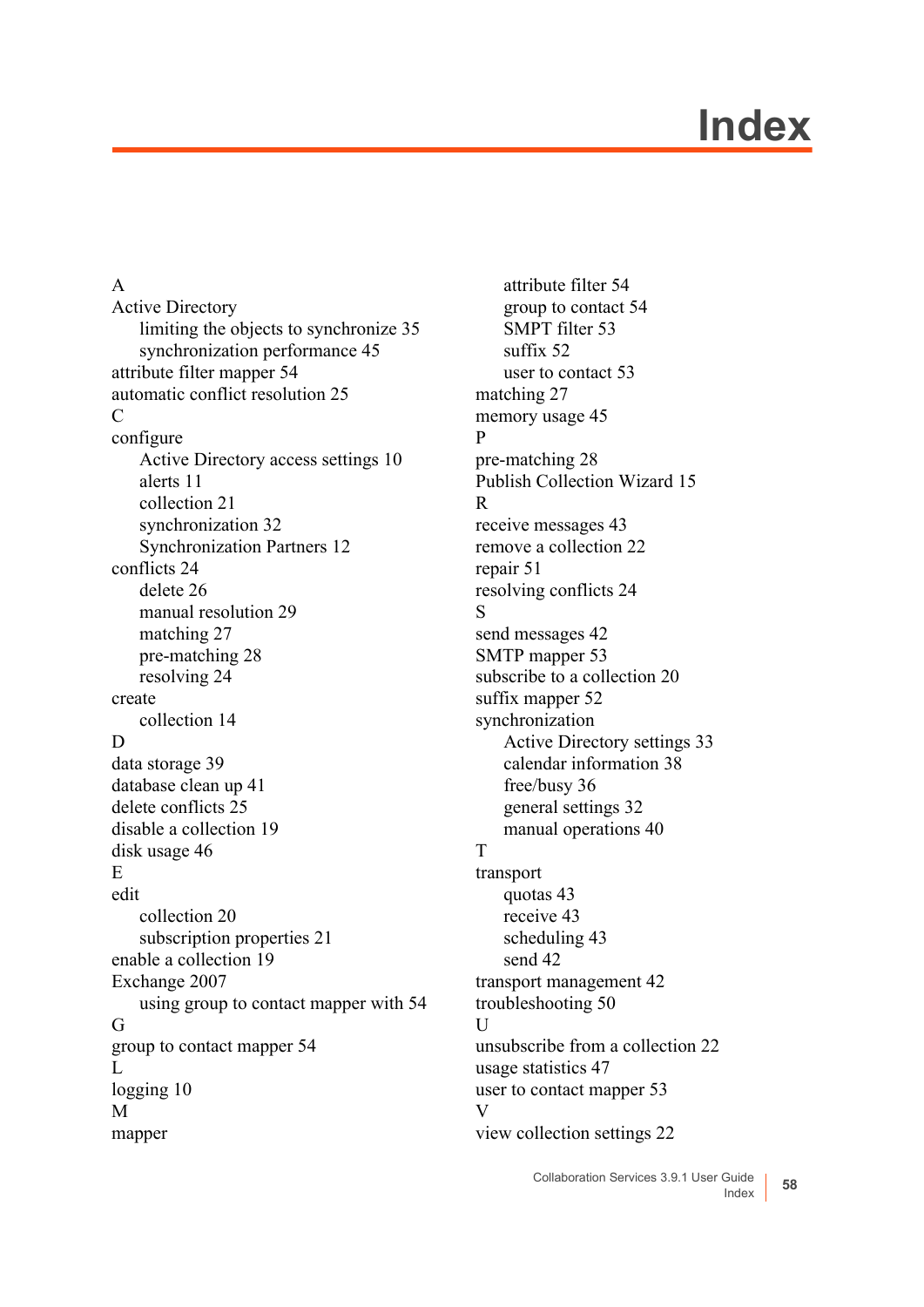W [web management console 7](#page-6-1)